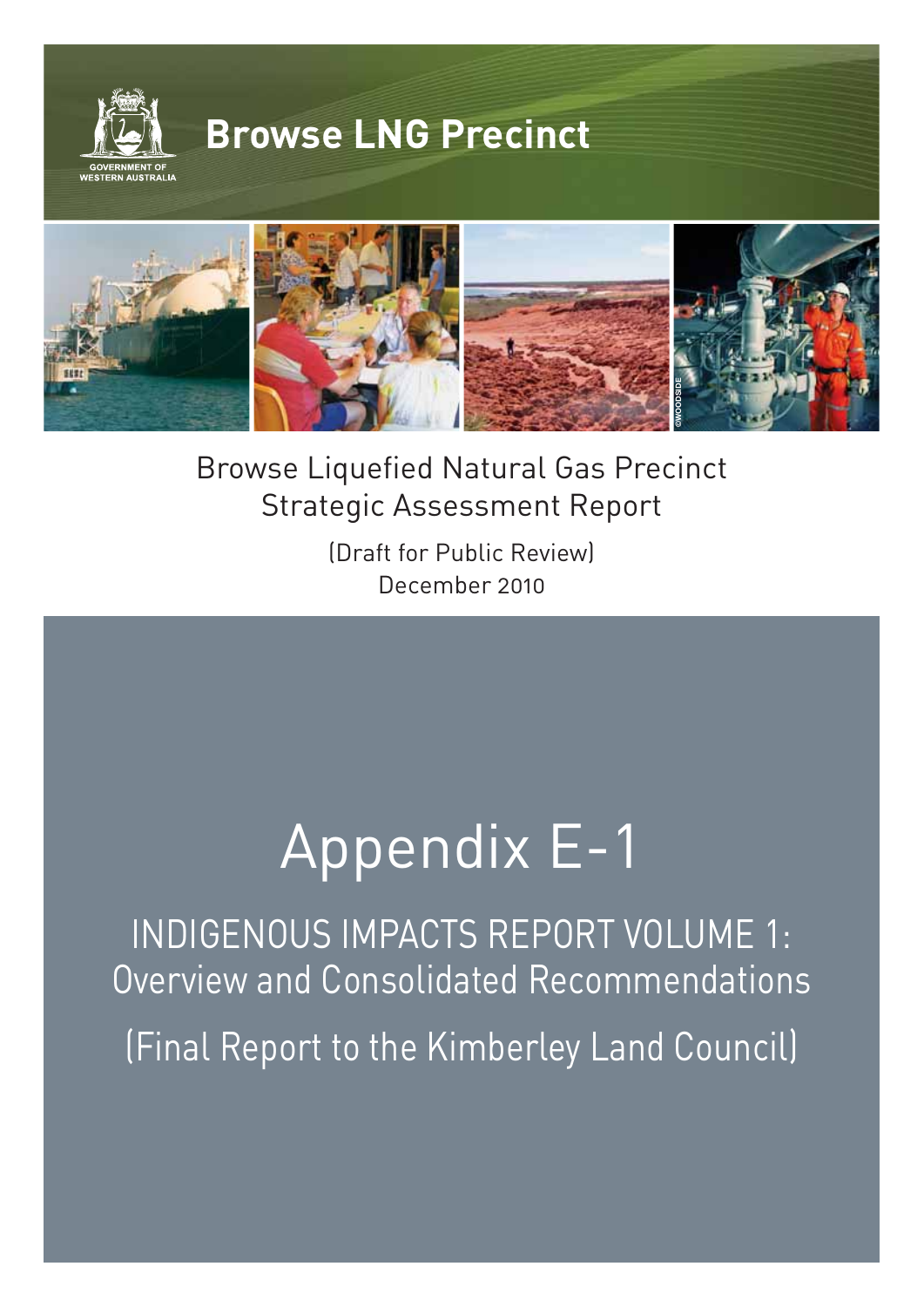

# **Kimberley LNG Precinct Strategic Assessments**

# **Indigenous Impacts Report Volume 1:**

# **Overview and Consolidated Recommendations Report**

**Kimberley Land Council**

**December 2010**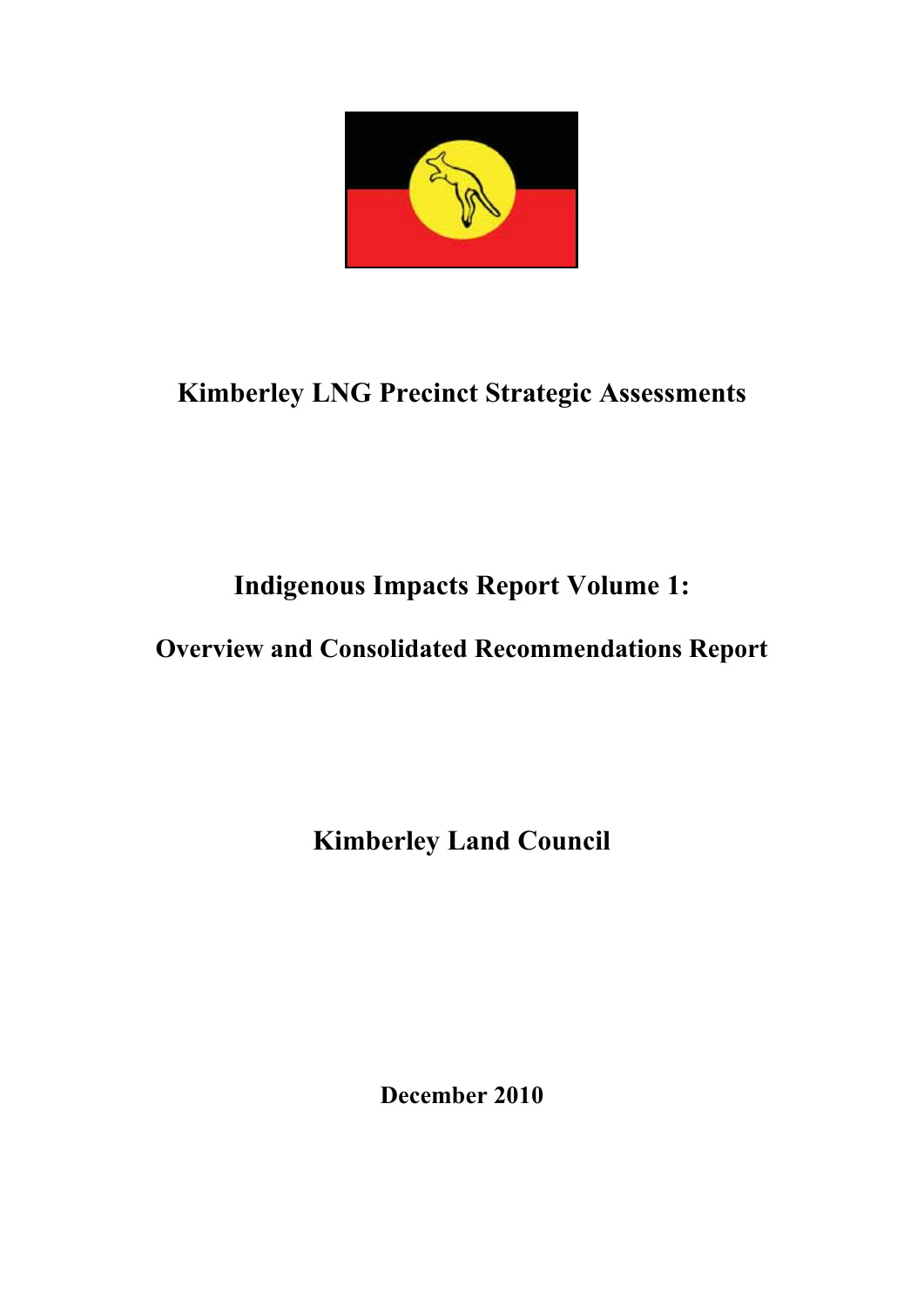- **Volume 1: Overview and Consolidated Recommendations Report**
- **Volume 2: Report on Traditional Owner Consent and Indigenous Community Consultation: Final Report, 3 September 2010**
- **Volume 3: Aboriginal Social Impact Assessment Report, September 2010**
- **Volume 4: Report on Heritage Impact Assessment, 7 September 2010**
- **Volume 5: Aboriginal Archaeological Site Avoidance Survey, James Price Point Final Report, August 2010**
- **Volume 6: Ethnobiological Report, James Price Point (November 2010)**

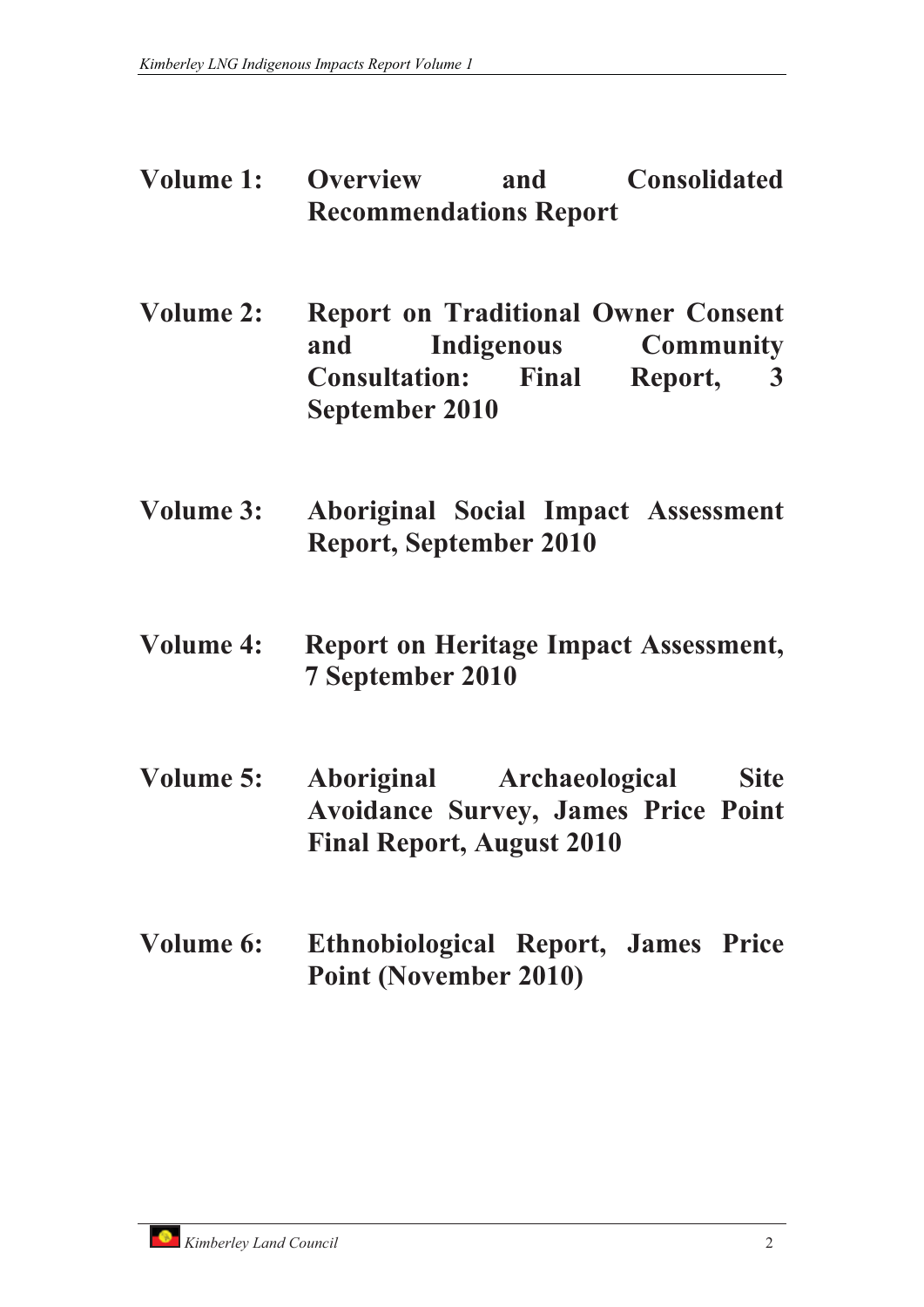# **1. Introduction**

This *Indigenous Impacts Report* has been prepared by the Kimberley Land Council (KLC) for the purposes of the strategic assessments being conducted by the governments of Australia and Western Australia into the proposed development of a common user liquefied natural gas hub precinct (LNG Precinct) to process gas from the Browse Basin located off the west Kimberley coast ('the Plan').

The KLC is the Native Title Representative Body (NTRB) for the Kimberley region of Western Australia pursuant to a determination under section 203AD of the *Native Title Act 1993* (Cth).

The strategic assessments to which this report relates are:

- (a) a strategic assessment under section 146 of the *Environment Protection and Biodiversity Conservation Act 1999* (Cth) (EPBC Act), in accordance with the agreement between the governments of Australia and Western Australia dated 6 February 2008 ('Commonwealth Strategic Assessment'); and
- (b) an assessment of a strategic proposal under section 38(3) of the *Environmental Protection Act 1986* (WA) ('State Strategic Assessment').

The *Indigenous Impacts Report* has been prepared to address Indigenous aspects of the Terms of Reference (ToR) for the Commonwealth Strategic Assessment. The *Indigenous Impacts Report* is comprised of six volumes, and volumes 2-5 set out in detail the specific ToR which each addresses, which can be summarised as follows:

The *Report on Traditional Owner Consent and Indigenous Community Consultation* (Volume 2) addresses:

- The question of 'whether the Traditional Owners have given informed consent, in a culturally appropriate manner' to the establishment of an LNG Precinct in the Kimberley region (ToR clause 7(h)).
- Details of any consultation about the proposed Precinct, including details of 'any consultation that has already taken place, including with Indigenous communities', and of 'any proposed consultation about relevant impacts of the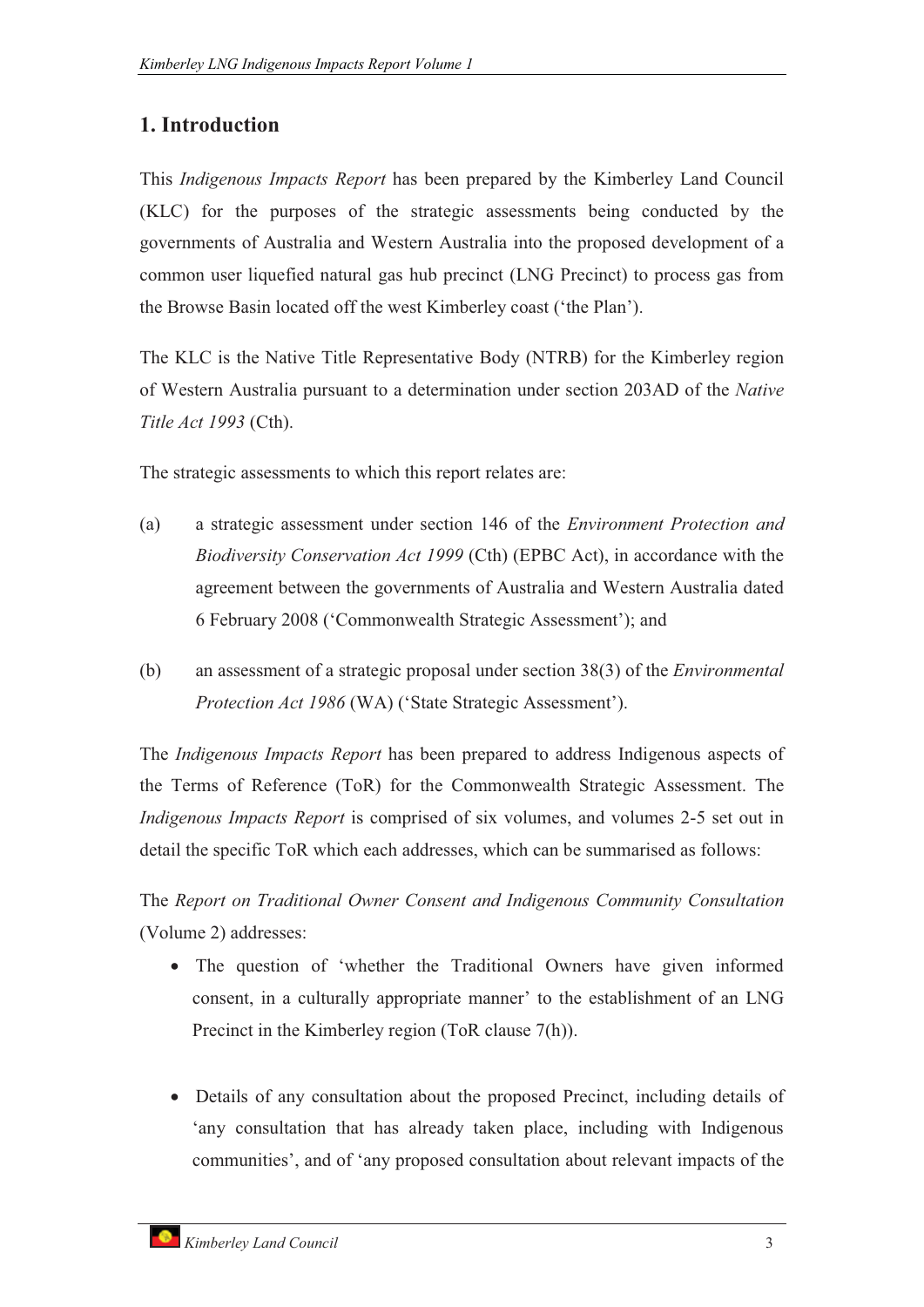action [establishment of a LNG Precinct], including with Indigenous communities' (ToR clause  $11(b)$ , (c) & (d)).

The *Aboriginal Social Impact Assessment Report* (Volume 3) (**ASIA Report)** addresses in particular ToR clause 7(a) which requires 'a description of the potential impacts, including socio-economic impacts, of the Plan on Indigenous people'; clause 7 (b) which requires an assessment 'of whether any impacts on Indigenous people … are likely to be unknown, unpredictable or irreversible'; clause 8, which requires identification of 'management arrangements, including the possible role of Traditional Owners in those arrangements … that are intended to ensure that development and operation of the Precinct … are undertaken in a manner designed to avoid impacts on significant environments …' (clause 8); and clause 9, which requires the identification of "specific measures intended to prevent, minimise and compensate for" the environmental impacts of the Plan, which includes social, economic and cultural aspects.

The *Report on Heritage Impact Assessment* (Volume 4) (**HIA Report**) and the *Aboriginal Archaeological Site Avoidance Survey Final Report* (Volume 5) in combination address the requirement to include in the Strategic Assessment Report 'a comprehensive analysis of the potential impacts of the [Precinct] on Indigenous people and culture (including matters of NES [National Environmental Significance] and those prescribed under the WA Aboriginal Heritage Act 1972 and the WA EP Act)', including

b) an assessment of whether any impacts on Indigenous people (including Indigenous heritage) are likely to be unknown, unpredictable or irreversible;

c) an analysis of the significance of potential impacts on known listed and unlisted Aboriginal heritage sites, objects or landscapes and values of cultural significance with reference to the *Aboriginal Heritage Act 1972* (WA) sections 5 and 6 and Indigenous heritage values under the EPBC Act;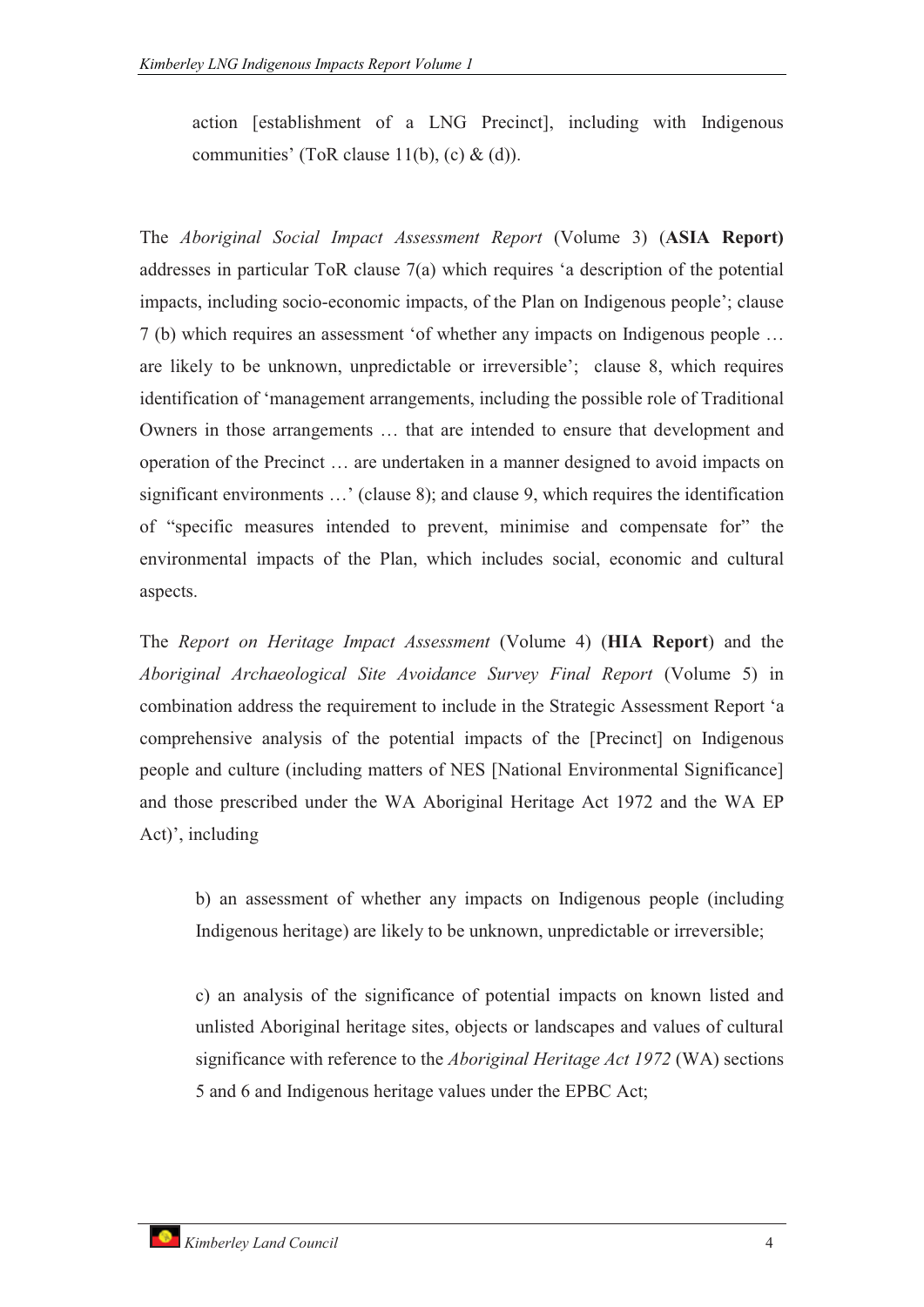d) reference to the technical data and other information relied upon in assessing the Indigenous heritage impacts (ToR Clause 7).

These reports also address the associated requirements of ToR clauses  $8 - 10$  as these relate to development of safeguard and mitigation measures and management arrangements.

The *Ethnobiological Report, James Price Point* (Volume 6) specifically addresses ToR Clause 5(h) which requires, as part of a description of the environment likely to be affected by the Plan, an analysis of 'Indigenous environmental values and Indigenous cultural heritage (environmental) values, including all values held by Traditional Owners in the area likely to be affected and including broader biological communities, habitats and environments in which species with Indigenous environmental/conservation values might live'. This volume also addresses, to the extent relevant to the ethnobiology of the area, the requirements of ToR clause 6, which requires an assessment of the potential impacts of the Plan on the environment, and clause 8(e), which requires information on specific management arrangements, including the possible role of Traditional Owners in those arrangements.

# **2. Overarching Themes and Issues**

Each component report of the *Indigenous Impacts Report* identifies specific impacts potentially associated with the Kimberley LNG Precinct and develops recommended safeguard and mitigation measures and management arrangements to address these impacts. These recommended safeguard and mitigation measures and management arrangements are identified in the reports as 'conditions' which should be *included in the description of the approved or endorsed Plan*. In combination, the reports also highlight a series of key, overarching themes that must be recognised, and issues that must be addressed, by the Proponent, the State, the Commonwealth, private operators of LNG processing facilities, and the Kimberley Land Council if impacts of the LNG Precinct on Indigenous people and culture are to be minimised and if Indigenous people are going to be in a position to benefit from the economic and social opportunities the Precinct can generate. These overarching issues or themes include the following.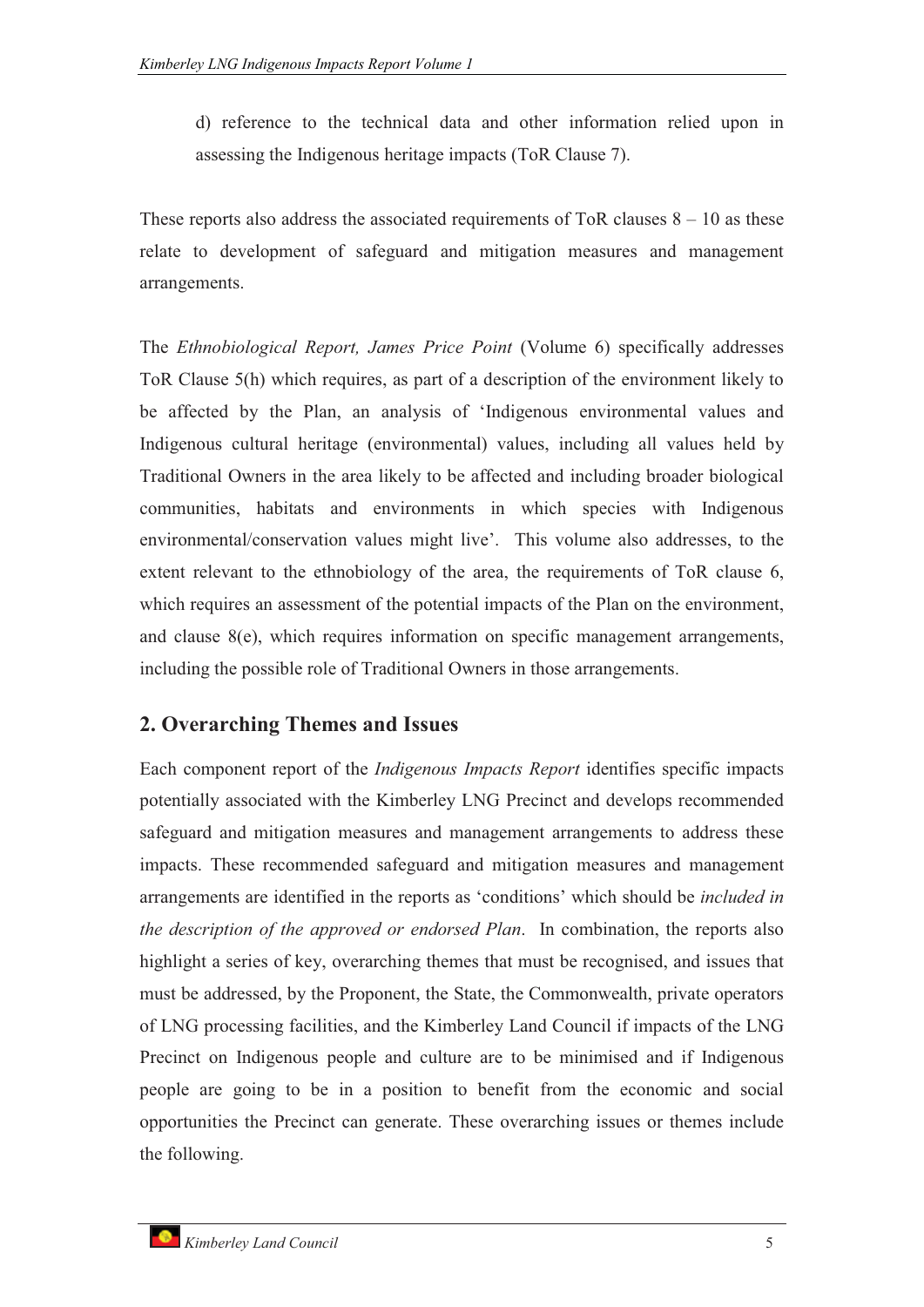- 1. Indigenous people who will be affected by the LNG Precinct have considerable social, cultural and political resources that can help them absorb impacts and take advantage of opportunities, but they also face fundamental barriers arising from historical legacies of marginalisation and current social and economic disadvantage.
- 2. Experience in the Kimberley and internationally with large resource projects shows clearly that in the absence of robust and comprehensive project approval requirements or conditions which ensure government and company policies and practices to support Indigenous aspirations and deal with Indigenous disadvantage, the impacts of an LNG Precinct will inevitably be severely negative.
- 3. Fundamental change in approach by Governments and companies is required if negative impacts are to be avoided and Traditional Owners and other affected Indigenous people are to be in a position to take advantage of opportunities. Minor changes to existing approaches/policies will not be enough.
- 4. If appropriate policies and practices are to be developed, certain fundamental principles must underlie the approach of Governments and developers, including:
	- -Indigenous free prior informed consent;
	- - Respect for Traditional Owners and their cultural and social values.
- 5. The time frames imposed by Governments and developers have created and are creating great pressures and stresses for Traditional Owners and other affected Indigenous people. These time frames have not facilitated culturally appropriate and informed decision making, and have imposed considerable personal cost on Traditional Owners. They have also resulted in adverse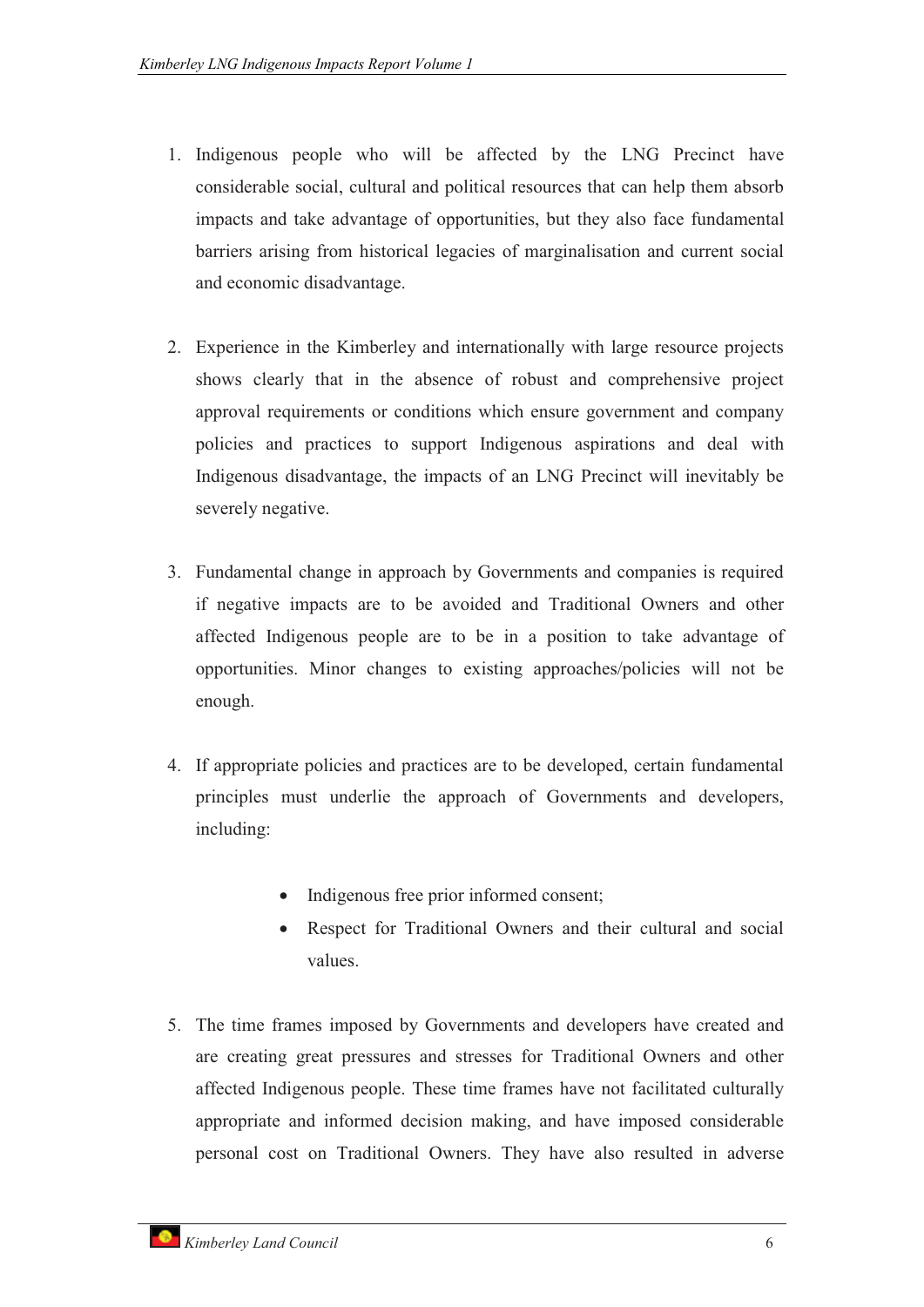outcomes for governments and developers, including unnecessary delays in approval processes.

- 6. Affected Aboriginal people are connected in a complex web of social and cultural relations with each other and with land and sea country. This means that areas of impact cannot be defined in an arbitrary way in terms of physical or social space. It also means that the effects of a very large project like the LNG Precinct are far reaching.
- 7. 'One off' impact assessment and management exercises conducted in the lead up to government decisions on project approval will be entirely inadequate, and so appropriately-resourced institutional arrangements must be created to allow ongoing identification, monitoring and management of social, cultural, heritage, and environmental issues. This is so because:
	- Many key features of the proposed LNG Precinct are not yet defined, and so it is not currently possible to identify activities associated with the Plan that will or are likely to generate impacts, as required under the EPBC Act;
	- There are major gaps in existing base line data on Indigenous social, economic and cultural conditions;
	- The long life of the project (at least 30 years);
	- The fact that insufficient time has been available to allow the *Indigenous Impacts Report* to address many of the wider, regional impacts of a Kimberley LNG Precinct.

# **3. Consolidated list of recommended management and mitigation measures ('conditions')**

Each of the component reports of the *Indigenous Impacts Report* develops recommended management and mitigation measures, or conditions, for the development and operation of the Plan. As the *Environmental Protection Act 1986*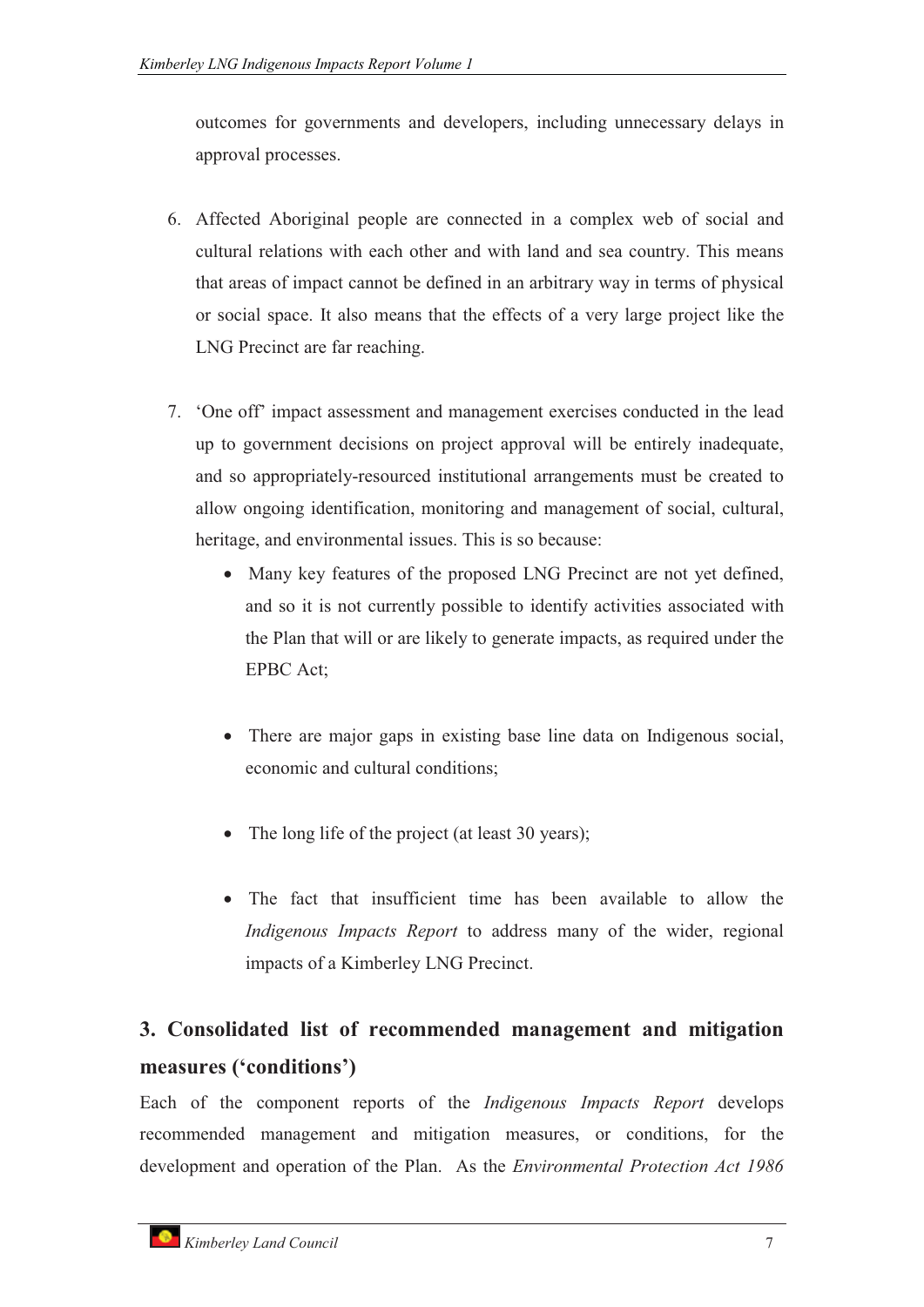(WA) and the EPBC Act (Cth) have different statutory processes for approval of strategic proposals, the use of the term 'condition' in the recommendations in the *Indigenous Impacts Reports* is not intended to identify a particular step or requirement in either the State or Commonwealth statutory processes, but is instead used as a term for those mechanisms (or safeguard and mitigation measures and management arrangements) which must form part of the description of and conditions by which the Plan will be developed and operate, regardless of whether they are made part of the approved strategic proposal as set out in the description of the Plan endorsed by the Commonwealth Minister under the EPBC Act or they become a condition on an approval granted by the Western Australian Minister under the *Environmental Protection Act 1986* (WA). The essential matter, and finding of the reports, is that these recommended conditions have been developed in order to address the Strategic Assessment ToR requirement for identification of management arrangements designed to minimise impacts of an LNG Precinct. The ASIA Report, in particular, also makes numerous recommendations designed to maximise the potential positive contribution of an LNG Precinct to Indigenous economic, social and cultural development. The recommendations from all of the component reports have been consolidated and are listed below.

Different and more specific conditions are likely to be required to manage and mitigate the impacts of the LNG facilitates and other works that will be developed within the LNG Precinct. These further management arrangements or conditions will need to be considered at the time approval is sought for those facilities or works.

For reasons explained in detail in the ASIA Report and HIA Report, in an Indigenous context there are no clear boundaries between cultural, social, heritage, and environmental aspects of a large industrial project such as an LNG Precinct. A single 'source of impact', such as damage to the marine environment or an influx of non-Indigenous people, can simultaneously create impacts along all of these dimensions. There is thus inevitably and properly some overlap between recommended conditions arising from the component reports. In some cases, potential overlap has been minimised by cross referencing between reports. So, for instance, the HIA Report refers to the ASIA Report's extensive recommended conditions designed to minimise the impacts of growth in Broome's non-Indigenous population, and of growing non-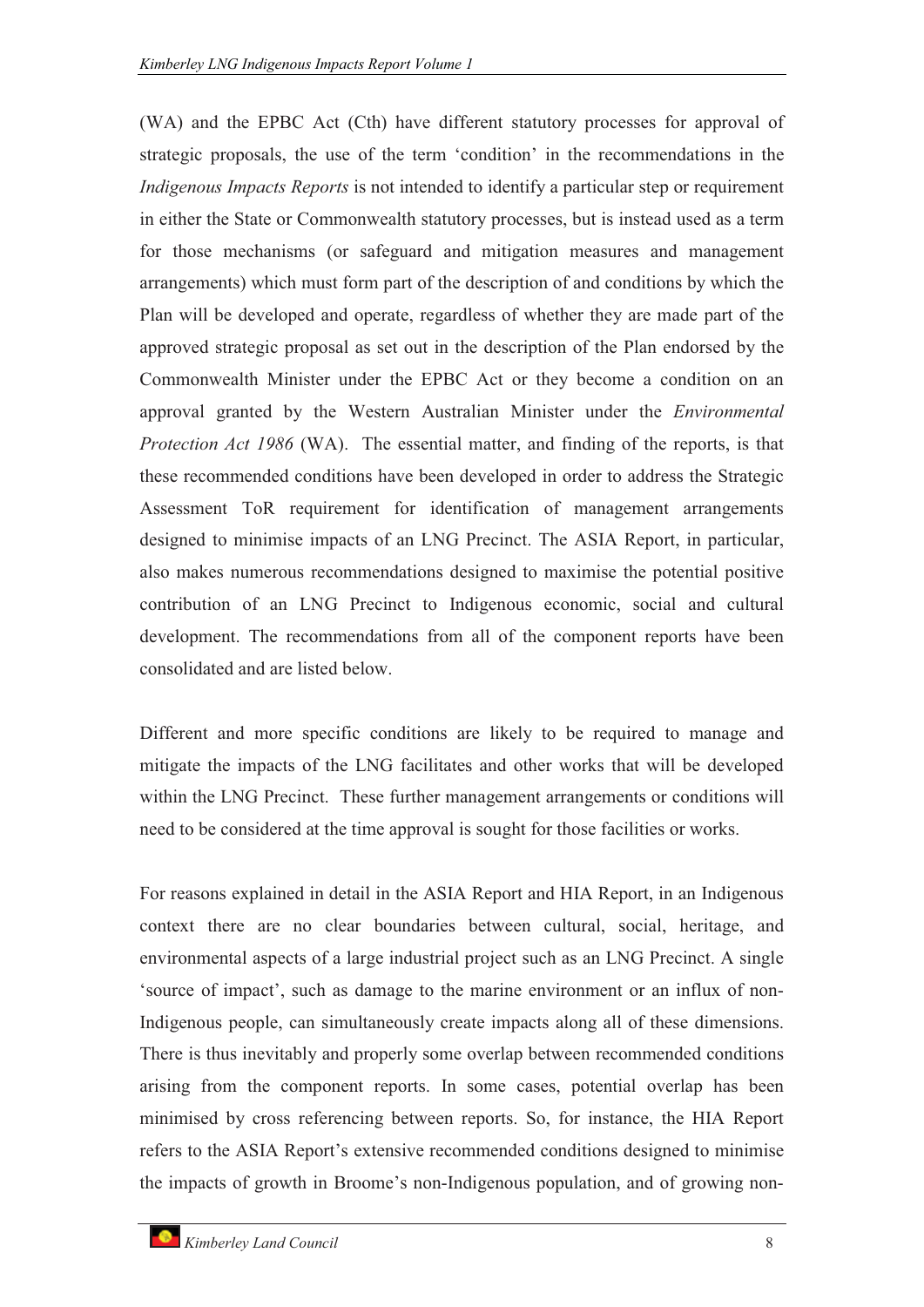Indigenous use of marine resources by residents and visitors. In other cases recommended conditions developed in response to various impacts reinforce each other, and action on them can be coordinated by the responsible government authorities and Traditional Owners. A case in point is Recommendations 30 and 37 of the ASIA Report, which requires development of a permit system and an expanded Indigenous ranger program to address the social and economic impacts of a growing non-Indigenous population in Broome and the Dampier Peninsula, and Recommended Measure 10 of the HIA Report which also recommends creation of a 'visitor pass system' and of permanent and semi-permanent ranger stations to protect Aboriginal heritage and cultural values across a wider region.

# **4. Aboriginal Social Impact Assessment Report Recommended Management and Mitigation Measures**

#### **Capacity of key actors to address Indigenous issues and impacts**

#### Recommendation 1

The Proponent, the State, the Commonwealth, and Precinct Operators must commit themselves to developing the capacity to hear, understand and respond to the aspirations of Traditional Owners and other Indigenous people affected by the LNG Precinct, and demonstrate that commitment in tangible ways.

# Recommendation 2

As one such tangible demonstration, the Proponent, the State, the Commonwealth, and Precinct Operators must commit themselves to negotiating time frames for future or ongoing impact assessment and negotiation processes that balance a realistic assessment of commercial requirements with the need for culturally appropriate decision-making processes and Indigenous informed consent.

# Recommendation 3

The KLC must reconsider its approach to the setting of time frames for impact assessment and negotiation processes related to major project developments. It must assess whether it is practical and desirable for the KLC and Traditional Owners to establish time frames they consider will allow for culturally appropriate consultation and decision-making and are also commercially realistic. If the State and private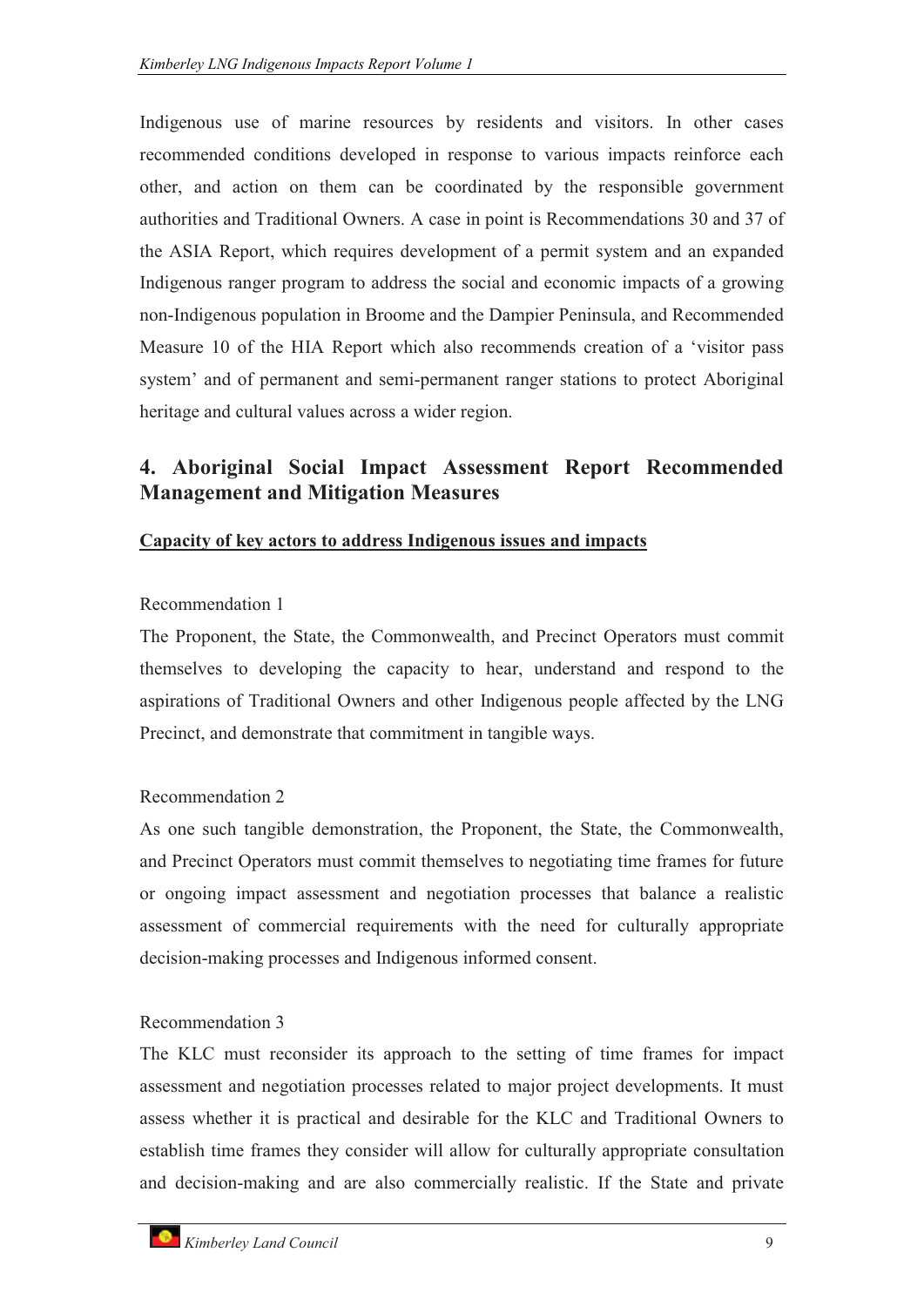developers reject these time frames, the KLC must reconsider its willingness to engage with the State and private developers in relation to approval of large-scale resource projects.

#### **Ongoing social impact monitoring and management**

#### Recommendation 4

The Proponent, the Commonwealth, the KLC and other relevant Indigenous regional organizations, and Traditional Owner representatives must establish an LNG Precinct Indigenous Social Impact Monitoring and Management Board ('the Board') immediately following any approval of the Plan, and must maintain the Board throughout the life of the LNG Precinct. The State and Commonwealth must, at the earliest possible opportunity, establish a legislative basis for the Board to ensure its continued existence and the ongoing availability of funds to support its operations.

The Board must be composed of senior management representatives from Indigenous groups affected by the LNG Precinct and relevant regional Indigenous organisations, who must constitute a majority of the Board, and of the Proponent and relevant State and Commonwealth agencies; and at least one independent expert in the field of Indigenous social impact monitoring and management. Board members must have the authority to commit their organisations to responding to cultural and social impacts.

The Board must:

- Monitor and report on implementation of all conditions attached to any approval of the Plan that relate to management of social, cultural and economic impacts
- Monitor cultural, social and economic impacts of the LNG Precinct and coordinate responses to and management of existing or expected impacts and opportunities
- Be provided by the Proponent, the Commonwealth and the State with sufficient resources to support its operations over the life of the Project
- Be able to coordinate, through its participating organisations, the application of substantial resources to support impact mitigation and maximisation of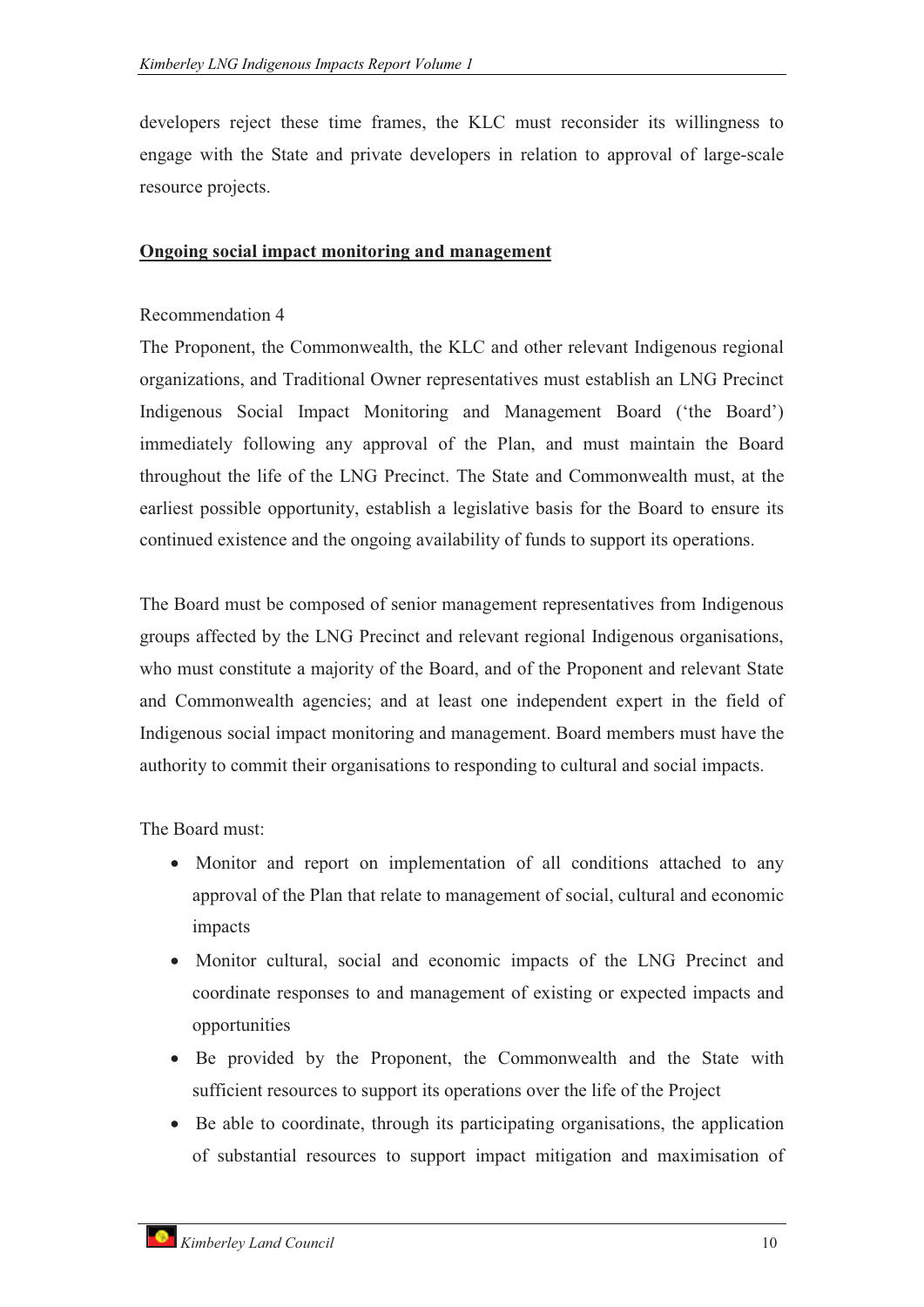opportunities associated with the LNG Precinct. These resources must include a specific, binding, commitment of ongoing funds by the Commonwealth to address socio-economic conditions in the Area of Impact and mitigate project impacts.

#### **Survey of Indigenous households in the Area of Impact**

Recommendation 5

- The Proponent must, immediately on the grant of any approval for the Plan, provide funding for a full household survey of Indigenous households in the Area of Impact, if such a survey has not already been conducted.
- The household survey must be commissioned by the KLC, which must ensure that Indigenous people are centrally involved in its design, administration and interpretation of the survey, and must retain appropriately qualified specialist staff to support this work. The survey instrument must be consistent with the Draft Household Survey developed by the ASIA and the TONC.

# Recommendation 6

The ASIA strongly recommends that the household survey should be conducted regardless of the outcome of the Strategic Assessments and should commence as soon as possible.

# **Use of wild resources**

#### Recommendation 7

The Proponent must, immediately on the grant of any approval for the Plan, provide funding to undertake a detailed analysis of the official unpublished IFSNA data from the region. The analysis must be conducted with input from relevant Traditional Owners, especially those from communities that provided survey data. The analysis must be conducted by an appropriate Indigenous organisation and overseen by the Social Impact Monitoring and Management Board.

#### Recommendation 8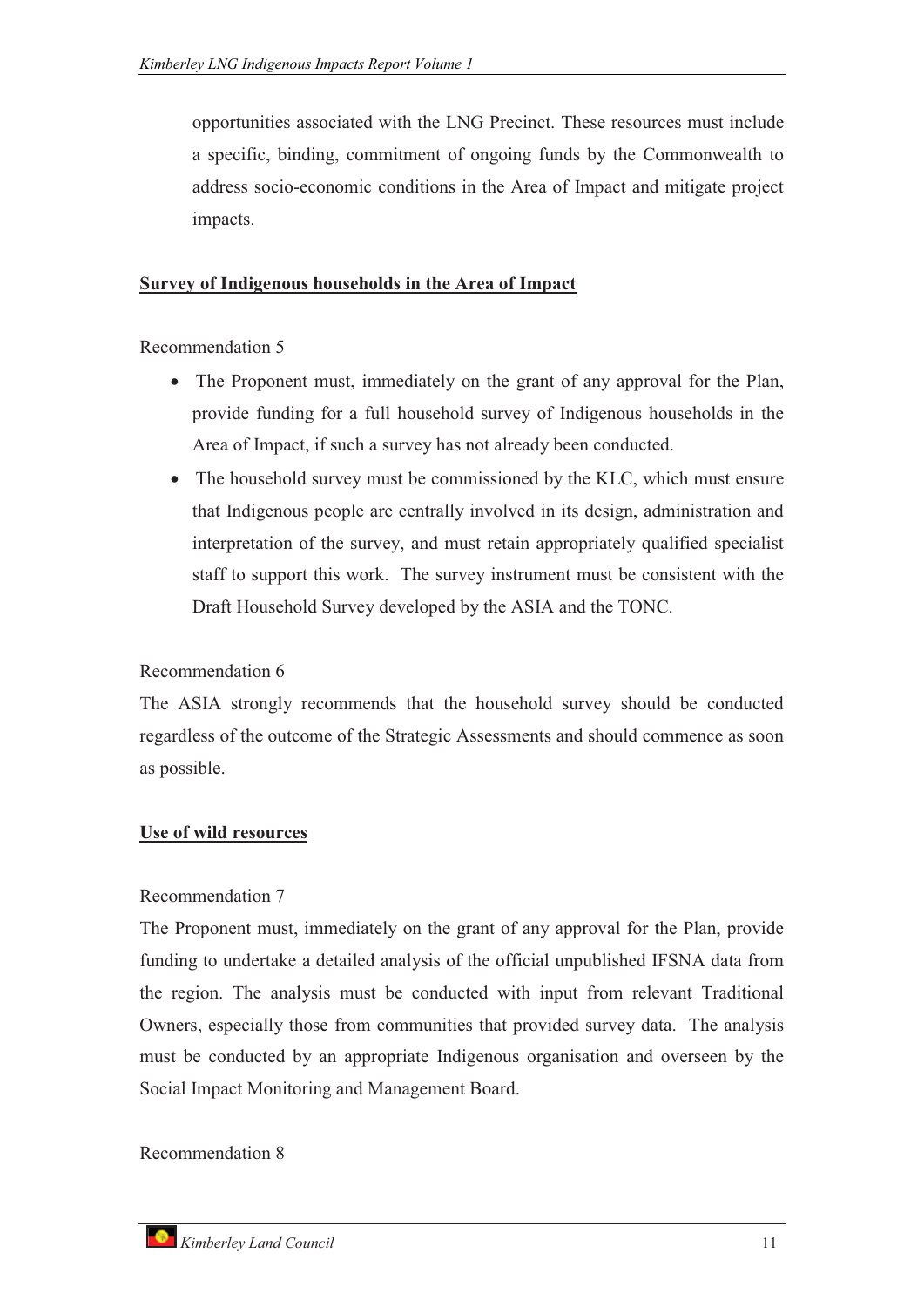The Proponent must fund a comprehensive regional harvest study within 12 months of any approval for the Plan. The study must be community-based, with Traditional Owners guiding its design (including the choice of specific study locations), implementation, and the analysis and reporting of data. The study must be conducted by an appropriate Indigenous organisation and overseen by the Board. Affected Traditional Owners may impose constraints on the use of the study information to the extent that the information may affect cultural interests or legal interests related to ongoing native title proceedings.

#### Recommendation 9

The Proponent must fund periodic regional harvest studies at 10-yearly intervals over the life of the LNG Precinct. These studies must be community-based, with Traditional Owners guiding their design and implementation and the analysis and reporting of data. The studies must be conducted by an appropriate Indigenous organisation and overseen by the Board. Affected Traditional Owners may impose constraints on the use of the study information to the extent that the information may affect cultural interests or legal interests related to ongoing native title proceedings.

# **Management of environmental impacts**

#### Recommendation 10

Traditional Owners and other Indigenous users of country in the Area of Impact must play a central and ongoing role in identification and definition of environmental issues and impacts, and in environmental monitoring and management.

# Recommendation 11

Any approval for the LNG Precinct must have as a condition the conclusion of an Indigenous Land Use Agreement between Woodside (to the extent Woodside remains the lead proponent), the State, the KLC and Traditional Owners, that guarantees to Traditional Owners substantive and effective participation in environmental management of the LNG Precinct and associated development. The endorsement of the Plan will be conditional on the ILUA containing provisions to ensure that Traditional Owners: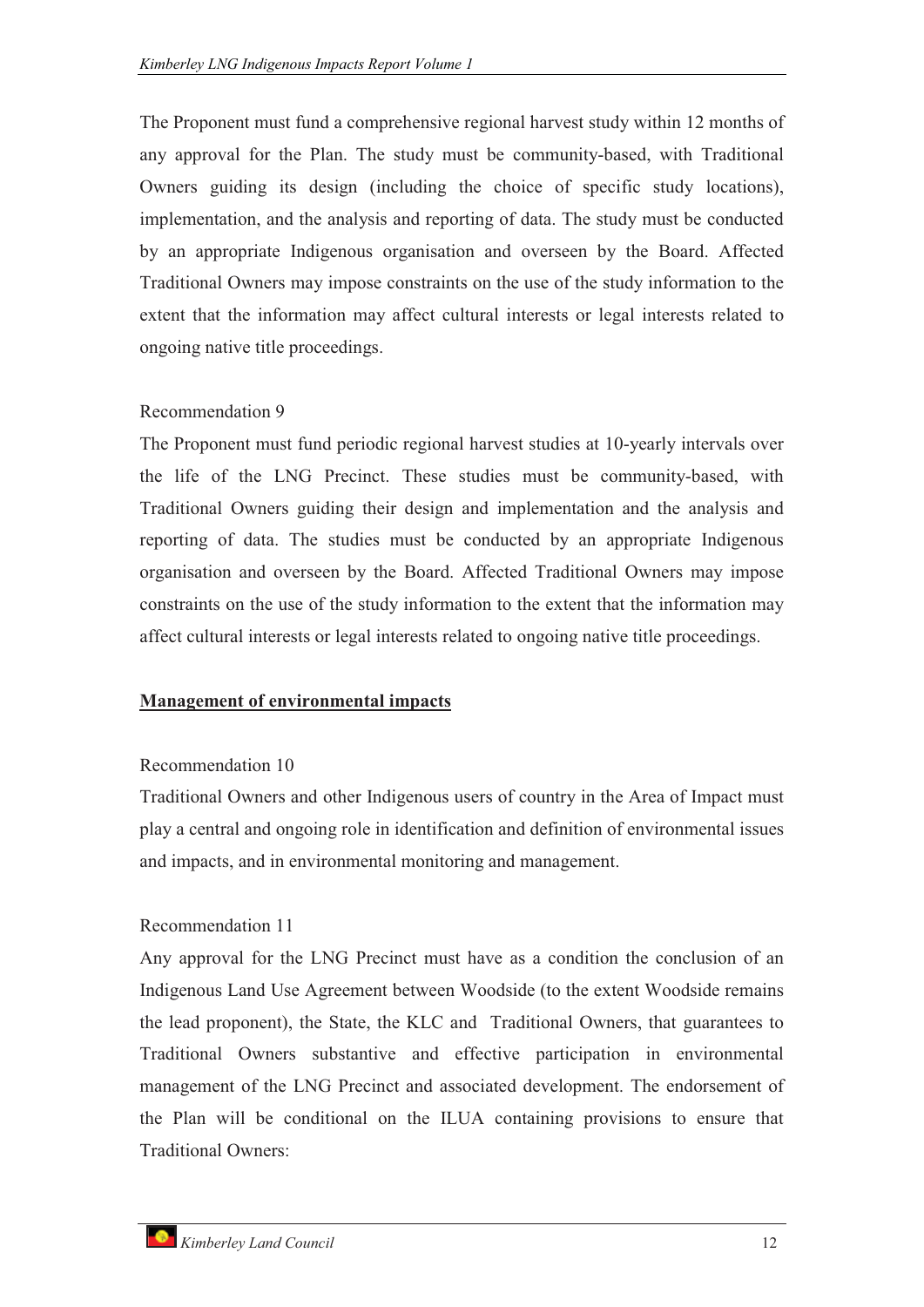- Have decision-making, and not just advisory, roles in relation to environmental management through:
	- o substantial representation on committees or boards with decisionmaking powers; or
	- o a capacity to require suspension of any activity that is resulting in environmental damage, or appears likely to do so, until the danger of damage is removed; or
	- o such similar mechanisms that meets this requirement to the satisfaction of Traditional Owners acting reasonably.
- Have access to independent technical advice that allows them to engage with and challenge Western scientific information, in part by reviewing technical documents compiled by proponents or government regulators
- Have the capacity to inspect, accompanied by their technical advisers, all industrial areas of the LNG Precinct as required
- Have automatic access to all environmental reports provided by the Proponent to State or Federal regulatory authorities
- Are able to comment on all applications for environmental approvals prior to the provision of those applications to the relevant regulatory authorities and have those comments included
- Are involved in design and review of environmental planning and management systems
- Are centrally involved in design and implementation of rehabilitation and decommissioning and rehabilitation plans.

# Recommendation 12

Commencing within six months of any approval for the Plan, the Proponent, responsible State and Commonwealth authorities and the KLC must convene sixmonthly Regional Environmental Forums with representatives of native title claim groups within the Area of Impact and of other affected Indigenous people. At these forums the Proponent and responsible Commonwealth and State authorities must report on the results of environmental monitoring and management programs, including reporting on any environmental incidents and measures taken to address them, and respond to environmental concerns or issues raised by Indigenous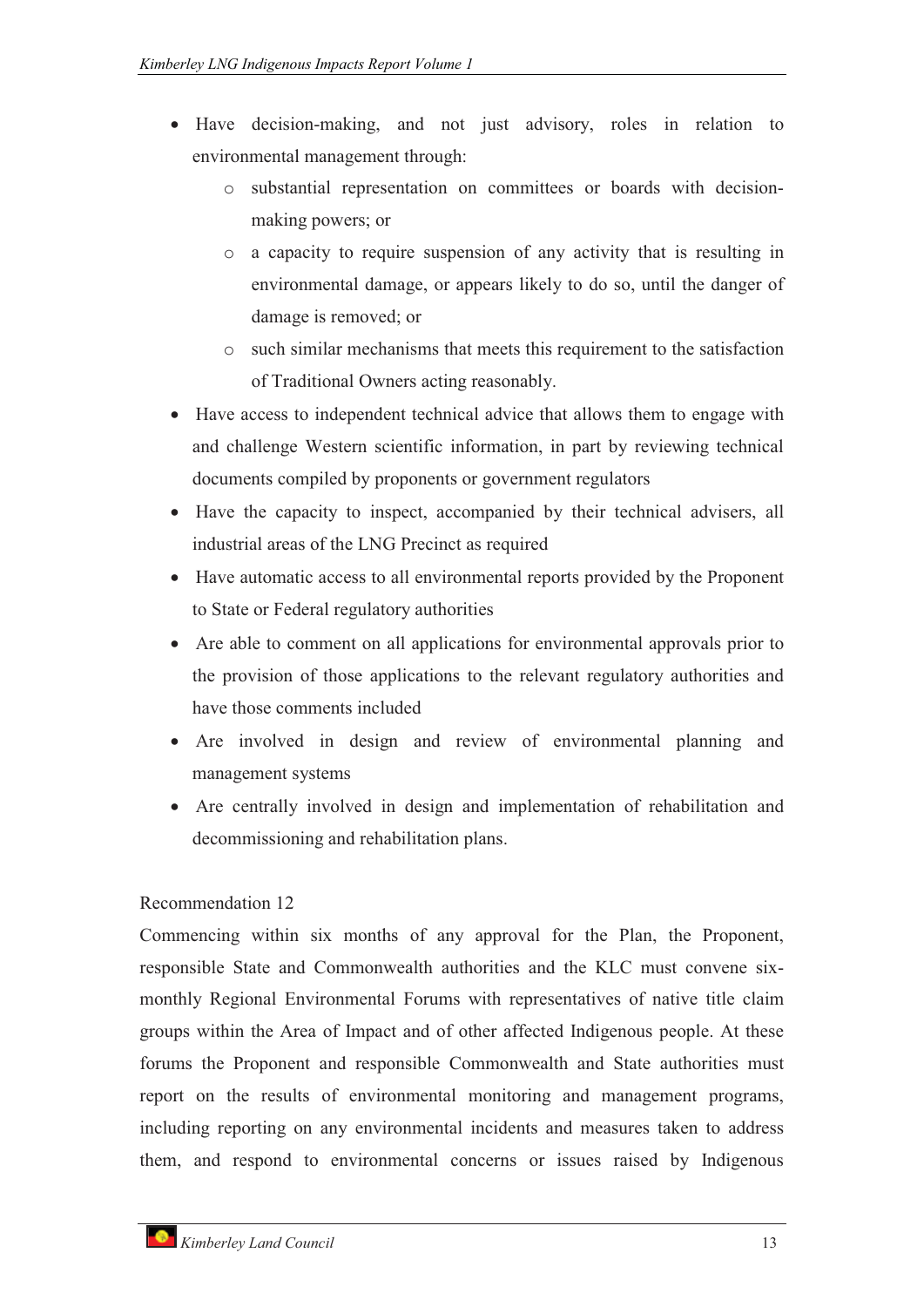participants, immediately or within time frames agreed at the Forum. The KLC and Indigenous representatives must share their perspectives on relevant environmental issues, report on any environmental monitoring activity in which they are involved, and express any concerns they have regarding specific environmental impacts or issues.

#### Recommendation 13

The Proponent must, in cooperation with responsible State and Commonwealth Authorities, the KLC and Traditional Owners, ensure a regular flow of accurate and comprehensive information regarding LNG Precinct environmental issues and impacts to affected Indigenous people. This must include at a minimum:

- Production and dissemination throughout the Area of Impact of a quarterly newsletter summarising, in plain English and with photographic illustrations, outcomes of environmental monitoring and management programs, and reporting on the reasons for, and action taken to address, any incidents that cause environmental harm or threaten to do so.
- $\bullet$  Regular information bulletins in local newspapers and on radio and television. Particular care must be taken to provide information through the latter channels if environmental incidents occur, as soon as possible after the occurrence and at regular intervals until they are resolved.
- - The form and content of the newsletter and information bulletins must be approved by the Board.

# Recommendation 14

The LNG Precinct Environmental Management Plan must contain provisions that explicitly recognise the value and importance of Indigenous environmental knowledge, and specific measures to ensure that Traditional Owners can apply this knowledge to environmental monitoring and management systems, in a manner that is consistent with their cultural values. These measures must include, but may not be limited to: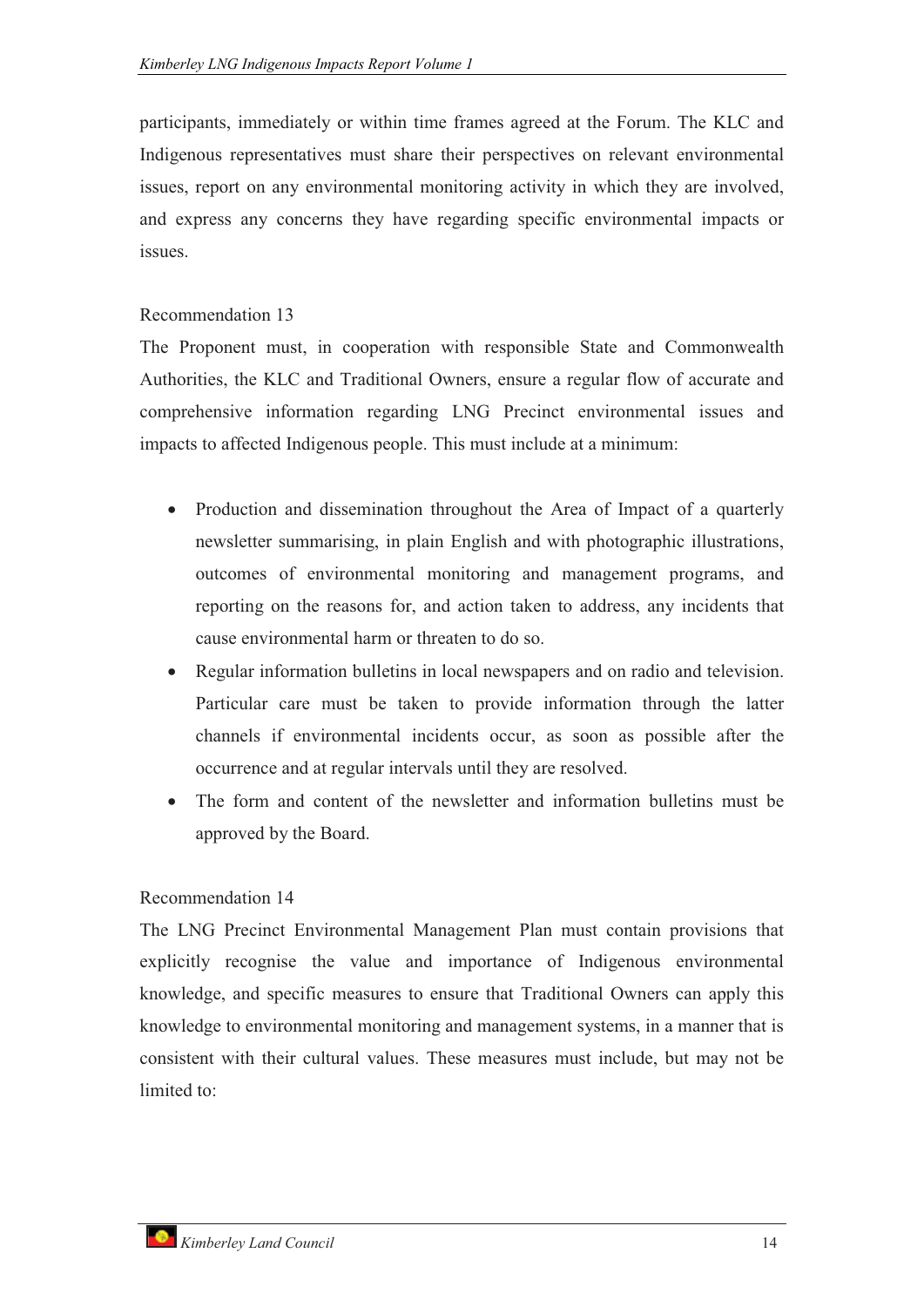- provision by the Traditional Owners of cross-cultural awareness training for Proponents' environmental staff and consultants
- conduct of specific environmental monitoring and management activities jointly by the Proponent's environmental specialists and Traditional **Owners**
- training of Traditional Owners in environmental monitoring to ensure real and effective participation and skills development
- use of information from customary resource use surveys in environmental monitoring activities.

# Recommendation 15

Representatives of the Proponent and of responsible State and Commonwealth authorities attending Regional Environmental Forums must undertake cross cultural awareness training provided by Traditional Owners that includes information on Indigenous understandings of country, environmental knowledge, and use of wild resources.

# Recommendation 16

It must be a condition of any approval that:

- The Proponent must employ 'world's best practice' in ensuring that the impacts of dredging and blasting on sea country are minimised;
- The Proponent must involve Traditional Owners in decisions that help determine the location and duration of impacts on sea country from blasting and dredging;
- The Proponent must closely monitor the conduct of blasting and dredging and its environmental impacts must be closely monitored, with the participation of Traditional Owners;
- The Proponent must regularly inform Indigenous people who use sea country affected by dredging and blasting about its impacts (see Recommendation 13).

Recommendation 17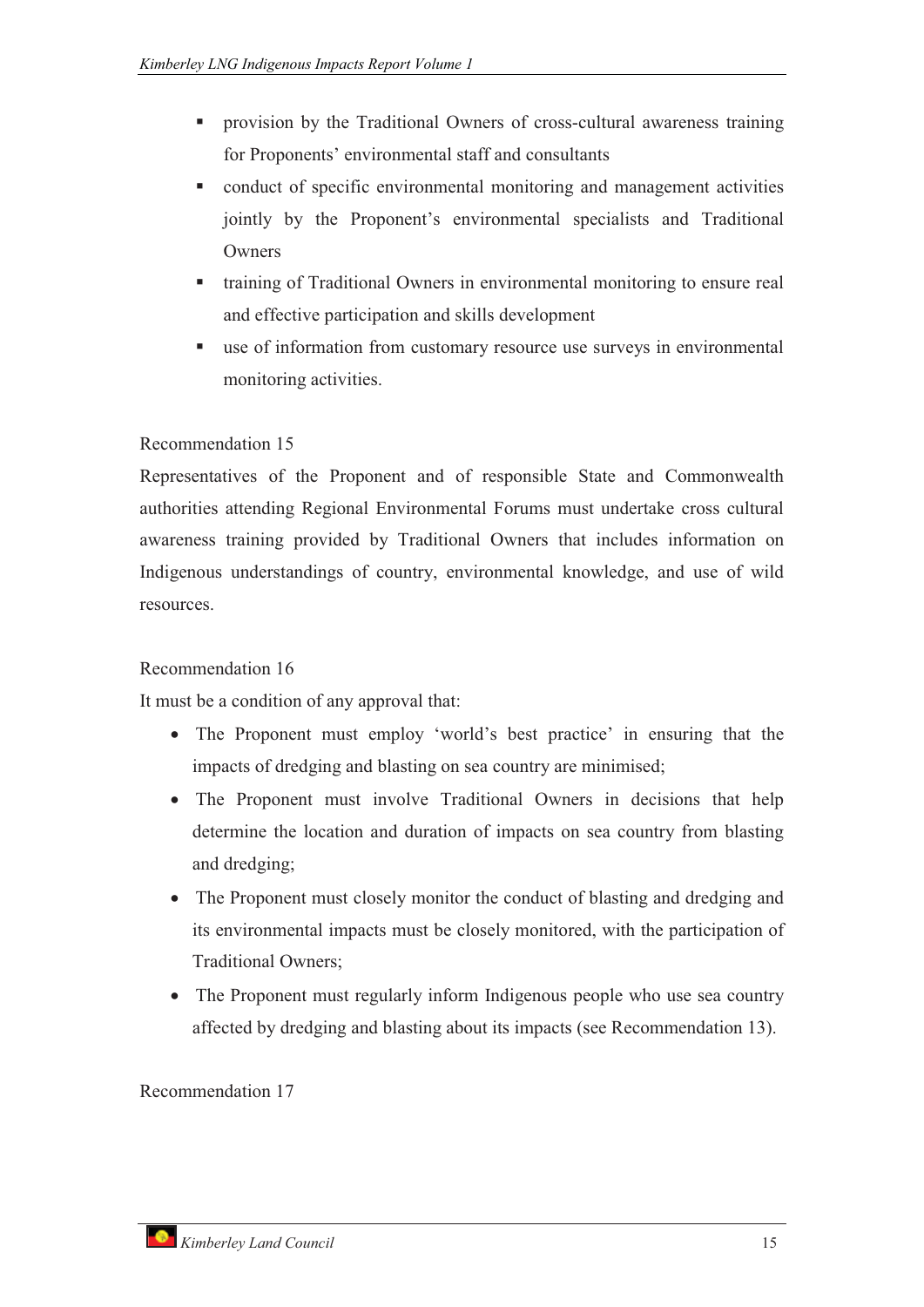Prior to commencement of dredging, the Proponent must undertake an assessment of the potential impacts of the dredging program on marine and terrestrial environments ('Dredging Assessment'). The Assessment must:

- address the degree of certainty of the identified impacts and the significance of those impacts
- include an analysis of the impact of the proposed dredging program on wild resources and their use by Traditional Owners and Indigenous communities (see recommended conditions 7 - 9)
- include a period of consultation with Indigenous communities and Traditional **Owners**
- generate a 'Dredging Assessment Report' which must be approved by the Board.

Following its approval by the Board the Dredging Assessment Report must be provided to the Minister. The Minister may accept the Dredging Assessment Report if, in accordance with clause 7.3(e) of the Strategic Assessment Agreement, the Minister is satisfied that it addresses the impacts of the actions.

Within 2 years of commencement of dredging, and every three years thereafter, the Proponent must undertake a review of the impacts of the dredging program on the marine and terrestrial environment ("Dredging Impact Review"). The Dredging Impact Review must:

- include an assessment of whether the projected significance of impacts in the Dredging Assessment Report was accurate
- identify any new or unanticipated impacts
- include an analysis of the impact of the dredging program on wild resources and their use by Traditional Owners and Indigenous communities
- include a period of consultation with Indigenous communities and Traditional Owners and
- the Dredging Impact Review Report must be approved by the Board.

Following its approval by the Board, the Dredging Impact Review Report must be proved to the Minister and the EPA. The Dredging Impact Review Report must also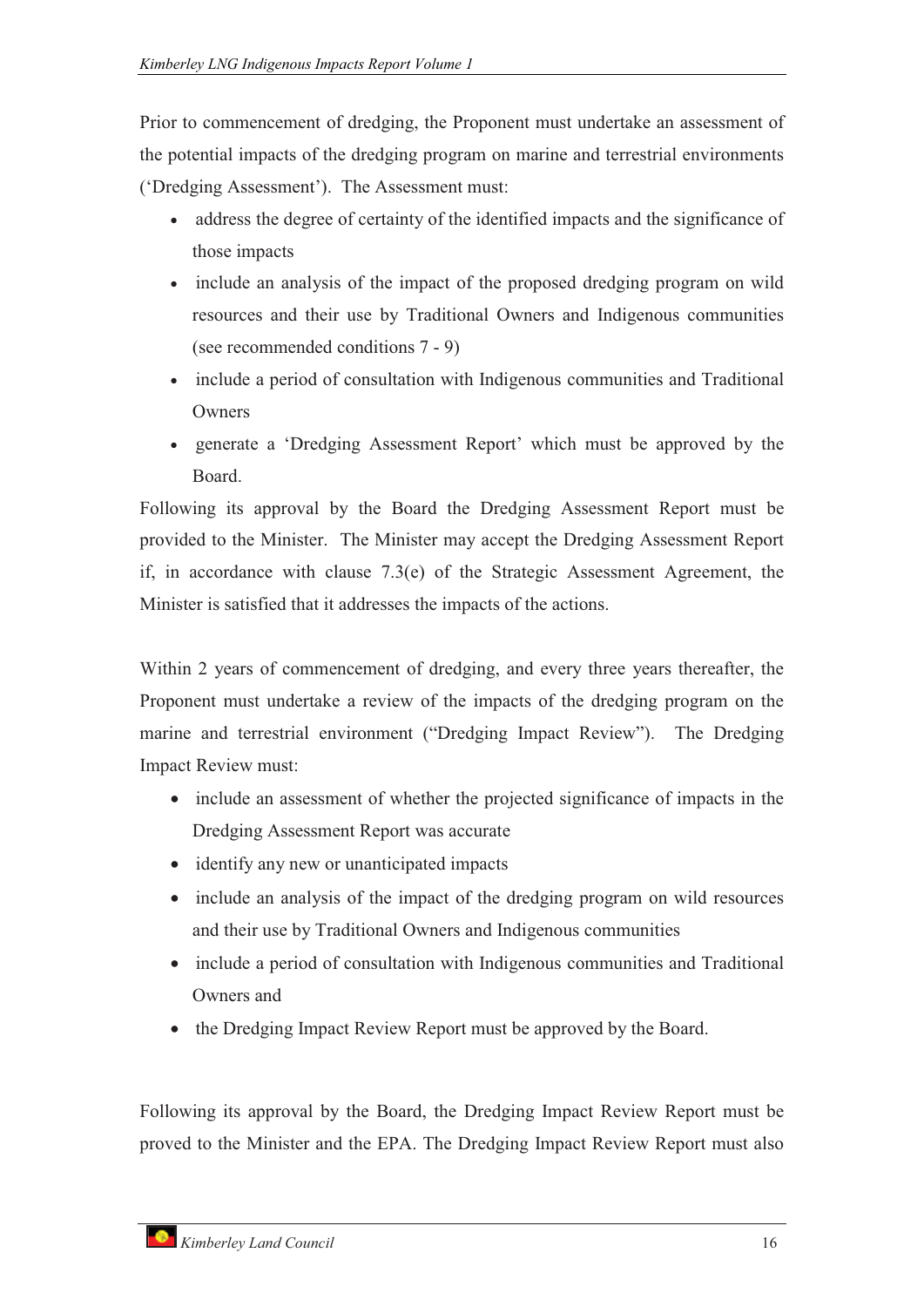be made publicly available on the internet and hard copies must be made available to Traditional Owners and Indigenous communities on the Dampier Peninsula.

# Recommendation 18

In order to ensure that any oil or gas spills or similar incidents are addressed quickly and effectively, the Proponent must maintain an insurance policy in favour of Traditional Owners and Indigenous communities on the Peninsular to pay for any remediation that is required as a result of oil and gas spills. The value of the policy must reflect the likely cost of dealing with a major shipping accident or oil or gas leak and the impact of such an incident on Traditional Owners and Indigenous communities having regard to matters such as reliance on wild resources, reliance on cultural and nature based tourism, and existing vulnerabilities associated with lack of infrastructure, access to health care, and limited transport.

# Recommendation 19

The Proponent, including any party who is responsible for management of port facilities and movements, must not permit shipping movements into or out of the Precinct, and must require vessels to stand no less that 30km off the coastline, if a cyclone is imminent.

# Recommendation 20

The Proponent must work with responsible State or Commonwealth authorities to prepare an upgraded and comprehensive disaster management strategy for Broome and the Dampier Peninsula, to reflect the additional risks and responses required as a result of the presence of an LNG Precinct.

# Recommendation 21

The following conditions are recommended to minimise the risk that shipping activity associated with the LNG Precinct might result in the introduction of exotic species. The Proponent, including any party who is responsible for management of port facilities and movements, must not permit any ships to enter into the waters of the LNG Precinct unless these conditions are fully implemented.

 $\bullet$  The Proponent and responsible State and Commonwealth authorities must ensure that all ships travelling to the LNG Precinct site are inspected prior to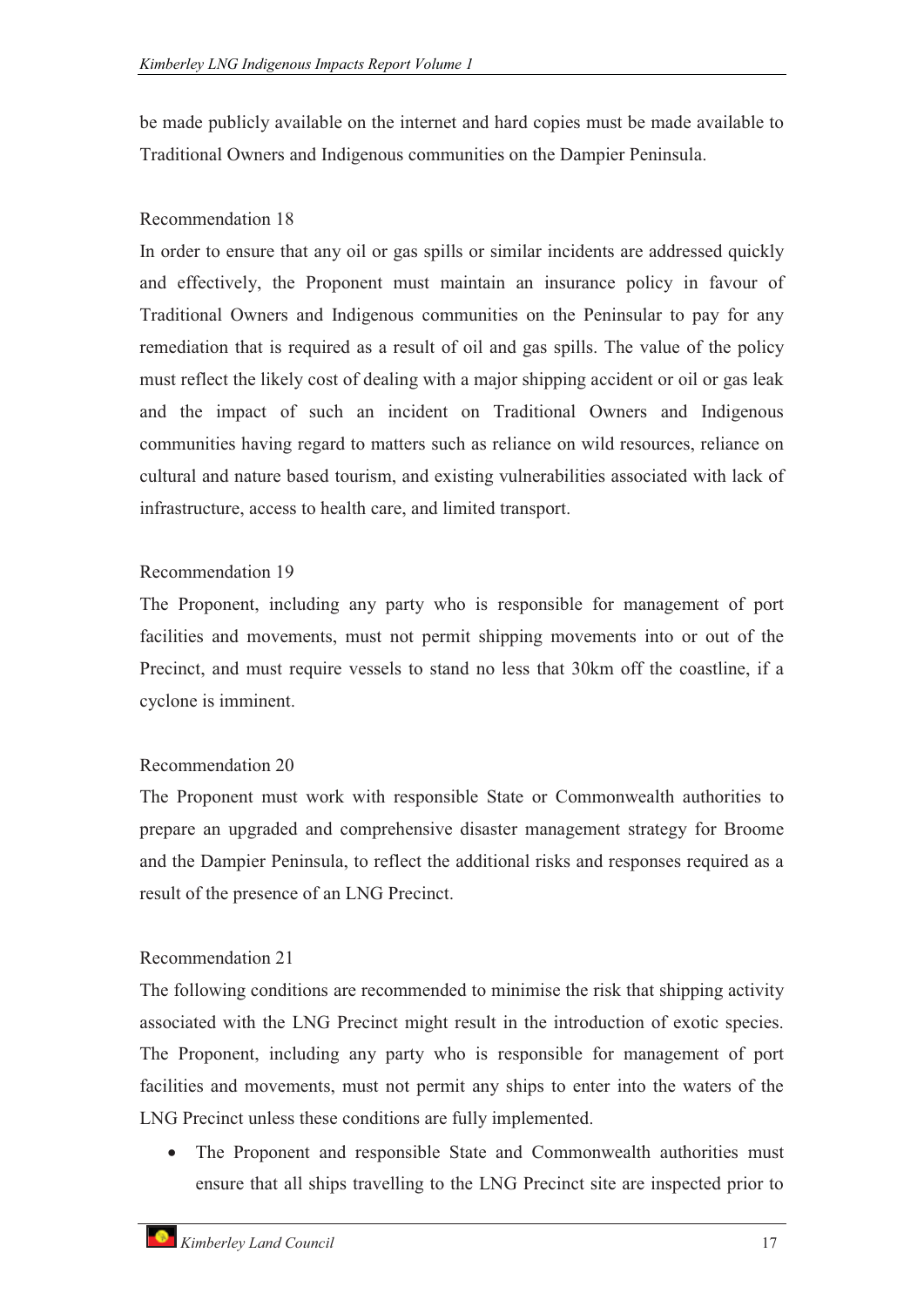departing their country of origin to ensure that no exotic marine life is attached to their hulls.

- $\bullet$  The Proponent and responsible State and Commonwealth authorities must ensure that ships' ballast water is tested prior to departure from country of origin and again prior to its discharge to ensure it does not contain any organisms or toxins that might threaten marine life. Reports on testing must be provided to Traditional Owners on a regular basis (see also Recommendation 13 above).
- The Proponent and responsible State and Commonwealth authorities must ensure that measures to deal with the potential introduction of exotic species comply with relevant Australian policies and standards.
- $\bullet$  Responsible State and Commonwealth authorities must maintain a presence in overseas ports and on board ships to ensure these requirements are complied with.
- - Traditional Owners must, in advance of the commencement of shipping movements to the LNG Precinct site, develop and implement a program to monitor sea country for any indications of exotic species. The program must be developed and implemented in conjunction with AQIS. The program costs must be met by the Proponent.

# Recommendation 22

The Proponent must manage the LNG Precinct so as to minimise the impact of waste from the Precinct on the water resources of the Dampier Peninsula, and so as to minimise use of water in the development and operation of the LNG Precinct.

# Recommendation 23

Prior to the commencement of activities under the Plan, the Proponent must undertake a thorough assessment of water resources on the Dampier Peninsula ("Water Resources Assessment"). The Water Resources Assessment must include the following.

- Availability of water resources on the Dampier Peninsular, and an evaluation of their adequacy to meet the long-term demands of Broome, the Dampier Peninsula communities, nature and culture based tourism and other existing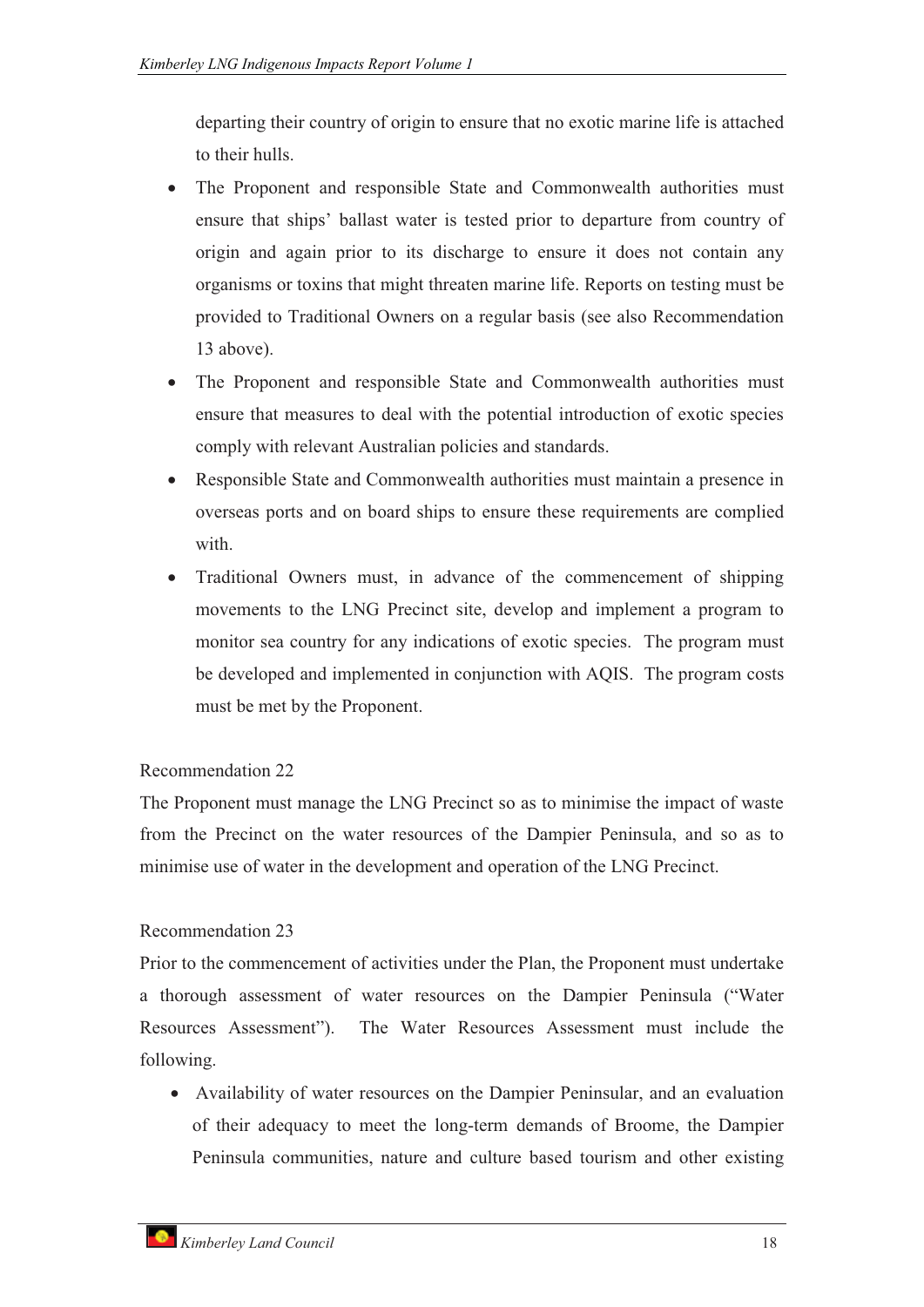commercial operations, the LNG Precinct, and other potential commercial activities.

- An assessment of existing water quality, in particular whether existing resources are likely to provide sufficient amounts for domestic use by residential communities on the Dampier Peninsular.
- An assessment of the potential impacts of the Plan on the availability of water for other uses, including as a result of competing allocations, reduction of quality, and changes to water table levels.
- A draft plan for the allocation of water over the life of the LNG Precinct to ensure that the needs of Traditional Owners and other Indigenous residents of the Peninsula, including commercial needs for activities such as nature and culture based tourism and environmental allocations, are met into the future.

A report on the Water Resources Assessment ("Water Resources Assessment Report"), which includes the draft plan, must be approved by the Board. Following its approval by the Board, the Water Resources Assessment Report must be provided to the Minister. The Minister may accept the Water Resources Assessment Report if, in accordance with clause 7.3(e) of the Strategic Assessment Agreement, the Minister is satisfied that it addresses the impacts of the actions.

# Recommendation 24

Within 2 years of commencement of activities under the Plan, and every three years thereafter, the Proponent must undertake a review of the impacts of those activities on water resources on the Dampier Peninsular ("Water Resources Impact Review"). The Water Resources Review must:

- include an assessment of whether the projected significance of impacts in the Water Resources Assessment Report was accurate
- identify any new or unanticipated impacts
- include an analysis of the impact of activities done under the Plan on other users of water resources on the Dampier Peninsular
- include a period of consultation with Indigenous communities and Traditional **Owners**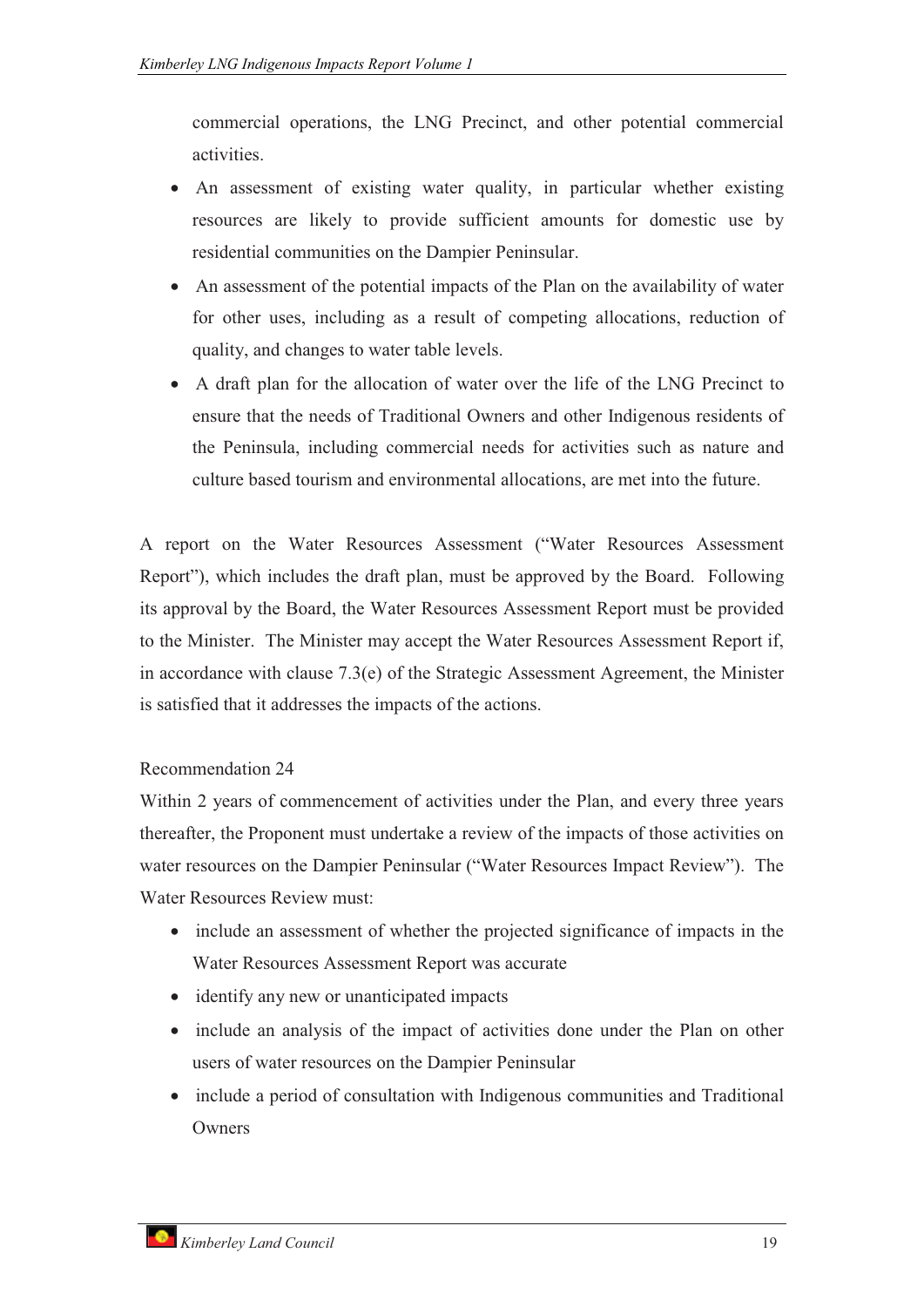- include an assessment of the effectiveness of the plan included in the Water Resources Assessment Report in managing and mitigating the impacts of activities under the Plan on water resources and other users of those resources and
- the Water Resources Review Report must be approved by the Board.

Following its approval by the Board, the Water Resources Review Report must be proved to the Minister and the EPA. The Water Resources Review Report must also be made publicly available on the internet and hard copies must be made available to Traditional Owners and Indigenous communities on the Peninsula.

# Recommendation 25

The State must provide adequate resources to Dampier Peninsula communities to mount effective fire prevention and fire management programs. The State will afford communities the degree of control over allocation of these resources required to deal with fire risks in a timely and effective manner.

# Recommendation 26

Responsible State authorities must, in cooperation with the Dampier Peninsula communities, develop a single and coordinated fire management plan for the Peninsula.

#### **Impacts from growing influx of outsiders, including tourism**

#### Recommendation 27

The State must, in cooperation with the Traditional Owners and with community councils and other Indigenous organisations in Broome and the Dampier Peninsula, act to limit the numbers of, and effectively manage the activities of, the growing number of Broome residents and of short-term visitors attracted to the Peninsula as a result of the LNG Precinct and developments likely to be associated with it, including the sealing of the remainder of the Broome - Cape Leveque road.

#### Recommendation 28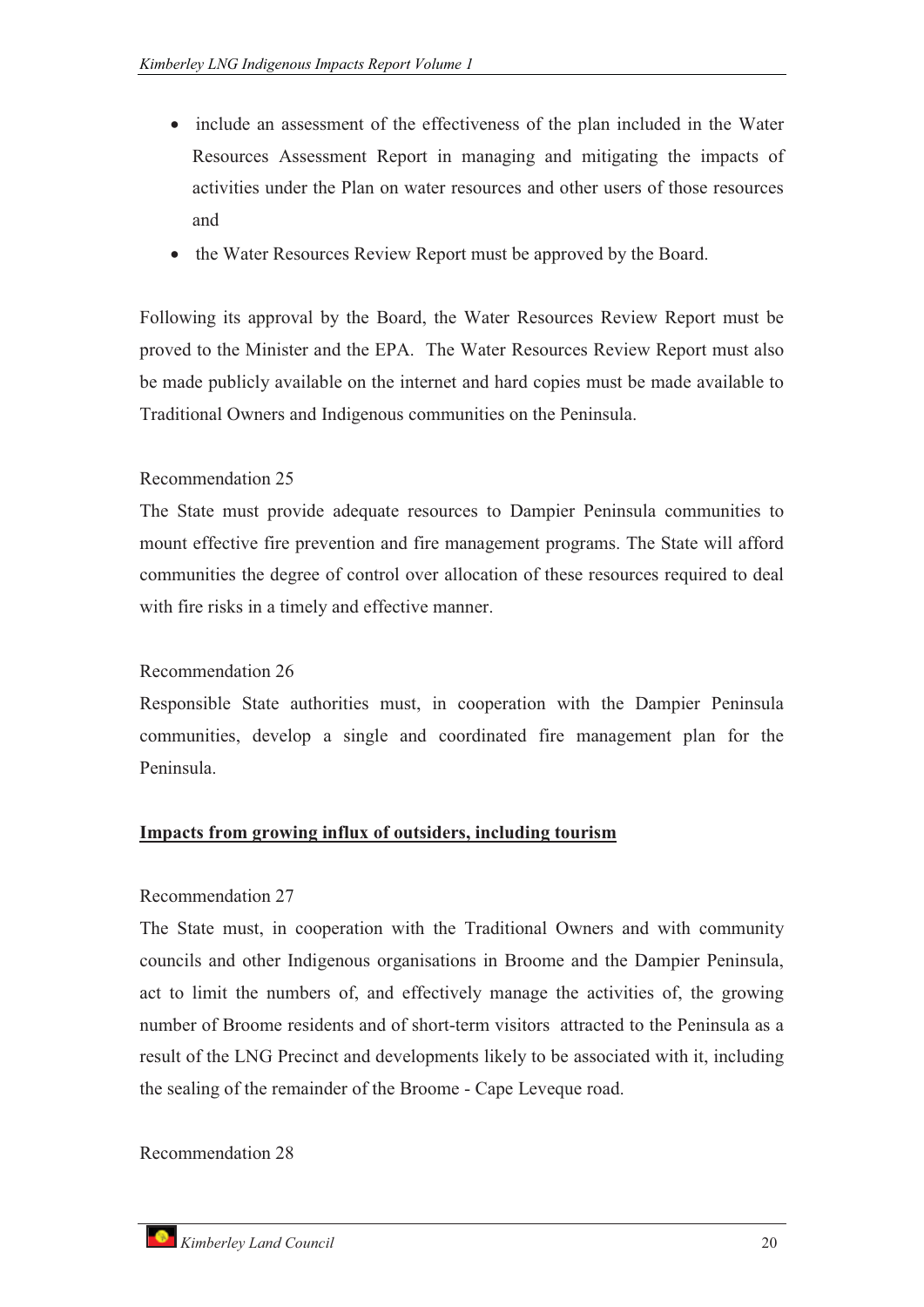The Proponent must operate the LNG Precinct accommodation complex as a 'controlled access' facility. Construction and operations employees and contractors from outside the Area of Impact ('Precinct workers') must all be accommodated at this facility, and it must be a condition of their employment that they do not leave the facility to engage in recreation of other activity. The Proponent must enforce a prohibition on Precinct workers taking any form of wild resources from land or sea country.

#### Recommendation 29

The Proponent must, in conjunction with the Traditional Owners, provide cross cultural training for all Precinct workers, including information on land ownership, restrictions on movement and use of wild resources, the permit system (see below), and Indigenous cultural values.

#### Recommendation 30

The State, in cooperation with relevant Indigenous organisations including Indigenous ranger groups and community councils, must introduce a permit system that limits travel to the Dampier Peninsula by people who are not Traditional Owners and do not reside there. Permits granted to visitors to the Area of Impact or to Broome residents must specify locations in the Dampier Peninsula where the permit holder is allowed to visit and camp. The permit system must be accompanied by the establishment of visitor centres at appropriate locations, including the turn-off to the LNG Precinct from the Cape Leveque Road, which would issue permits and provide maps indicating information on land ownership and locations open to visitors and a visitor code of behaviour.

# Recommendation 31

The State must provide visitor facilities including camping grounds, ablution blocks and waste disposal facilities in areas permit holders are allowed to visit.

# Recommendation 32

Responsible State authorities must establish, in cooperation with relevant native title claim groups, 'exclusion zones' where only Indigenous residents of the Dampier peninsula are permitted to harvest wild resources.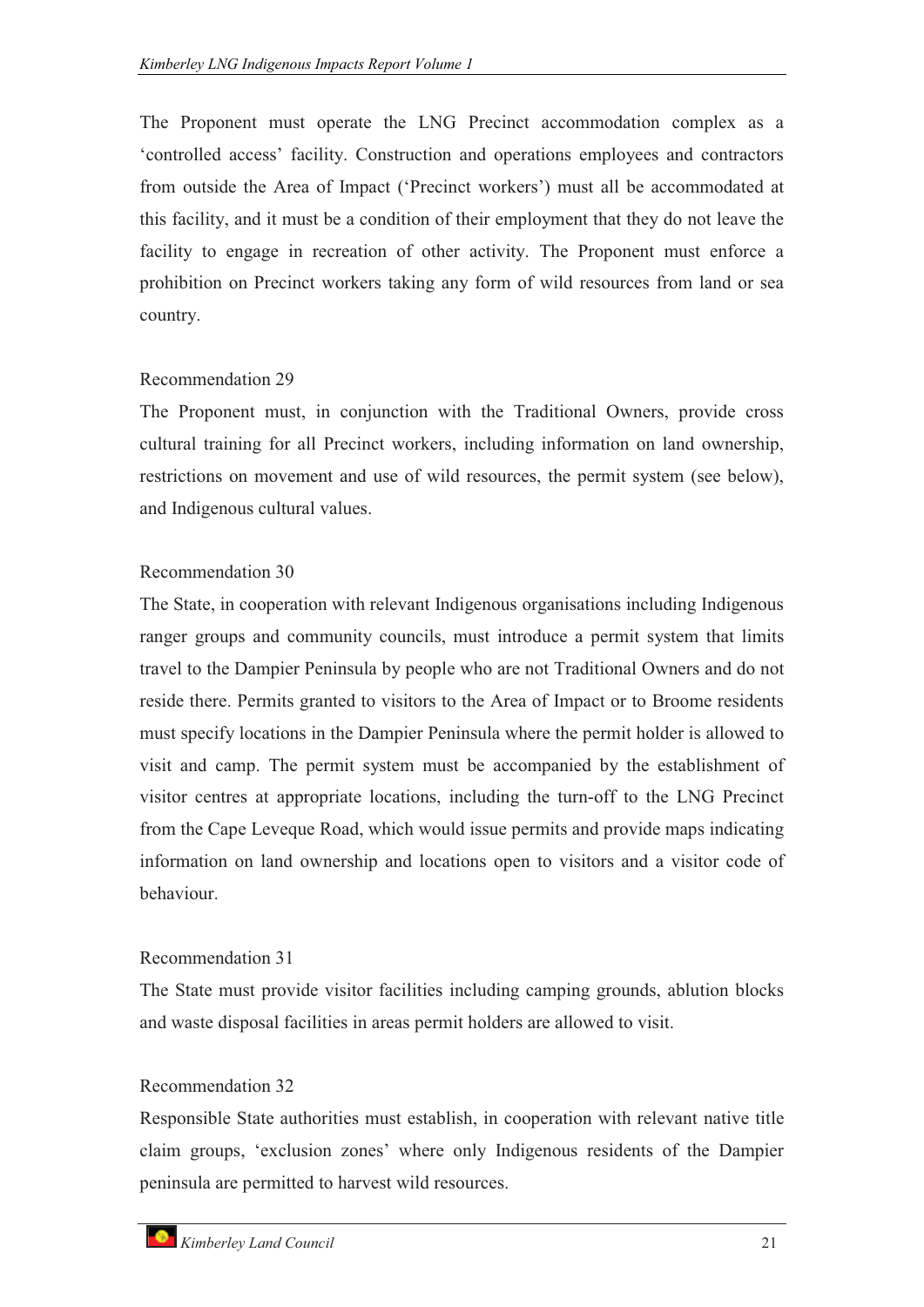#### Recommendation 33

The Board and responsible State authorities must monitor the number of boat and fishing licences issued for use in the Area of Impact. Should numbers increase significantly and/or should stocks of wild resources appear to be under increased pressure (see Recommendations 7 - 9 on monitoring of wild resource use), responsible State authorities must impose restrictions on the issue of additional licences designed to address those impacts.

# Recommendation 34

Responsible State authorities must introduce fees for fishing licences; licences must specify maximum catch levels; and the proceeds of licence fees must be used to fund relevant management initiatives, including Indigenous rangers (see below).

#### Recommendation 35

Responsible State authorities must effectively enforce existing regulatory controls on the activities of commercial fishers and the use of fish traps, gill nets and pots must be more effectively enforced. Fines must be imposed for breaches of relevant laws or regulations, and the proceeds utilised to help fund Indigenous rangers and other management initiatives.

# Recommendation 36

Responsible State and Commonwealth authorities must provide support for Traditional Owners, other native title holders and Indigenous communities in the Area of Impact to live on their outstations and play an active role, in conjunction with Indigenous rangers, in monitoring and managing the activities of tourists and other visitors.

# Recommendation 37

Responsible State and Commonwealth authorities must fund a substantially expanded and adequately resourced Indigenous ranger system, including female rangers, for Broome and the Dampier Peninsula, to assist in managing growing visitor numbers and pressures on wild resources. Rangers must be granted the authority to enforce relevant laws and regulations in relation to restrictions on access to areas of land and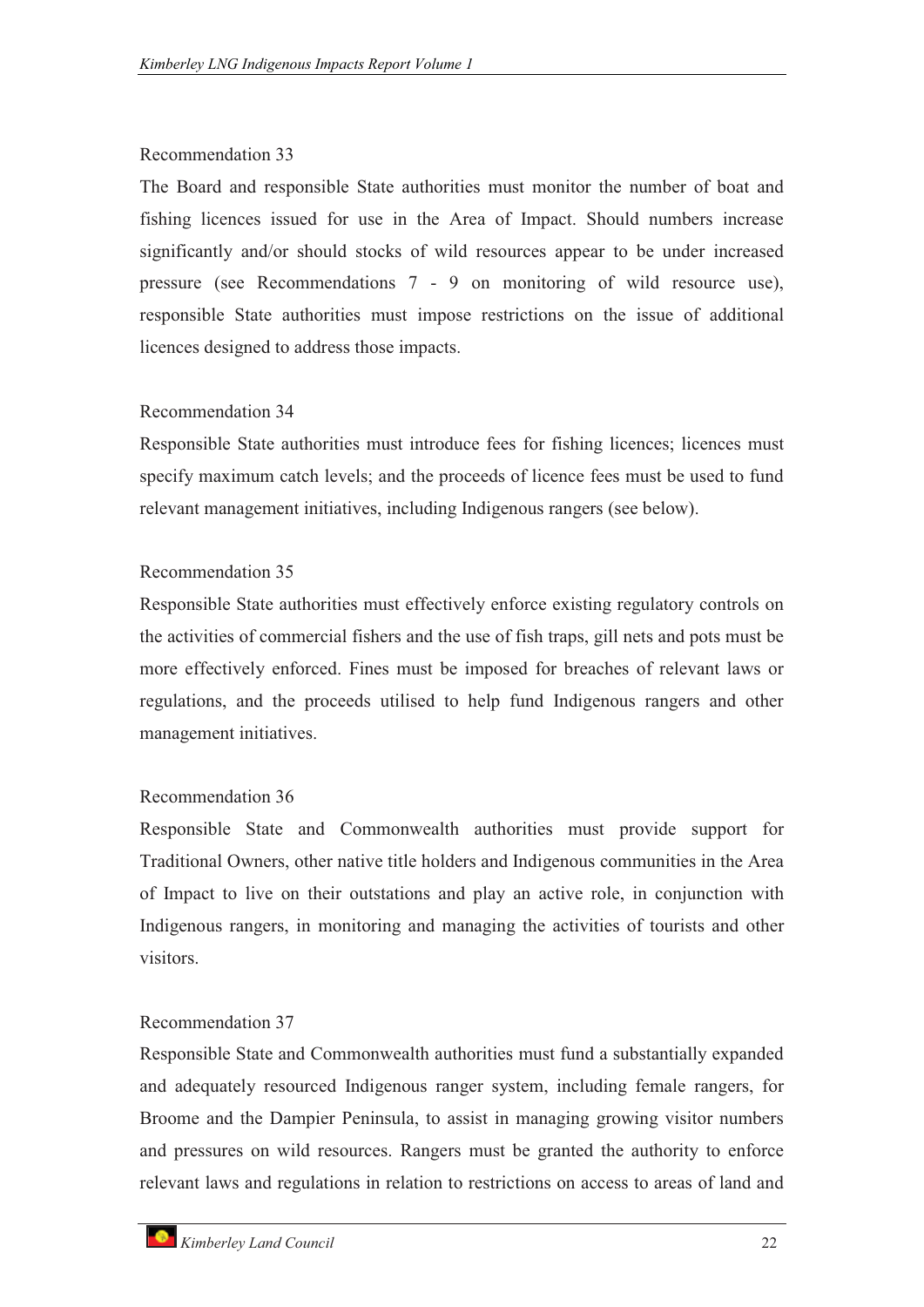sea country, including cultural sites of significance, and on the use of wild resources. This authority must include powers to inspect boats, vehicles and fish catches and to detain individuals suspected of acting unlawfully. Indigenous Rangers must work with the support and direction of senior Traditional Owners, and in close partnership with relevant State Authorities including the WA police and fisheries and land management agencies.

#### **Impacts from the Strategic Assessment and related negotiation processes**

#### Recommendation 38

Taking into account the need for protection of confidential information, parties to the negotiation of the ILUA and related agreements must ensure that information on negotiation processes and outcomes is communicated on a regular basis to Indigenous people and groups affected by the LNG Precinct. Channels similar to those suggested for dissemination of environmental information must be utilised in disseminating this information (see Recommendation 13).

# Recommendation 39

The responsible Commonwealth authorities must, as a matter of urgency, address the issue of funding for PBCs established as a result of native title determinations in the Area of Impact. The Commonwealth and the KLC must facilitate dissemination of information regarding the roles and functions of PBCs to native title claimants in the Area of Impact, and must ensure provision of relevant governance training for members of the PBCs.

# Recommendation 40

Responsible State authorities must, as a matter of urgency, facilitate the establishment of a local governance structure at Beagle Bay. In doing so it must offer relevant governance training to Indigenous office holders and potential office holders, and the Beagle Bay community generally.

# Recommendation 41

The Commonwealth and the State must provide material support to the KLC and Traditional Owners in establishing effective Indigenous governance structures that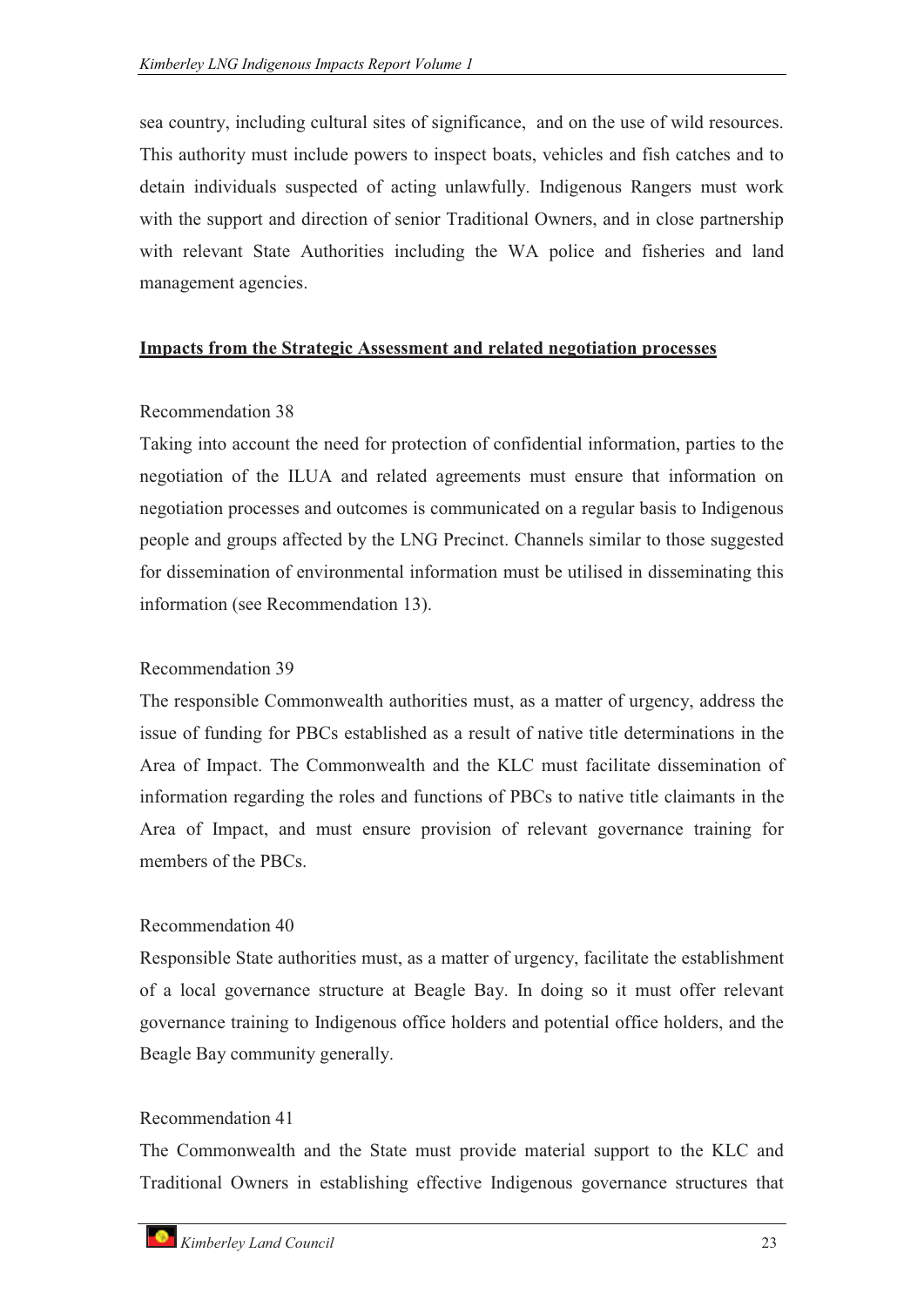maximise the impact of benefits provided for in an LNG Precinct ILUA(s) and enhance the quality of service delivery to Indigenous communities in the Area of Impact. The KLC and Traditional Owners must disseminate information on such governance structures to Indigenous people in the Area of Impact to promote transparency and understanding.

#### **Minimising growth in alcohol and drug abuse**

#### Recommendation 42

The Proponent must apply a 'no drugs' policy to the LNG Precinct and the accommodation complex. Possession or sale of illicit drugs by Precinct workers must be grounds for summary dismissal.

#### Recommendation 43

The Proponent must operate the LNG Precinct accommodation complex as a 'controlled access' facility, with access by Precinct Workers to the Area of Impact limited to travel to and from the LNG Precinct, and no public access to the camp. Traditional Owner access to the camp for environmental monitoring or other Precinct management activities will be governed by specific arrangements set out in a Precinct Management Plan or equivalent document.

#### Recommendation 44

The State must supplement the resources available to WA police in the Area of Impact to enable them to address any increase in illegal activity, including sale of drugs and illicit trading of alcohol.

#### Recommendation 45

Responsible State and the Commonwealth authorities must provide additional funding to drug and alcohol education programs in schools and colleges, and to alcohol and drug abuse rehabilitation facilities, in the Area of Impact.

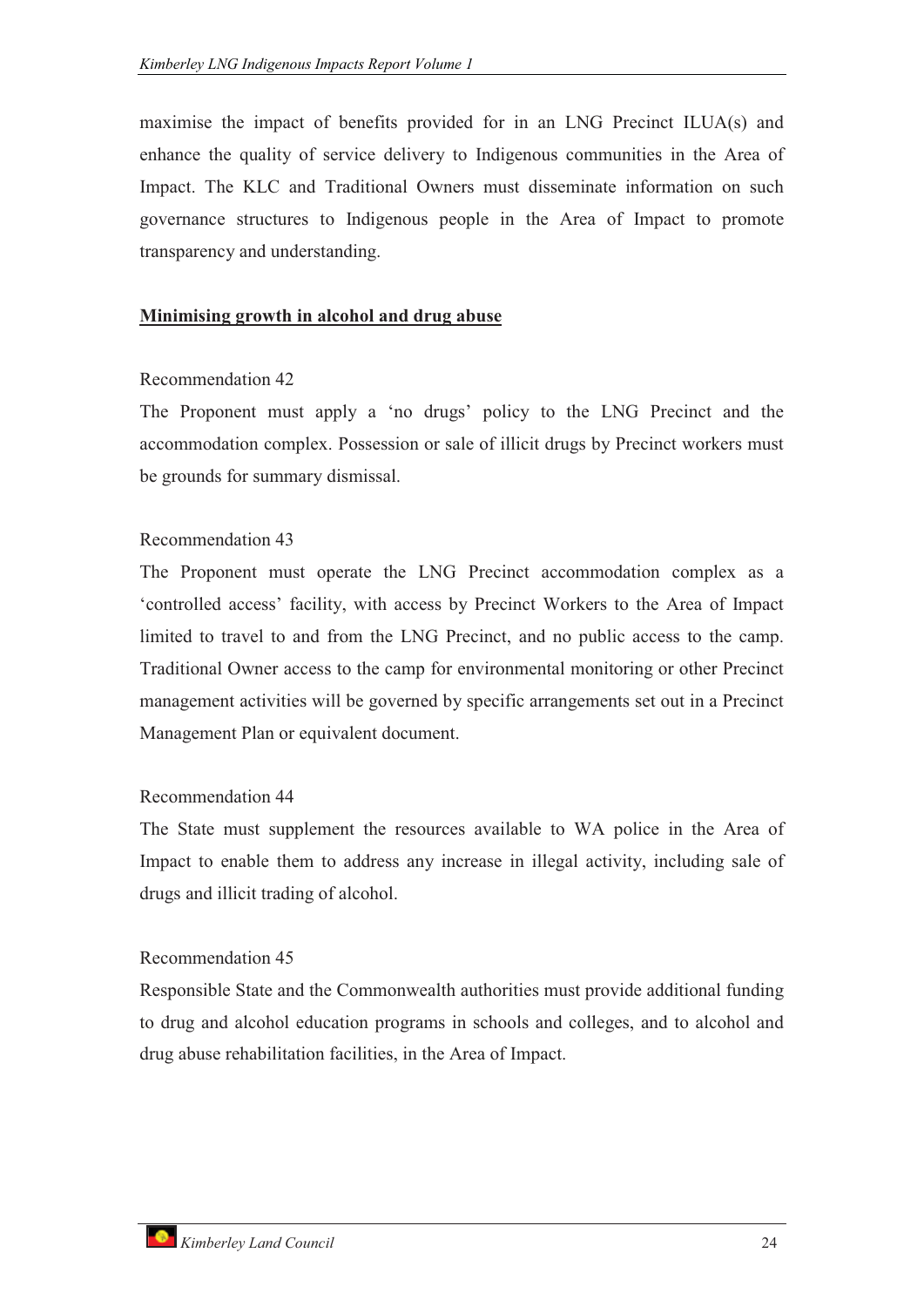#### **Social impact of Fly In Fly Out or long work rosters**

#### Recommendation 46

The Proponent must make provision in the employment arrangements of Indigenous workers for variations to standard rosters, and for grants of leave, that recognises their cultural and family obligations.

#### Recommendation 47

The Proponent must ensure that Precinct Workers who supervise Indigenous workers are provided with cross-cultural training that gives them an understanding of the family and cultural obligations of Indigenous workers.

#### Recommendation 48

The Proponent must, on an ongoing basis, make available counselling, including advice on financial management, to workers and their families to assist them in dealing with the pressures created by FIFO and long work rosters

#### **Minimising inappropriate sexual relations and spread of STIs**

#### Recommendation 49

The Proponent must operate the LNG Precinct accommodation complex as a 'controlled access' facility, with no access by workers to the Area of Impact and no public access to the camp.

#### Recommendation 50

The Proponent must provide cross-cultural training for Precinct workers, which includes material alerting them to the personal and social costs that can result from inappropriate sexual relations.

Recommendation 51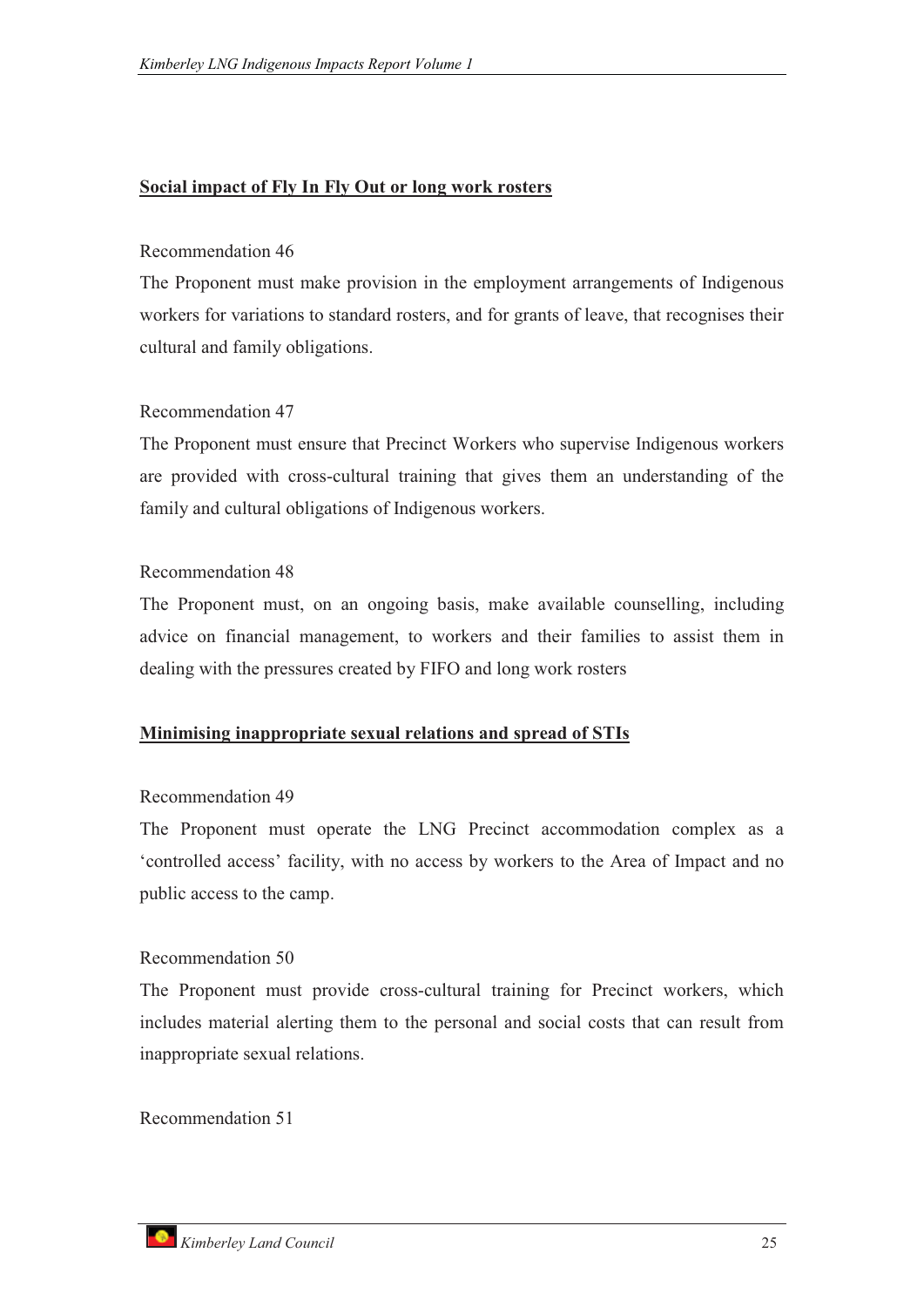Schools, colleges and health facilities in the Area of Impact must offer educational material on the risks involved in inappropriate sexual relations with workers and in unprotected sex.

#### **Housing and the cost of living**

#### Recommendation 52

Responsible State and Commonwealth authorities must inject substantial additional funding into construction of public housing in Broome and the Dampier Peninsula, upgrading of the existing housing stock, provision of hostels to accommodate Indigenous youth, and emergency and short-term accommodation to help address homelessness in the short term. To gain maximum value for money, Indigenous community members and their governing bodies must be closely involved in the design and management of housing programs.

#### Recommendation 53

Responsible State and the Commonwealth authorities must support Indigenous people to establish and develop businesses to build houses and other forms of accommodation.

# Recommendation 54

Responsible State and Commonwealth authorities must review housing and related policies to ensure that these maximise Indigenous access to housing. This policy review must recognise the need for housing policies to be regionally based and in particular recognise regional differences in cost of living. Policies that result in loss of access to housing when people gain employment and higher incomes must be changed, for instance by permitting tenants to retain their public housing but at a higher rent.

# Recommendation 55

Responsible State and Commonwealth authorities must act to increase the supply of Indigenous people skilled in the construction trades, for instance by funding additional Indigenous apprenticeships in the building industry.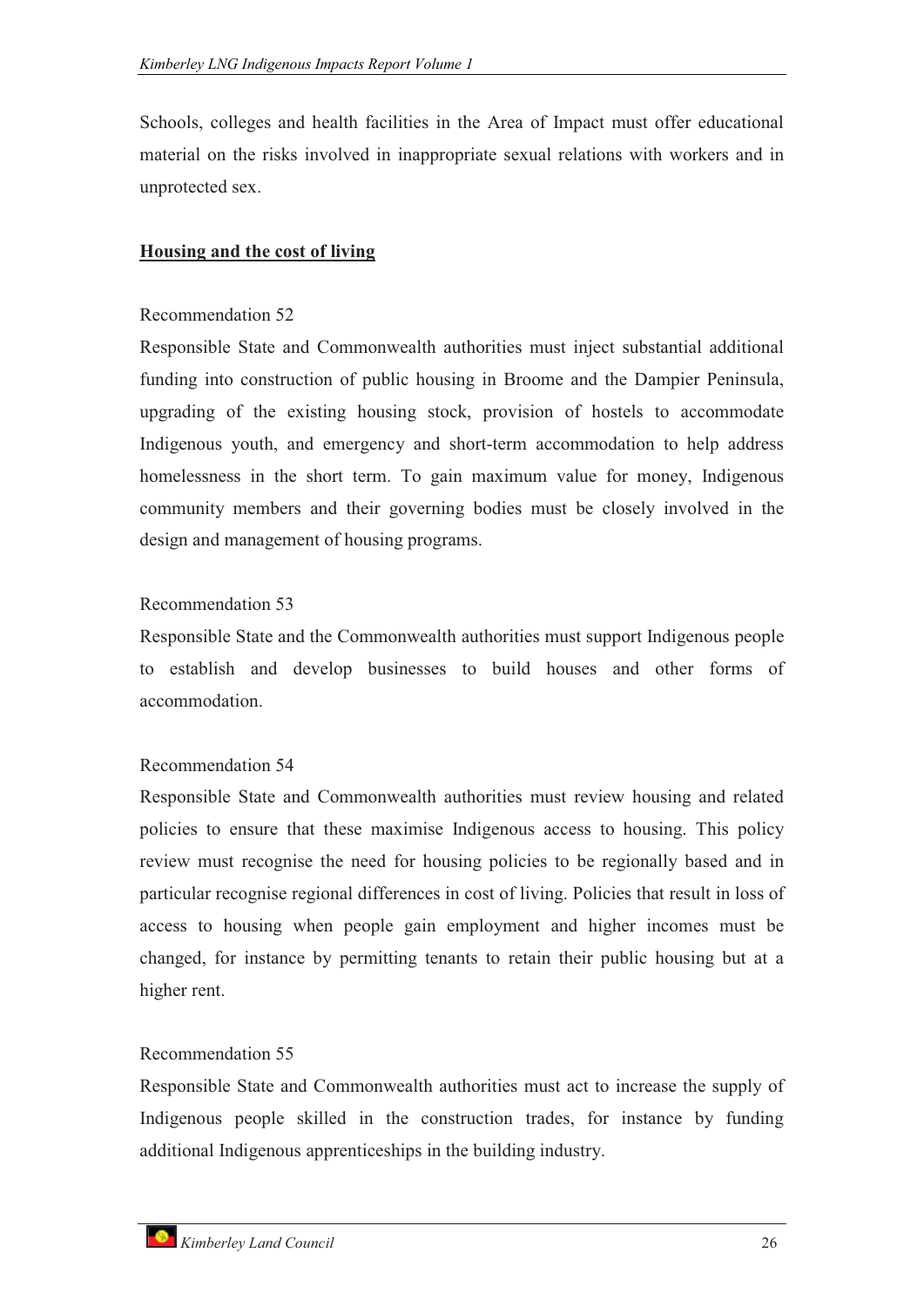#### Recommendation 56

The Proponent must provide accommodation for all of their workers and contractors. The Proponent must also contribute to the cost of constructing additional housing to meet the demand associated with indirect employment created by the LNG Precinct.

#### Recommendation 57

The Board, discussed in Chapter 4.4.2, must establish and maintain monitoring of prices for key components of Indigenous living costs in the Area of Impact, building on price data contained in Chapter 2.3.11 above.

# Recommendation 58

The Proponent, State and Commonwealth Authorities, and Indigenous organisations must encourage the establishment of Indigenous enterprises that produce food and other consumables for the local market, and that supply transport and communication services to the LNG Precinct.

# **Education and training**

#### Recommendation 59

The State, the Commonwealth, the Proponent and relevant Indigenous organisations must develop a program which will operate for 30 years and may be extended to the life of the project if that life exceeds 30 years, to raise the quality and effectiveness of Indigenous education in the Area of Impact and in the Kimberley generally. This program must include:

- a strong and sustained focus on numeracy and literacy from early education onwards
- initiatives to enhance parental involvement in education
- specific incentives to reduce staff turnover and retain experienced teachers
- $\bullet$  provision of additional student accommodation in Broome and the Dampier Peninsula
- $\bullet$  design and delivery of school, TAFE and university courses that are relevant to Indigenous students and to the employment opportunities available to them,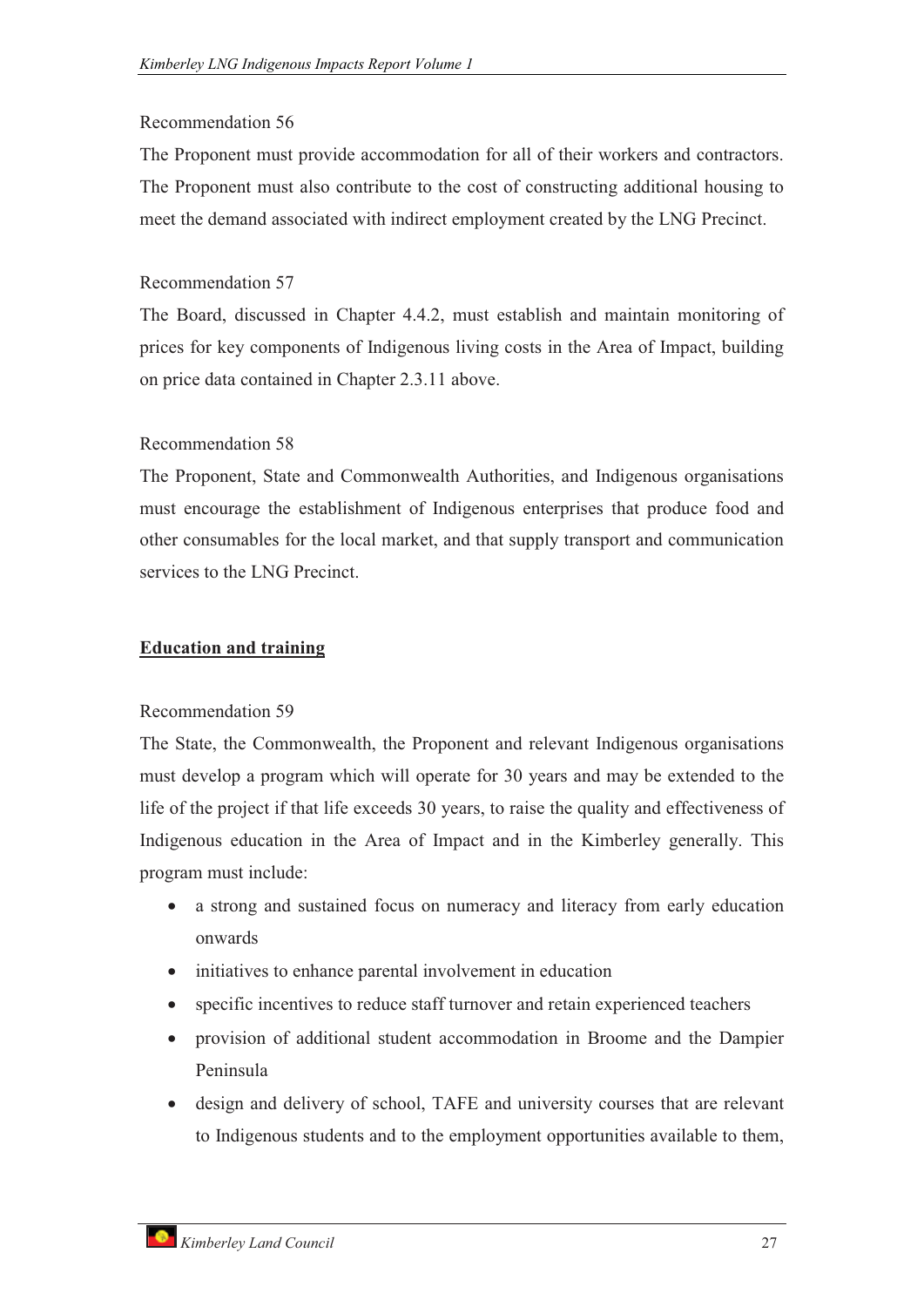and are readily accessible to students in the Dampier Peninsula, including onsite delivery on the Dampier Peninsula, and through distance learning

- $\bullet$  provision of reliable IT facilities and services in the Dampier Peninsula communities to enable Indigenous students to access on-line education and training programs
- initiatives to enhance literacy and numeracy skills among adults
- $\bullet$  major public investment to help meet the housing and health needs of Indigenous students
- a substantial scholarship scheme, funded by the Proponent and Responsible State and Commonwealth authorities, to enhance Indigenous access to university and VET education
- - Child care support and services to permit Indigenous students of any age to access formal education.

# Recommendation 60

The Proponent, the State and the Commonwealth must make substantial and sustained investment, *starting immediately*, in training and training facilities to permit the program to be effectively implemented. This investment must include:

- $\bullet$  development of suitable training facilities in the Area of Impact, and improved access to specialist facilities in Perth or elsewhere
- $\bullet$  building on existing training resources, programs and organisations in the Area of Impact, development of training programs which prepare Indigenous trainees for employment in skilled as well as semi-skilled positions, in construction, operation of the LNG Precinct and related industries. These programs must include on-the-job training at existing LNG facilities in the Pilbara or Darwin
- $\bullet$  specific training initiatives that focus on allowing former and current CDEP workers to make a successful transition to 'mainstream' employment
- $\bullet$  a focus on skills development for governance and community development and employment opportunities in areas other than the LNG Precinct
- a concerted effort to recruit and retain high-calibre trainers, recognising the keen competition that exists for such skills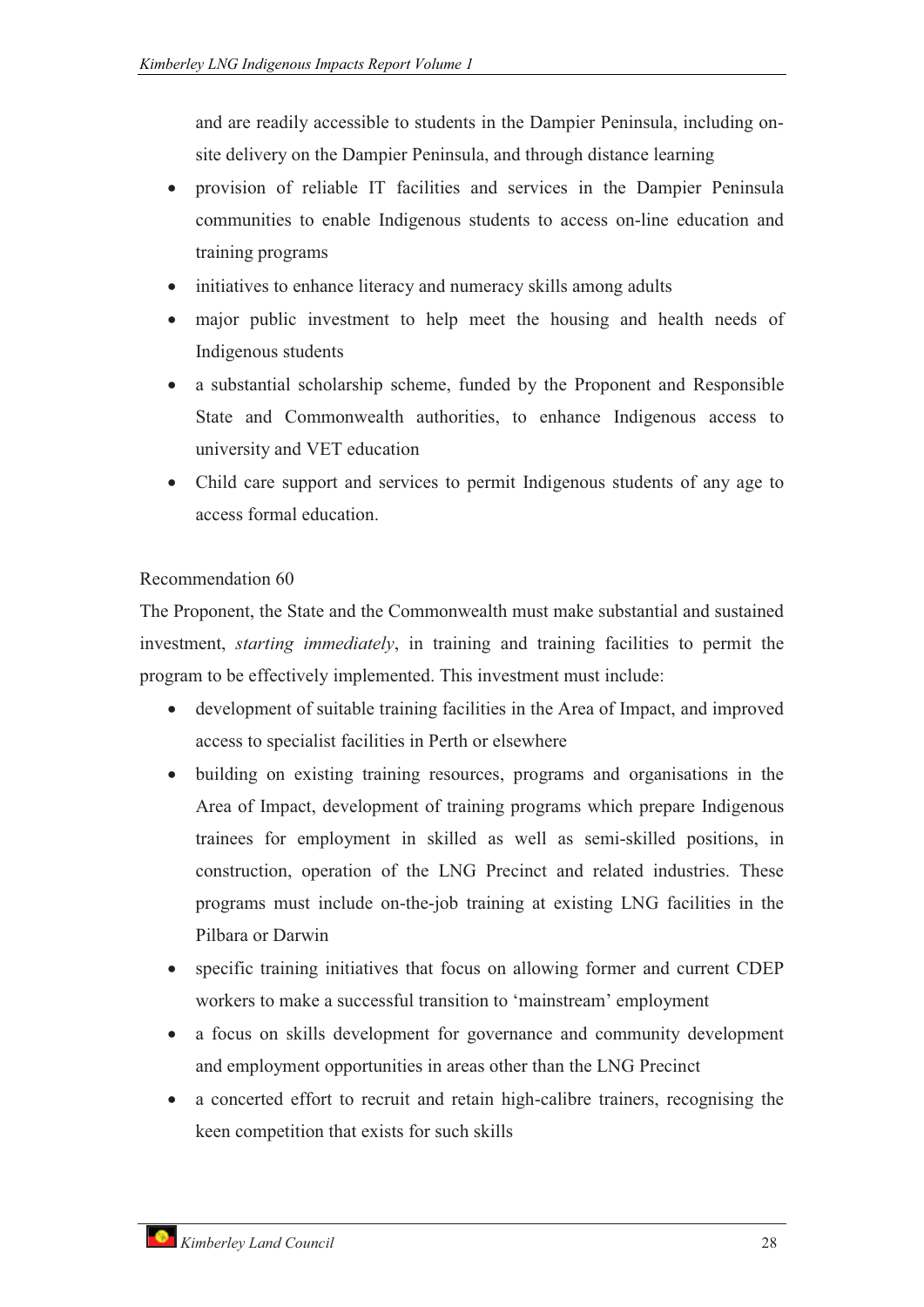legally-binding commitments by the Proponent to provide specified training outcomes throughout the life of the LNG Precinct and to apply a preference in favour of Traditional Owners and other Indigenous people living in the Area of Impact in providing access to training opportunities.

# **Employment**

# Recommendation 61

The Proponent must establish employment programs that operate throughout the life of the LNG Precinct and include, at a minimum, the following components.

- an employment preference for Traditional Owners and other affected Indigenous people in the Area of Impact
- $\bullet$ allocation of specific financial and other resources to employment programs
- $\bullet$  targets for local Indigenous employment that increase over time and apply to all areas of LNG Precinct operations
- mechanisms that ensure that any failure to meet these targets automatically requires additional allocation of resources and enhanced training and recruitment efforts
- $\bullet$  specific initiatives to aid retention of Indigenous workers, including measures to make the workplace a positive environment for Indigenous people; training on anti-discrimination legislation and human rights; establishment of clear paths for career and professional development; and use of work rosters that recognise cultural and family and social obligations
- provision of transport between communities in the Area of Impact and the LNG Precinct site
- $\bullet$  employment initiatives aimed specifically at recruiting and retaining Indigenous women
- $\bullet$  initiatives to overcome 'threshold' issues that can prevent Indigenous people from entering the industrial workforce, including limited English language skills, lack of a driver's licence, convictions for minor criminal offences, and absence of formal qualifications. Such initiatives must include recognition of prior learning and skills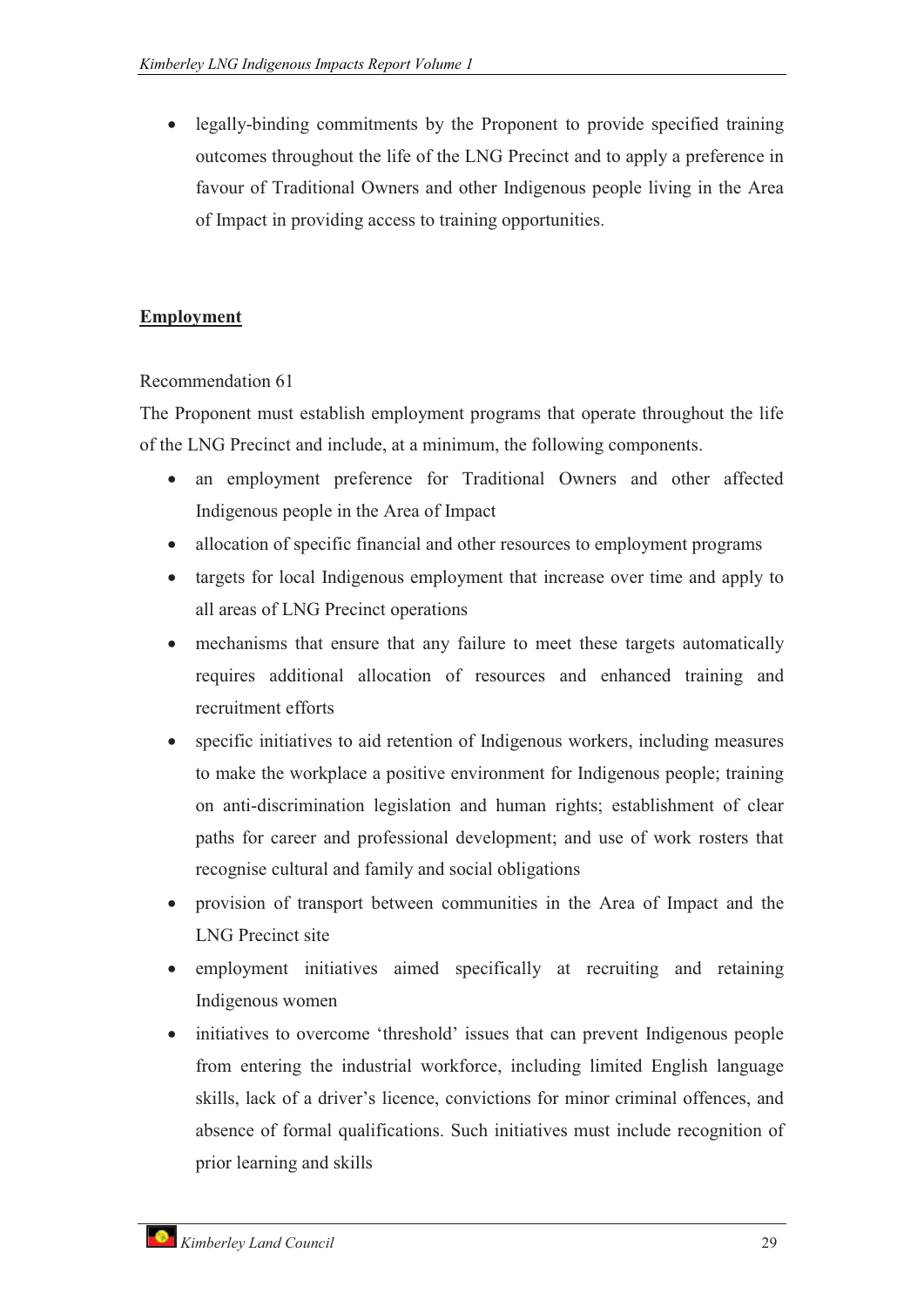- the establishment of career pathways and the provision of ongoing professional and skills development for indigenous workers
- periodic reporting on compliance with this condition to the Board and the Minister. The reports must be made publicly available. Non-compliance with this condition will result in penalties.

# Recommendation 62

Proponents and their contractors must offer their employees access to, and encourage them to participate in, personal financial counselling, and support them in efforts to channel a portion of their wages into savings.

# **Enterprise development**

# Recommendation 63

The Proponent must support local and Kimberley Indigenous enterprises by implementing a Business Support program which includes measures as follows:

- - Assisting them to obtain access to capital, for example by providing documentation regarding potential contracts to financial institutions, establishing joint ventures, or creating a revolving loan fund.
- - Helping them develop relevant business skills, including planning and management skills, by sharing technical and financial expertise and appointing Indigenous business development officers.
- - Assisting them in overcoming the barriers they face in seeking to compete with large, established suppliers, for instance by allocating certain types of contracts to Indigenous businesses; applying a preference clause to Indigenous businesses; offering them right of first refusal on specific contracts; waiving standard tendering procedures; unbundling large contracts into smaller ones that are within the capacity of Indigenous businesses.

Recommendation 64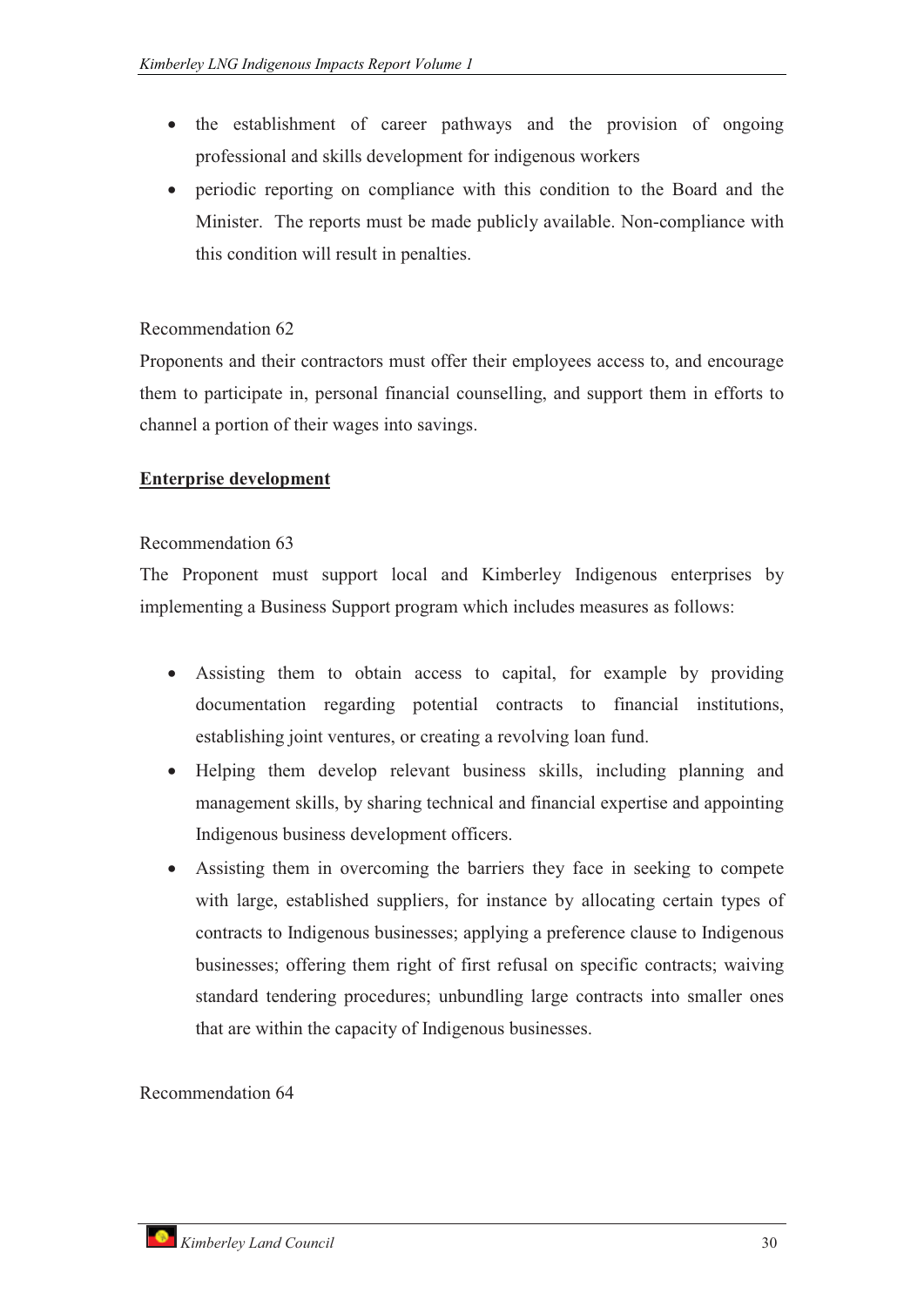The Proponent and State and Commonwealth must help address the particular difficulties facing small Indigenous businesses in the Area of Impact, and in particular must:

- address land tenure issues on the Dampier Peninsula that deny potential businesses secure tenure and so the capacity to raise loan finance
- $\bullet$  provide specific assistance to potential business operators who previously drew on CDEP for support and/or have no credit history
- recognise the difficulty that Indigenous people can face in accessing business support services, facilitate their access to government services that support and promote newly-formed businesses or assist small businesses to expand their operations.

# **Health and well-being**

# Recommendation 65

Prior to the commencement of activities under the Plan, the State and Commonwealth Departments of Health and other relevant agencies, in conjunction with local health organisations shall:

- review and consolidate existing data relating to Indigenous health in the Area of Impact, and develop and maintain a single data base of relevant information
- identify any gaps in available health information, and undertake health surveys of relevant populations required to fill these gaps
- $\bullet$  on the basis of this enhanced information, expand funding for relevant health and social welfare programs, including those currently provided by NGOs and Indigenous organisations, and place funding on a more secure and long-term footing.

# Recommendation 66

The Commonwealth and State Departments of Health must commit funding on a long-term basis, and at a higher level, to developing services for people suffering from mental illness in the Area of Impact.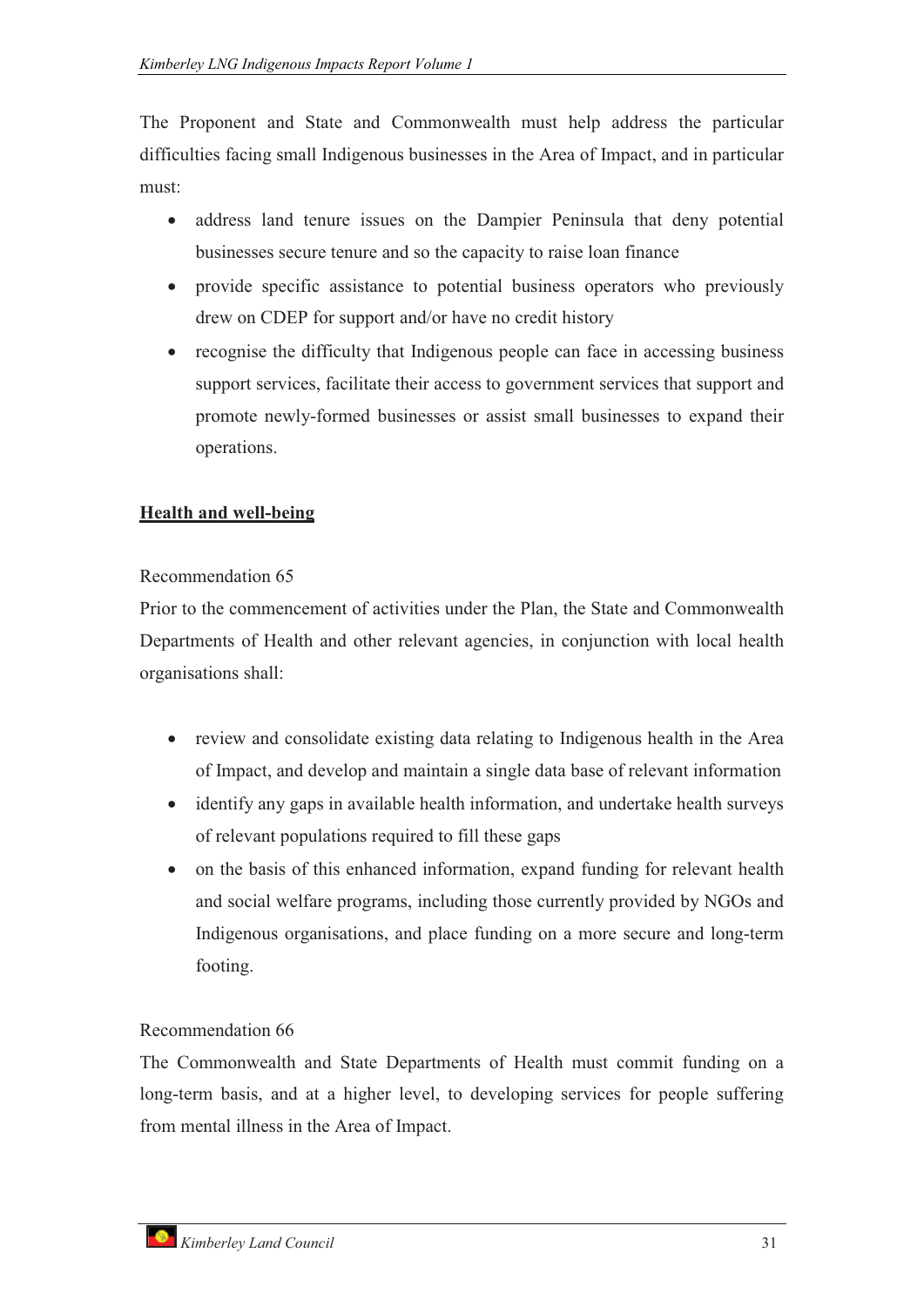#### Recommendation 67

The Commonwealth and State Departments of Health must commit additional funding to enable expansion of regional dialysis services in the Area of Impact.

# **Youth**

#### Recommendation 68

Responsible Commonwealth and State authorities must expand funding for recreation and other youth activities in the Area of Impact and place funding on a more secure and long-term footing.

# Recommendation 69

The KLC and Traditional Owners must develop measures to provide greater support to and recognition to youth. The Proponent will meet the cost of these measures which will include:

- $\bullet$  using communication channels that will reach young people in providing information on the LNG Precinct
- sponsoring and promoting cultural, sporting and other events for youth;
- $\bullet$ making specific provision for liaison with young people
- $\bullet$  providing opportunities for work experience at the LNG Precinct and in their own organisations.

# **Impact on land tenure**

Recommendation 70

- The State must act to resolve uncertainty in relation to land tenure in the Dampier Peninsula as a matter of urgency, and within 3 years of any endorsement of the Plan.
- In the event that any land transfer within the area of a native title determination remains outstanding at that anniversary, then (except in relation to the area of the Beagle Bay Community or outstations), the State will transfer unconditional freehold title, under an ILUA which provides for no extinguishment of native title as a result of that future act, to the relevant Registered Native Title Bodies Corporate.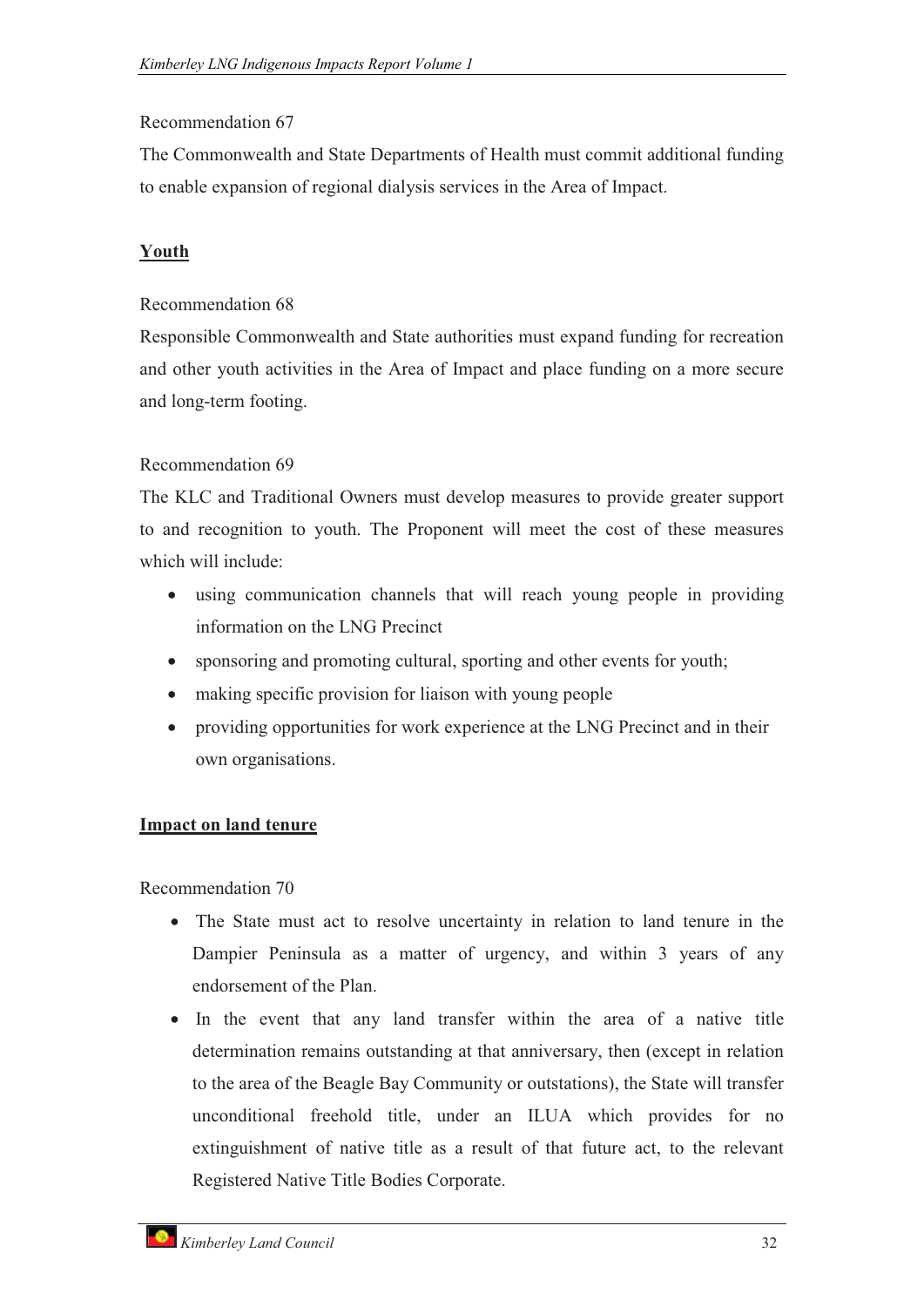- The State will pay a bond of \$100 million or some other amount negotiated between the State, the KLC and Traditional Owners, to fund a process to resolve any outstanding tenure issues in the area of the Beagle Bay Community or outstations which remain unresolved at the third anniversary of any endorsement of the Plan.

#### Recommendation 71

The KLC and Traditional Owners must maintain a flow of relevant and timely information regarding land tenure and other aspects of ILUA and related negotiations that have implications for other native title groups and affected Indigenous communities, employing both face-to-face meetings and regular updates via newsletter and electronic media.

#### **Culture and heritage**

#### Recommendation 72

Any endorsement of the Plan must be subject to the conclusion of an ILUA which allows the Traditional Owners to ensure that any impact of the LNG Precinct and associated developments on their cultural heritage is avoided where possible and, where avoidance is not possible, is minimised. Recognising the principle of Indigenous Free Prior Informed Consent, no damage to Indigenous cultural heritage must be permitted without the informed consent of Traditional Owners.

#### Recommendation 73

All Precinct Workers and State and Commonwealth employees and consultants required to interact with Traditional Owners in a substantive manner should undergo cross-cultural training provided in conjunction with the Traditional Owners.

# Recommendation 74

The Proponent and relevant State and Commonwealth authorities must take specific measures to support the practice of Indigenous culture in the Area of Impact, for example by supporting:

- oral history projects conducted by organisations such as Goolarri media
- cultural festivals and other activities conducted by KALACC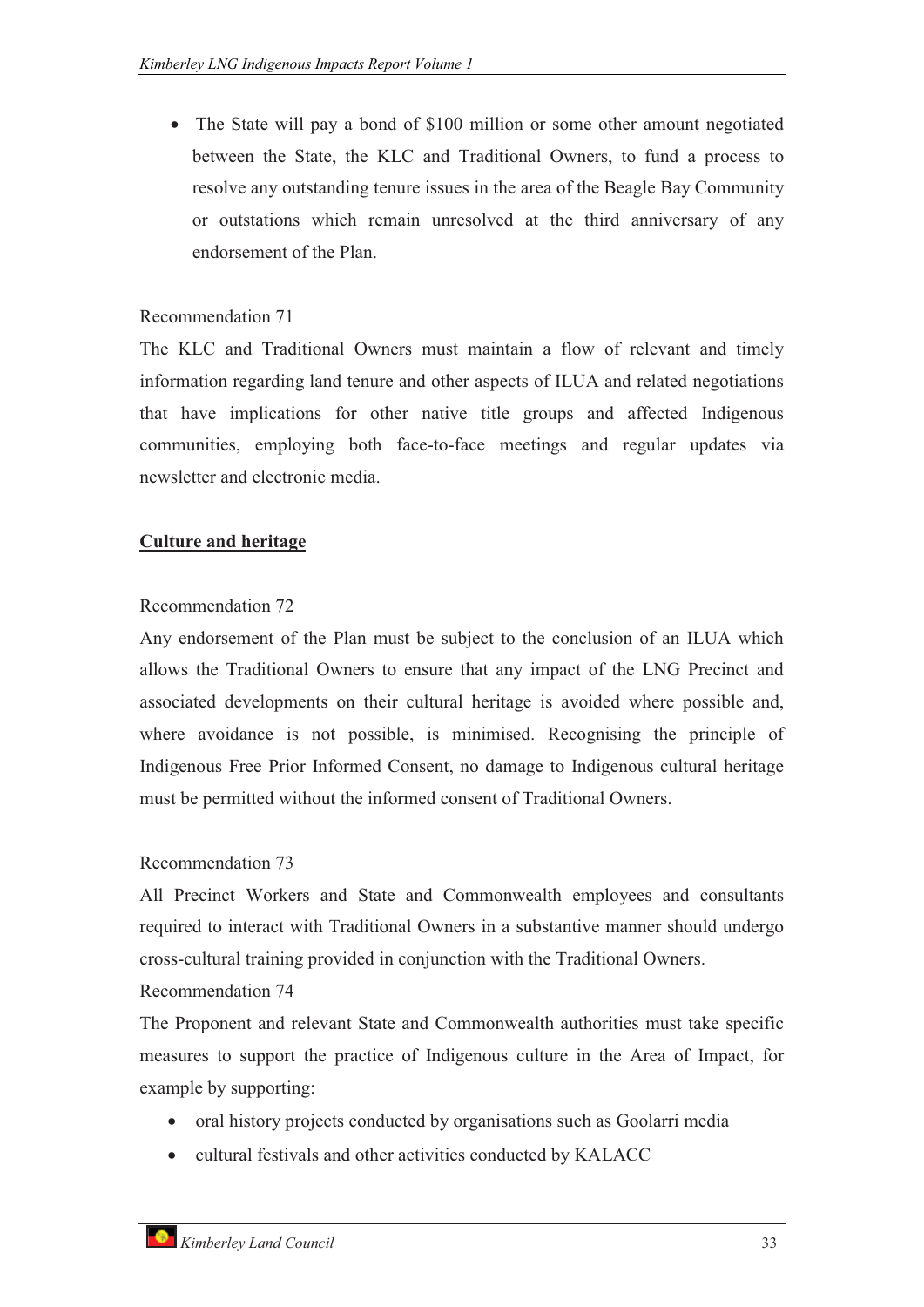- $\bullet$ Indigenous language programs offered in schools
- women's law groups
- $\bullet$  establishment of an interpretative display on the history of Jabirr Jabirr people, possibly as part of a Visitor's centre established on the Cape Leveque Road (see Recommendation 30)
- $$ flexible work practices, particularly in the period December – February.

# **Social conflict around LNG development**

# Recommendation 75

The Proponent, the State, the Commonwealth, the KLC and Traditional Owners must:

- promote transparency and the free flow of information in relation to LNG development, so that misunderstandings regarding processes and decisions relating to gas development are minimised.
- $\bullet$  promote adherence to values of mutual tolerance and respect, through a public information campaign using local media, and stressing the benefits to all of maintaining such values in the fact of conflict over gas development.

# **5. Report on Heritage Impact Assessment ('HIA Report') Recommended Management and Mitigation Measures**

# **A 'Aboriginal Heritage'**

1. For the purposes of these conditions, "Aboriginal Heritage" means the cultural values, beliefs, and obligations, and places, objects and other material manifestations of heritage and cultural values, of the relevant common law holders of native title and those persons who may have obligations in relation to the common law holders, as recognised by those common law holders.

# **B Finalisation of the Master plan**

2. The Proponent will ensure that the master plan for the LNG Precinct the subject of the Plan does not have significant impacts on Aboriginal heritage or cultural values, including environmental values, and that any impacts are acceptable to the relevant Traditional Owners, including through management,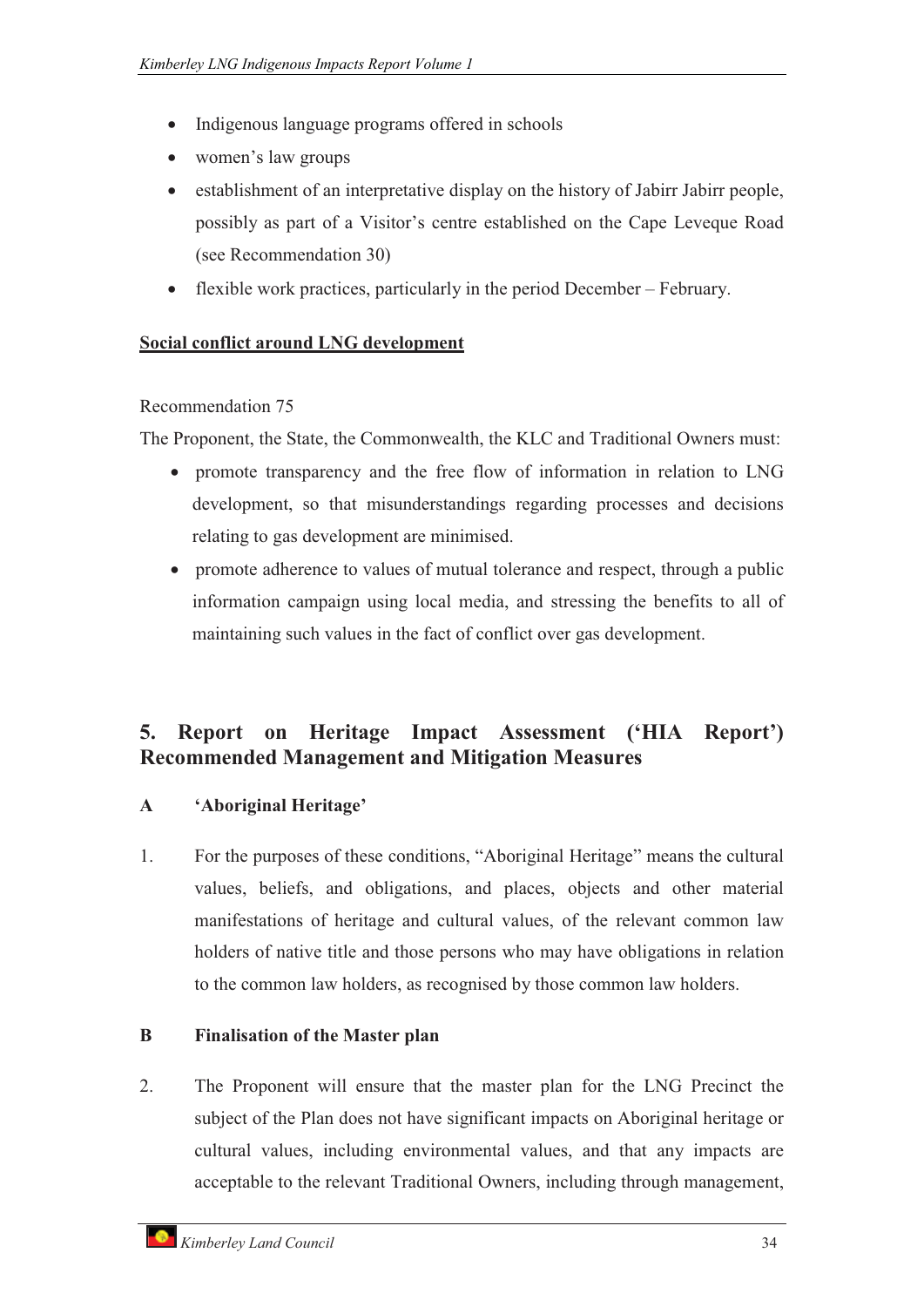avoidance and mitigation measures committed to under agreements with those Traditional Owners. When the master plan is finalised the Proponent will provide a copy of the finalised master plan to the Minister administering the EPBC Act and the Environmental Protection Authority of Western Australia, together with:

- (a) an explanation of how the finalised master plan manages, avoids or mitigates impacts on Aboriginal heritage and cultural values;
- (b) a description of any management arrangements that will be implemented in relation to management, avoidance or mitigation of these impacts;
- (c) confirmation that the management arrangements referred to in (b) will include an annual audit by an independent expert, and provision of the results of that audit to the Minister administering the EPBC Act, the Environmental Protection Authority of Western Australia, Traditional Owners, the Kimberley Land Council, and (subject to any cultural constraints) publication on the internet or other publicly accessible medium; and
- (d) confirmation that the impacts of the Plan, as provided for through the master plan, on Aboriginal heritage and cultural values are acceptable to Traditional Owners and the process by which this acceptability was determined. This confirmation should be supported by a written statement from the Kimberley Land Council. If a statement from the Kimberley Land Council is not provided, the Proponent must provide a statement indicating the reasons why, including a statement outlining any concerns of Traditional Owners and / or the Kimberley Land Council and the Proponent's responses as to how it will address those concerns.

# **Jabirr Jabirr Country**

**C Compliance with HPA and ILUA (or other agreement with Traditional Owners)**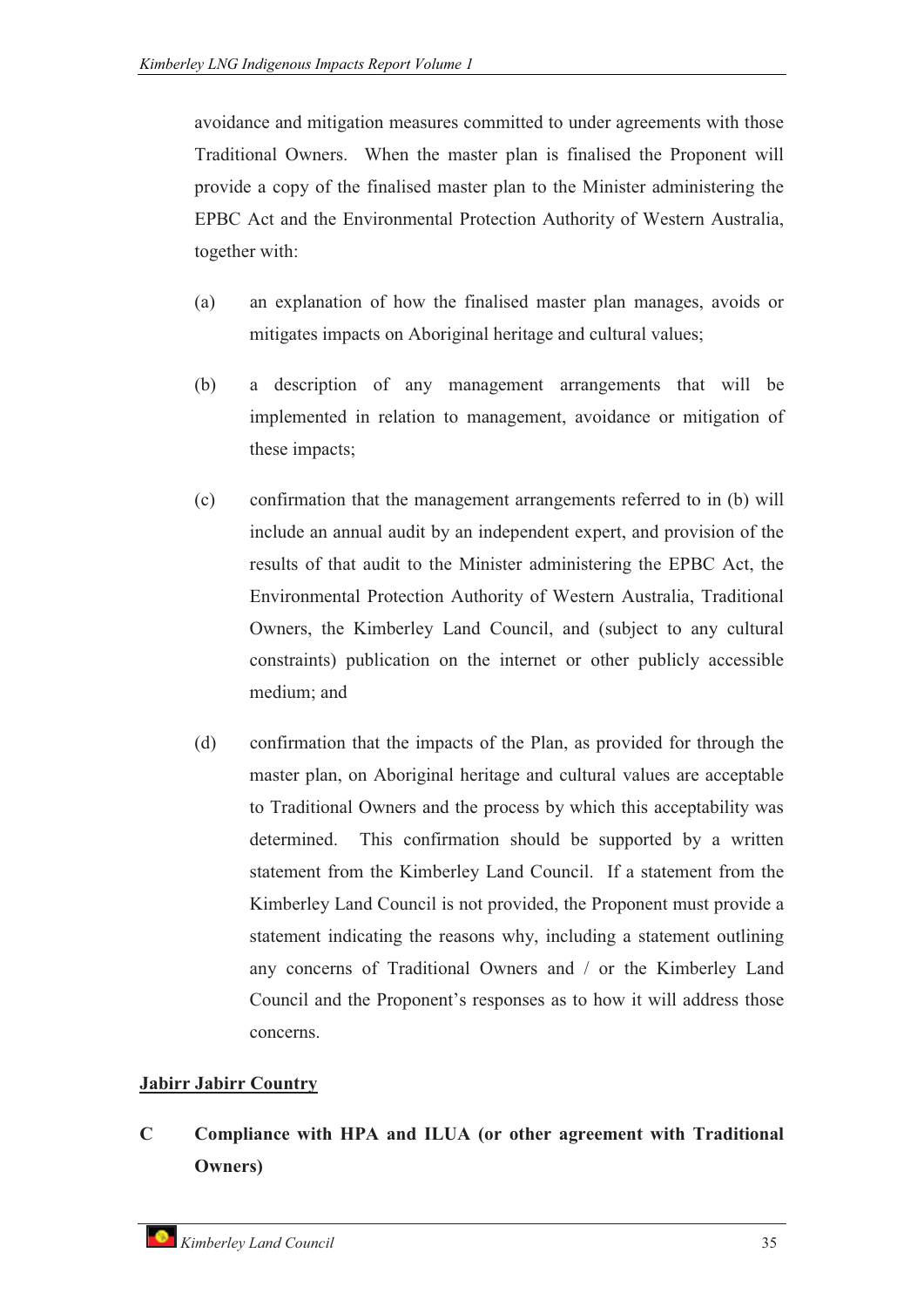- 3. The Proponent is required to fulfil the undertakings to Traditional Owners in accordance with the Heads of Agreement between the Proponent, Woodside Exploration Ltd and the Kimberley Land Council dated 21 April 2009. The Proponent is also required to finalise an agreement or agreements in relation to the matters provided for in the Heads of Agreement and comply with the terms of that agreement or agreements.
- 4. Activities under the Plan must be undertaken in compliance with:
	- (a) the Heritage Protection Agreement between the Proponent, Woodside Exploration Ltd and the Kimberley Land Council dated 13 November 2009, including any replacement agreement;
	- (b) heritage protection, management, mitigation and rehabilitation obligations in any agreement or agreements which relate to the Plan, including ancillary activities; and
	- (c) the agreement provided for in clause 3 above.

# **D Cultural Heritage Management Committee and Plan**

- 5. The Proponent will develop a Cultural Heritage Management ('**CHM**') Plan within 12 months of the endorsement of the Plan. The CHM Plan will be developed with Traditional Owners, as set out in clause 6 below, and will address impacts in the area of the LNG Precinct, immediate surrounds, the Dampier Peninsula, the location and surrounds of ancillary infrastructure, and traditional lands and waters of other Aboriginal communities who may be impacted by activities of the Plan as identified in the HIA Report.
- 6. The Proponent will establish a Cultural Heritage Management ('**CHM**') Committee as part of the management arrangements for the LNG Precinct. Membership of the CHM Committee will be:
	- (a) five representatives of Traditional Owners; and
	- (b) one representative each from the Proponent and Operators, up to a maximum of four non-Traditional Owner representatives.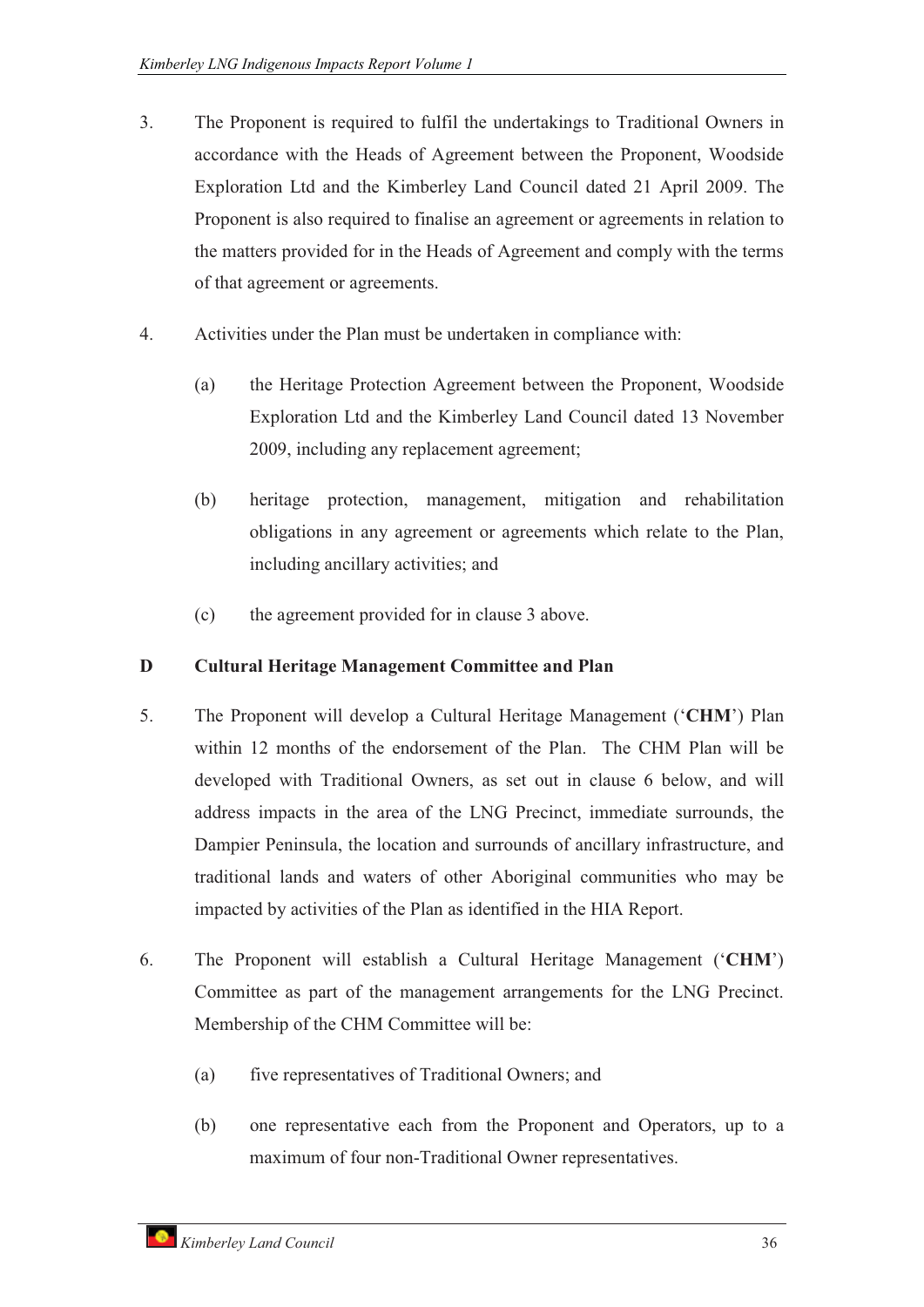The number of representatives on the CHM Committee may be greater than those provided in (a) and (b) above, provided that Traditional Owners comprise a majority of the committee members.

- 7. The CHM Committee will prepare, develop, implement and monitor compliance with, including through regular audit, of the CHM Plan. The CHM Plan will provide for the identification, protection and management of Aboriginal heritage and cultural values within the LNG Precinct and its surrounds during the life of activities under the Plan and for 20 years after those activities cease.
- 8. The Proponent must ensure that activities under the Plan comply with, and must ensure any contractors, subcontractors, operators, and future proponents comply with:
	- (a) the HPA;
	- (b) all heritage survey reports, Section 18 Conditions, and Cultural Directions prepared under the HPA, the CHM Plan, and any other agreement, plan or instrument relevant to protection of Aboriginal heritage;
	- (c) other State and Commonwealth laws relevant to the implementation of the CHM Plan; and
	- (d) the agreement provided for in clause 3 above, including any management obligations.

# **Regional Measures**

# **E Regional CHM Plan**

9. The Proponent must develop, in conjunction with relevant Traditional Owners, a Regional CHM Plan to identify, assess, manage and monitor impacts of direct and indirect activities (including anticipated population increases) under the Plan on the geographic region around the site of the LNG Precinct likely to be affected by increased population and visitor numbers as a result of the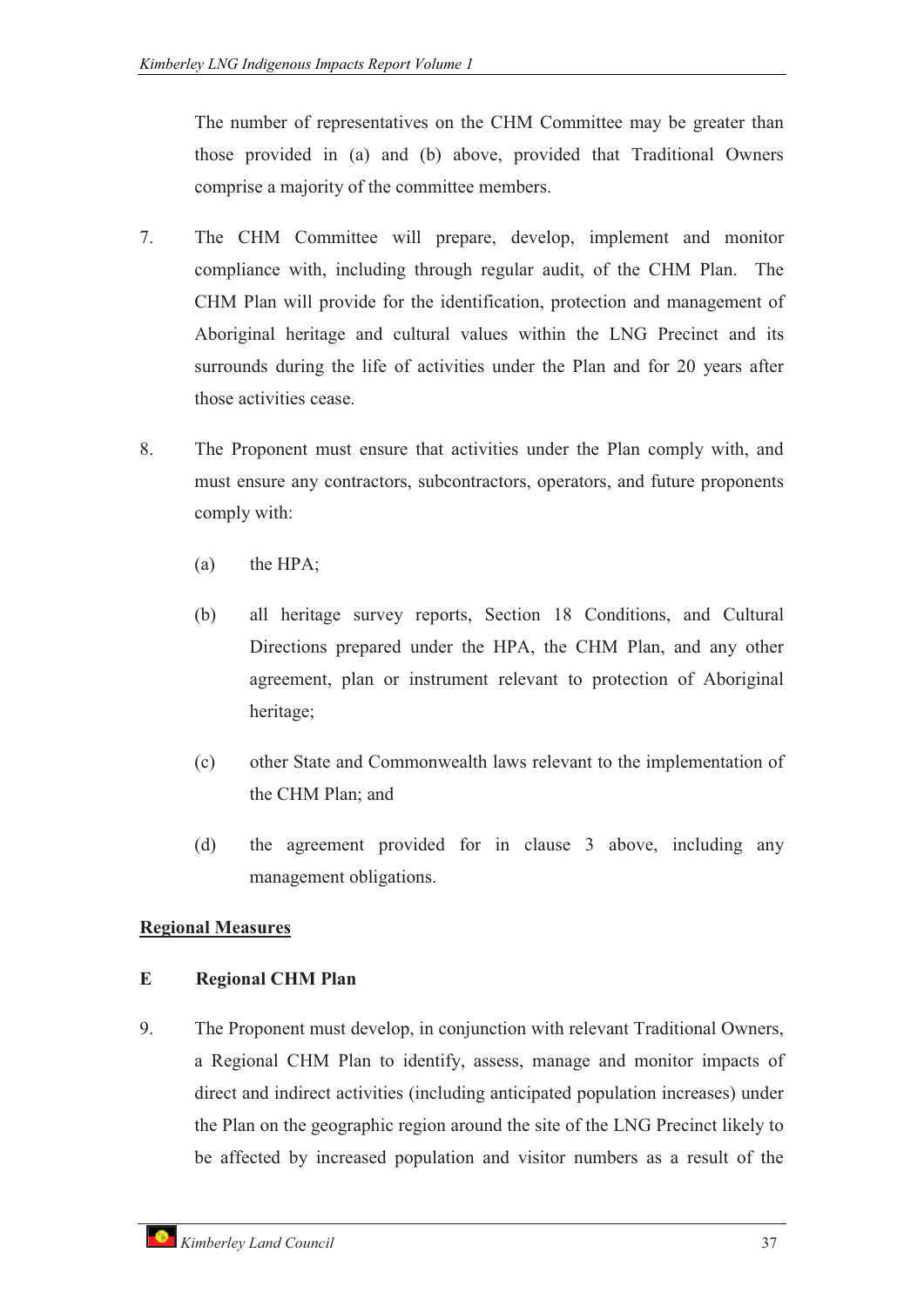implementation of the Plan, and nominally set at one day's vehicular or sea craft travel from Broome and Derby unless another area is reasonably identified.

- 10. The Regional CHM will include a Heritage Protection Agreement for identification, survey and extraction of construction materials not taken from the area subject to, or otherwise dealt with by, the HPA referred to in Measure 4(a) above.
- 11. The Regional CHM Plan will include provision for Aboriginal heritage and cultural values research and surveys and the preparation of effective long-term management and implementation plans and mitigation strategies, including:
	- (a) the creation and funding of a local and regional Visitor Pass Systems including;
		- (i) permit system for visitor management and access to country land and sea – within the HIA Area;
		- (ii) establishment of semi permanent and permanent Ranger Stations (based on consultation and research with the relevant Traditional Owners and PBCs) in targeted locations, including:
			- (A) entry point to Dampier Peninsula.
			- (B) Sunday Island.
			- (C) Horizontal Waterfall, approximately one day by water craft and daily flights from Derby/Broome;
			- (D) Cone Bay / Widjinarri Bart Bart;
			- (E) Mowanjum Art and Culture Centre;
			- (F) Broome (Rubibi determination area); and
			- (G) Bidyadanga (Karajarri determination area).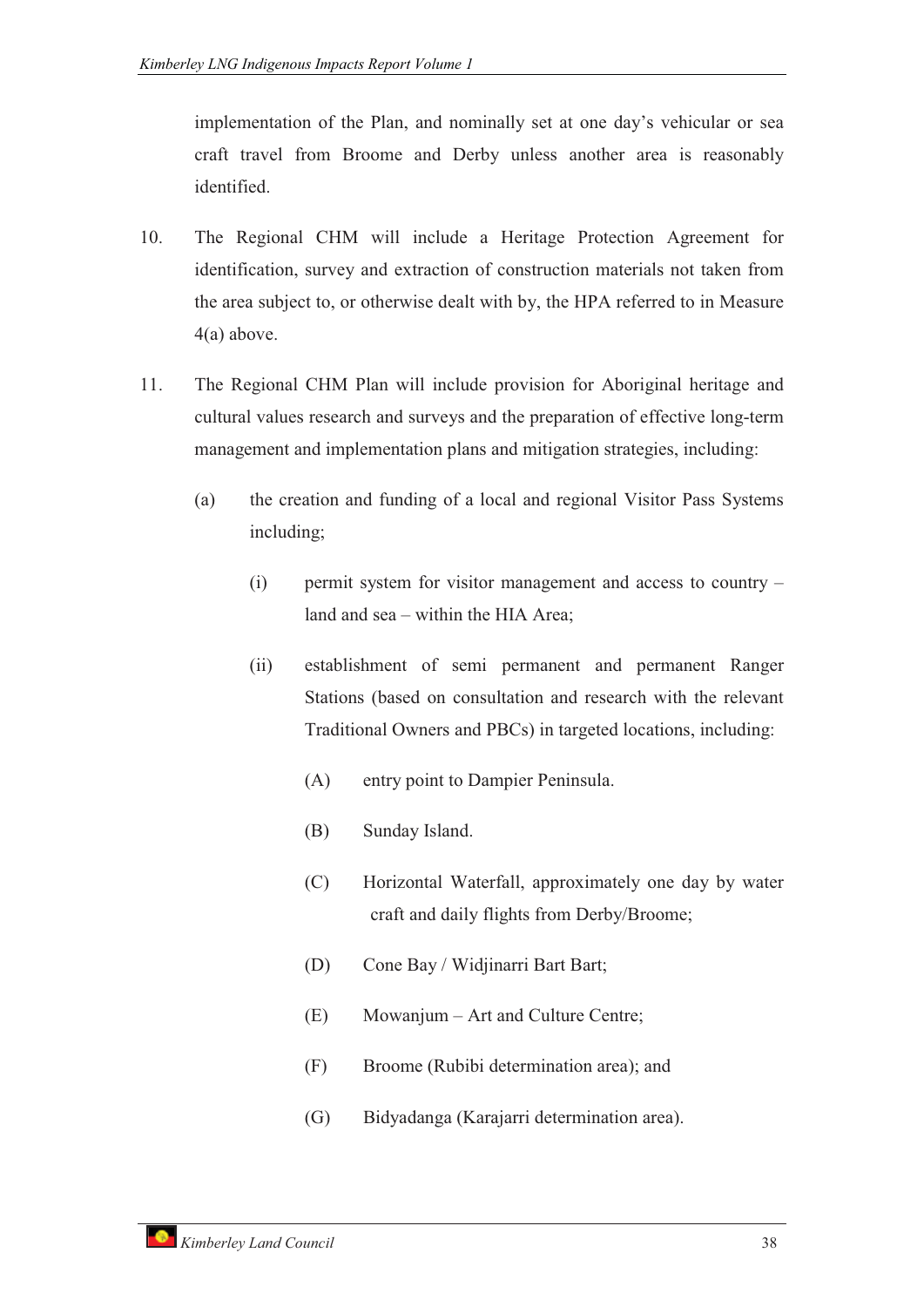- (b) biannual audit, public reporting on compliance, and assessment of impacts, including new or unanticipated impacts, on Aboriginal heritage and cultural values, and audit of performance of management and mitigation programs in conjunction with independent expert(s) in the field of Indigenous heritage management approved by Traditional Owners; and
- (c) the development, in conjunction with relevant programmes such as the Kimberley Ranger Initiative, of a programme for training and capacity building for Traditional Owners in relation to heritage asset inventorying, assessment, monitoring and management processes and implementation practices.

# **F Governments of Australia and Western Australia – addressing regional impacts**

- 12. Relevant departments of the Australian and Western Australian governments with responsibilities for the implementation of the Plan in accordance with the terms of the Plan, management of National Heritage places, and management of lands reserved for conservation purposes, will meet regularly (at least quarterly) with Traditional Owners affected by the implementation of the Plan to review, assess and monitor all issues of concern to Indigenous people and communities regarding direct and indirect impacts of the Plan on Aboriginal heritage and cultural values and to provide feedback to the Western Australian Environmental Protection Authority, the Australian Department of Environment, Water, Heritage and the Arts, any other relevant regulatory authority, the Kimberley Land Council, and Indigenous people and communities within the Heritage Impact Assessment Area on matters pertaining to those impacts and assessment/mitigation and community support programs.
- 13. The Commonwealth of Australia and the State of Western Australia will take all reasonable steps, including in relation to resource allocation, prioritisation, and commitment to mediated outcomes, so that all native title claims in the HIA Area, at least, can be resolved in as expeditious manner as possible, given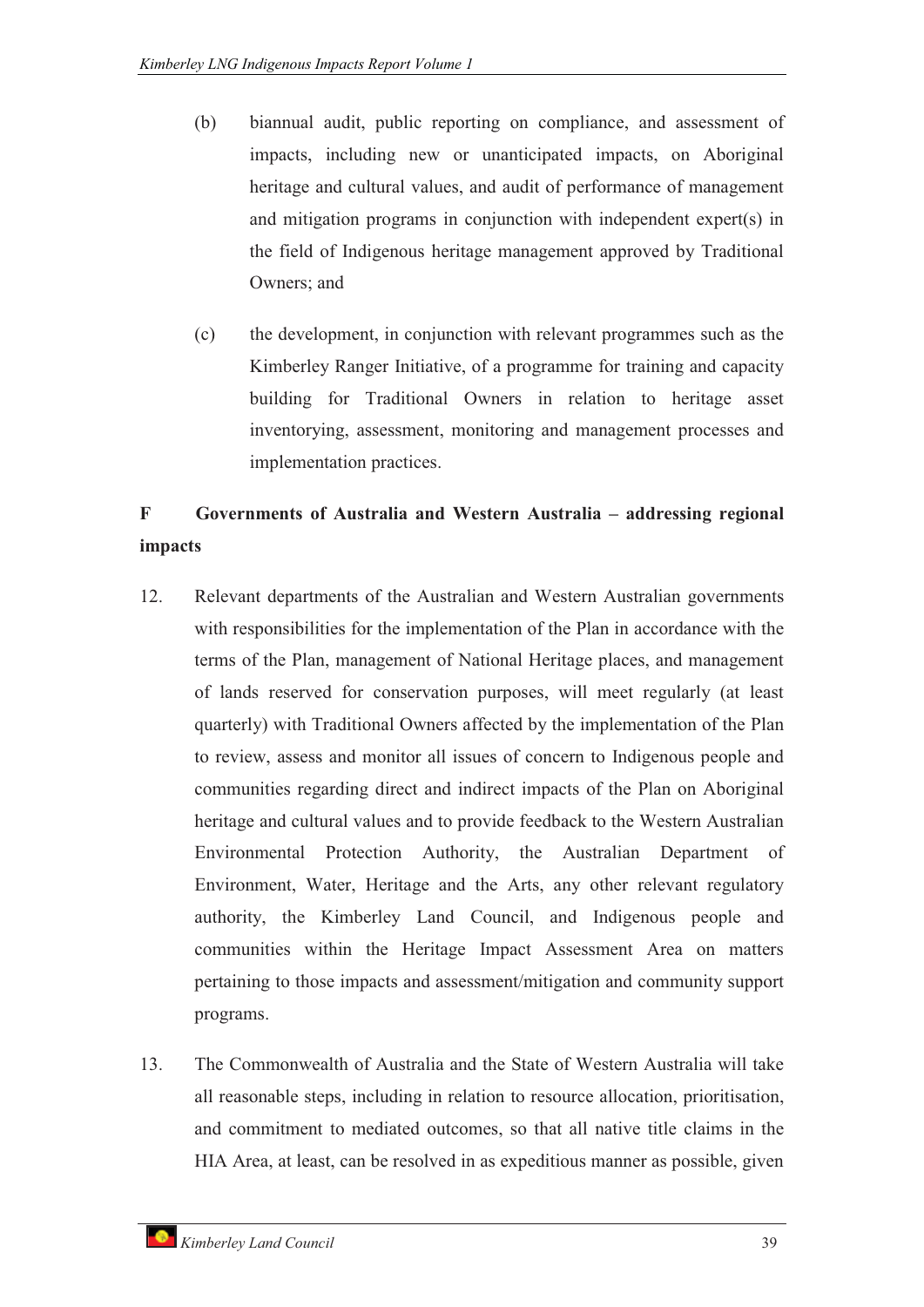that most claims were filed  $10 - 15$  years ago. This condition is imposed because:

- (a) activities under the Plan, including indirect impacts such as population increases, are likely to lead to increased development and land use demands in the Kimberley region; and
- (b) native title holders are better placed to deal with these pressures and competing land use demands if native title claims are fully determined and the relevant Traditional Owner governance bodies adequately resourced.
- 14. The Commonwealth of Australia and the State of Western Australia will, having regard to the inconsistent approach to heritage and heritage protection in the AHA, ATSIHP Act, EPBC Act, EP Act and NTA, jointly fund a process of consultation with Kimberley Traditional Owners on appropriate mechanisms for heritage protection.

# **G Matters on the National Heritage List, including potential and prospective values**

- 15. Within 12 months of the Plan being accepted by the Minister, the Proponent, the Commonwealth of Australia, the State of Western Australia, and relevant Traditional Owners and representative organisations will enter into an agreement which provides for management of the potential and prospective National Heritage values (Indigenous values) identified and supported by Traditional Owners through the Kimberley Land Council National Heritage Project ('**Indigenous Values**'). The agreement will provide for the integrated management of the Indigenous Values, including as follows.
	- (a) A program for monitoring dispersal patterns of emissions from the LNG Precinct and potential impacts of those emissions on Indigenous Values.
		- (i) The program will operate for a minimum period of five years from commencement of operations at the LNG Precinct, and a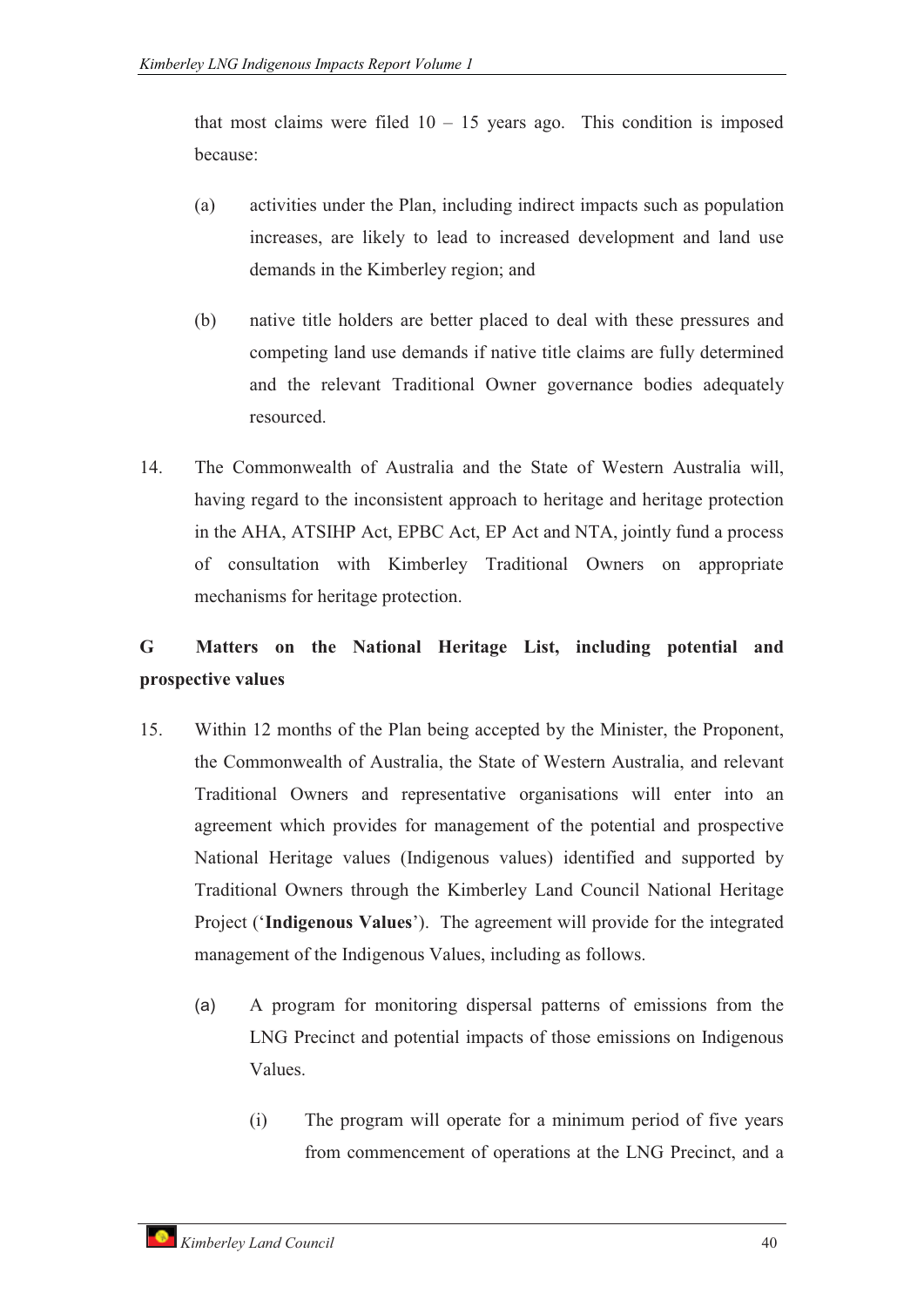further five years in the event that emissions are detected in the vicinity of rock art sites that are Indigenous Values or are within the HIA Area.

- (ii) In the event that emissions are detected in the areas identified in (i), the program will continue to operate for the life of operations under the Plan and for a further five years after operations cease.
- (iii) The Proponent must conduct operations under the Plan so as to ensure that:
	- (A) emissions do not have a significant impact on the areas identified in (i); and
	- (B) any impacts of emissions on the areas in (i) are managed, mitigated and rehabilitated so that they are less than significant.
- (b) An integrated and adaptive management plan for management of Indigenous Values will be developed and implemented. The management plan must be:
	- (i) developed jointly with Traditional Owners and their representative bodies in a culturally appropriate process;
	- (ii) integrated with existing land and cultural management programs in the region such as the Kimberley Ranger Initiative, Indigenous Protected Area management arrangements, any joint management arrangements between native title holders / claimants and the Australian or Western Australian governments, and the land management activities of registered native title bodies corporate; and
	- (iii) be jointly and adequately funded by the Proponent, the Commonwealth of Australia, and the State of Western Australia to meet these requirements.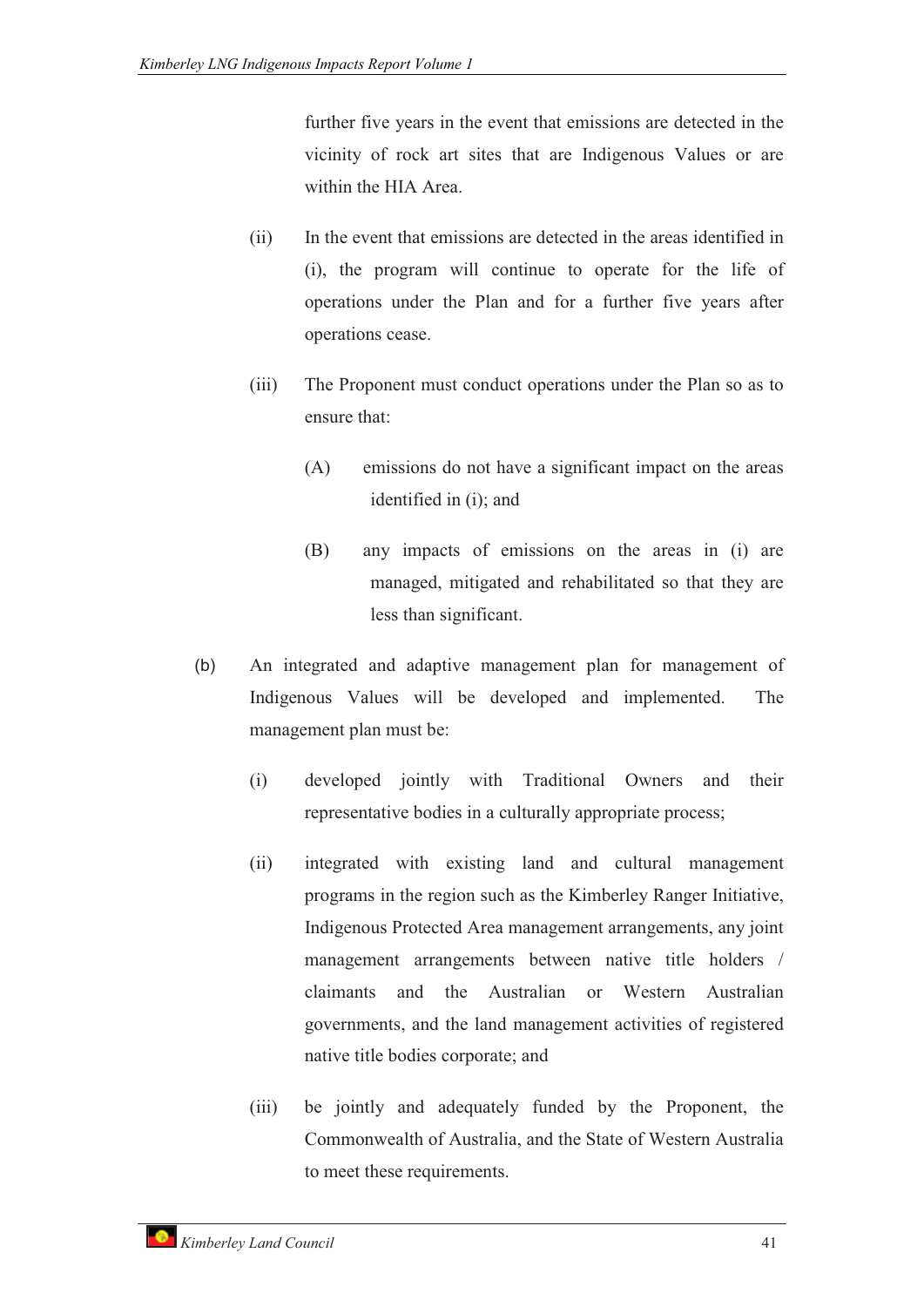# **6. Aboriginal Archaeological Site Avoidance Survey Report Recommended Management and Mitigation Measures**

In consultation with Goolarabooloo Jabirr Jabirr Native Title Claimants and their representatives, the following recommendations are made:

The Proponent:

- 1. Must ensure that its employees and contractors are advised that registered site Walmadany (DIA Site ID 13076) is an Aboriginal archaeological site to which the *Aboriginal Heritage Act,* 1972 applies and must be avoided;
- 2. Must avoid undertaking any ground disturbing work in the proposed James Price Point LNG Precinct until the full extent of registered site Walmadany (DIA Site ID 13076) is established and archaeological materials recorded in detail; and
- 3. Is advised that further archaeological survey must be undertaken to establish the site boundaries of Registered DIA sites 12902 (Kundandu), 12684 (Inballal Karnbor), 12427 (Pidirakundjunu Creek) and 12900 (Ngarrimarran Junu Quarry), located within or in close proximity to the proposed James Price Point LNG Precinct.

Should the Proponent develop plans to disturb Walmadany (DIA Site ID 13076):

- 4. The Goolarabooloo Jabirr Jabirr Native Title Claimant Group and its representatives must be consulted on any plans to disturb the site and subsequently grant their consent as provided for by the Heritage Protection Agreement dated 13 November 2009 between the State of Western Australia, Woodside Energy Limited, and the Kimberley Land Council, or as provided for by any agreement that replaces the Heritage Protection Agreement; and
- 5. In consultation with the Goolarabooloo Jabirr Jabirr Native Title Claimant Group and its representatives, detailed recording and analysis of Walmadany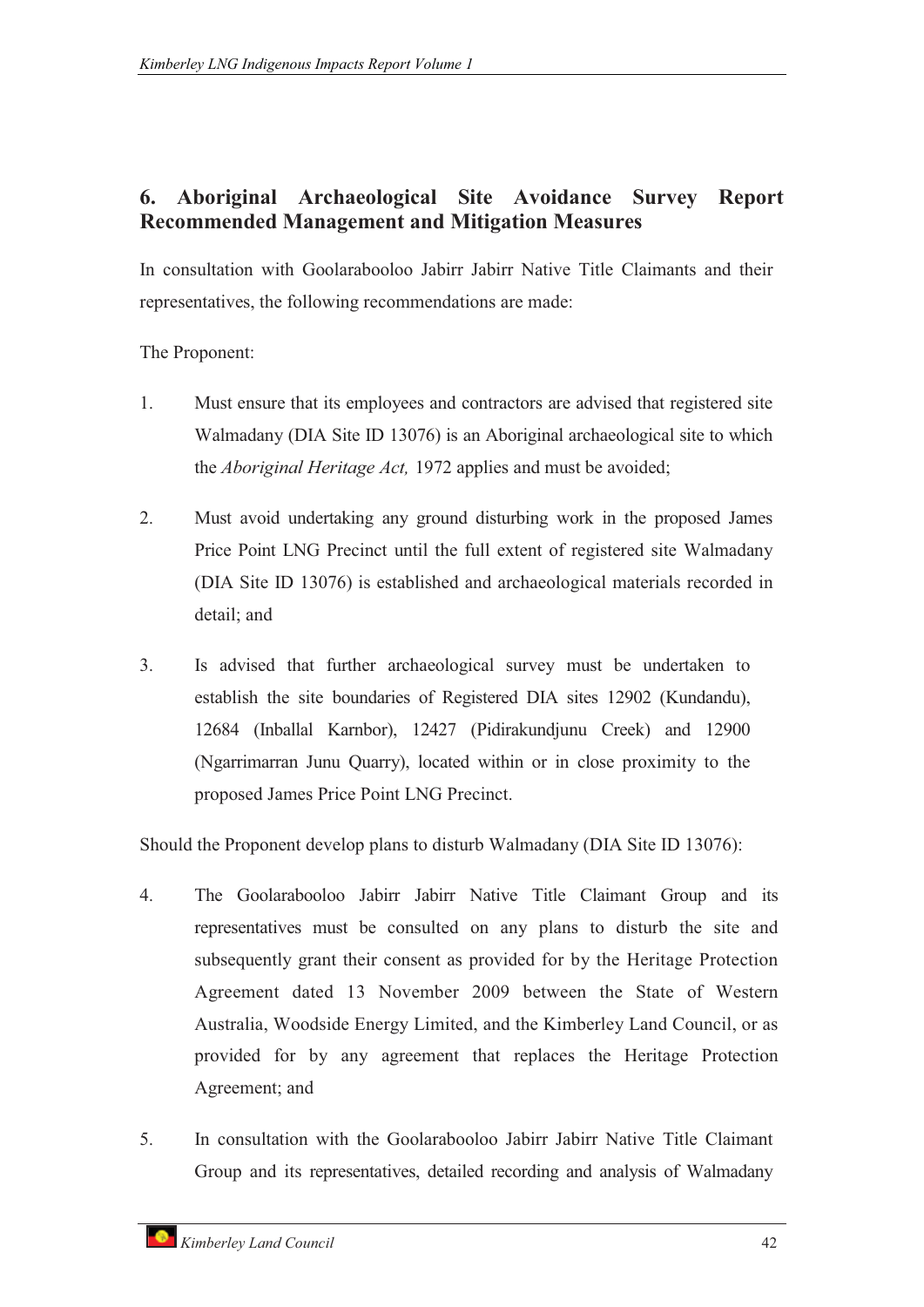(DIA Site ID 13076) must be undertaken and an archaeological site significance assessment made by a suitably qualified archaeologist as required under Section 18 of the AHA. Detailed recording and analysis should include:

- 5.1. Systematic detailed recording and analysis of archaeological material at Walmadany (DIA Site ID 13076);
- 5.2. Collection of selected surface archaeological material at Walmadany (DIA Site ID 13076) for radiocarbon dating;
- 5.3. Shovel test-pit excavation to establish the eastern boundary of Walmadany (DIA Site ID 13076);
- 5.4. Archaeological test excavation of stratified areas at Walmadany (DIA Site ID 13076) to determine the nature and timing of human occupation at this site; and
- 5.5. Following further discussion with the Goolarabooloo Jabirr Jabirr Native Title Claim Group, salvage of selected shell and stone artefacts at Walmadany (DIA Site ID 13076) for further detailed recording, analysis (including comparison with specimens held at the Western Australian Museum) and preservation.
- 6. The Proponent must develop a management plan for Walmadany (DIA Site ID 13076) in consultation with Goolarabooloo Jabirr Jabirr Native Title claimants. This should address ongoing and anticipated increased disturbance to the site by visitors and workers.
- 7. Goolarabooloo Jabirr Jabirr Native Title Claimants should consider seeking funding from the Proponent to establish an appropriate "Keeping Place" for storage of salvaged artefacts.
- 8. Goolarabooloo Jabirr Jabirr Native Title Claimants must be engaged to monitor ground surface disturbance undertaken in the proposed James Price Point Precinct, particularly in proximity to water sources and coastal dunes.
- 9. If any archaeological material is encountered during ground disturbing work,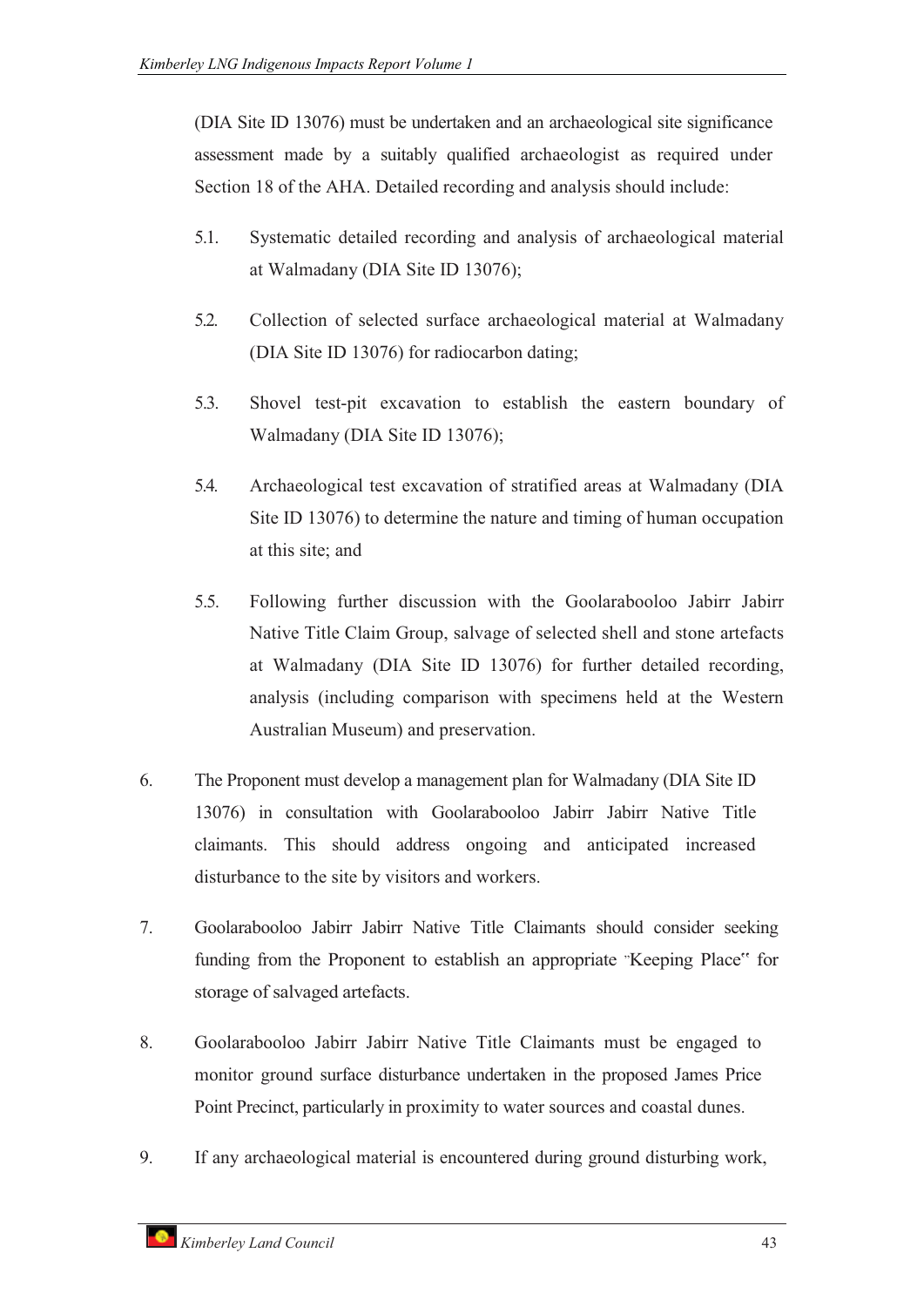the Proponent must stop all work and the Goolarabooloo Jabirr Jabirr Native Title Claim Group and its representatives must be notified immediately. Archaeological material must be left *in situ* until Native Title Claimants, with professional assistance as required, have assessed and agreed on its management.

- 10. If human skeletal material is uncovered the proponent must stop all work and notify the police immediately, as required by law. The Department of Indigenous Affairs and the Goolarabooloo Jabirr Jabirr Native Title Claimant Group must also be notified to enable culturally appropriate management of buried material.
- 11. A full ethnographic survey of the Project Area must be undertaken.

# **7. Ethnobiological Report Recommended Management and Mitigation Measures**

The identified impacts and recommended mitigation and management measures are dealt with separately for each of the three environmental zones identified within the *Ethnobiological Report*.

- $\bullet$ **Marine**, including associated near-shore buffer zones;
- -**Shoreline & Dunes**, including fencing boundary and buffer zones; and
- - **Mainland**, including behind dunes, east to Cape Leveque Road, associated support infrastructure such as the industrial precinct; temporary/permanent accommodation; boundary fencing, buffer zones and road access.

Separate management and mitigation measures are recommended for the impacts identified in the report, and for each of the construction / operational phase and decommissioning phase. The numbering used in the *Ethnobiological Report,* starting at number 7.2, is used here for ease of cross-reference.

In addition to mitigation conditions recommended in the *Ethnobiological Report*, it is assumed that the LNG proponents will adhere to Federal and State environmental legislation and standards.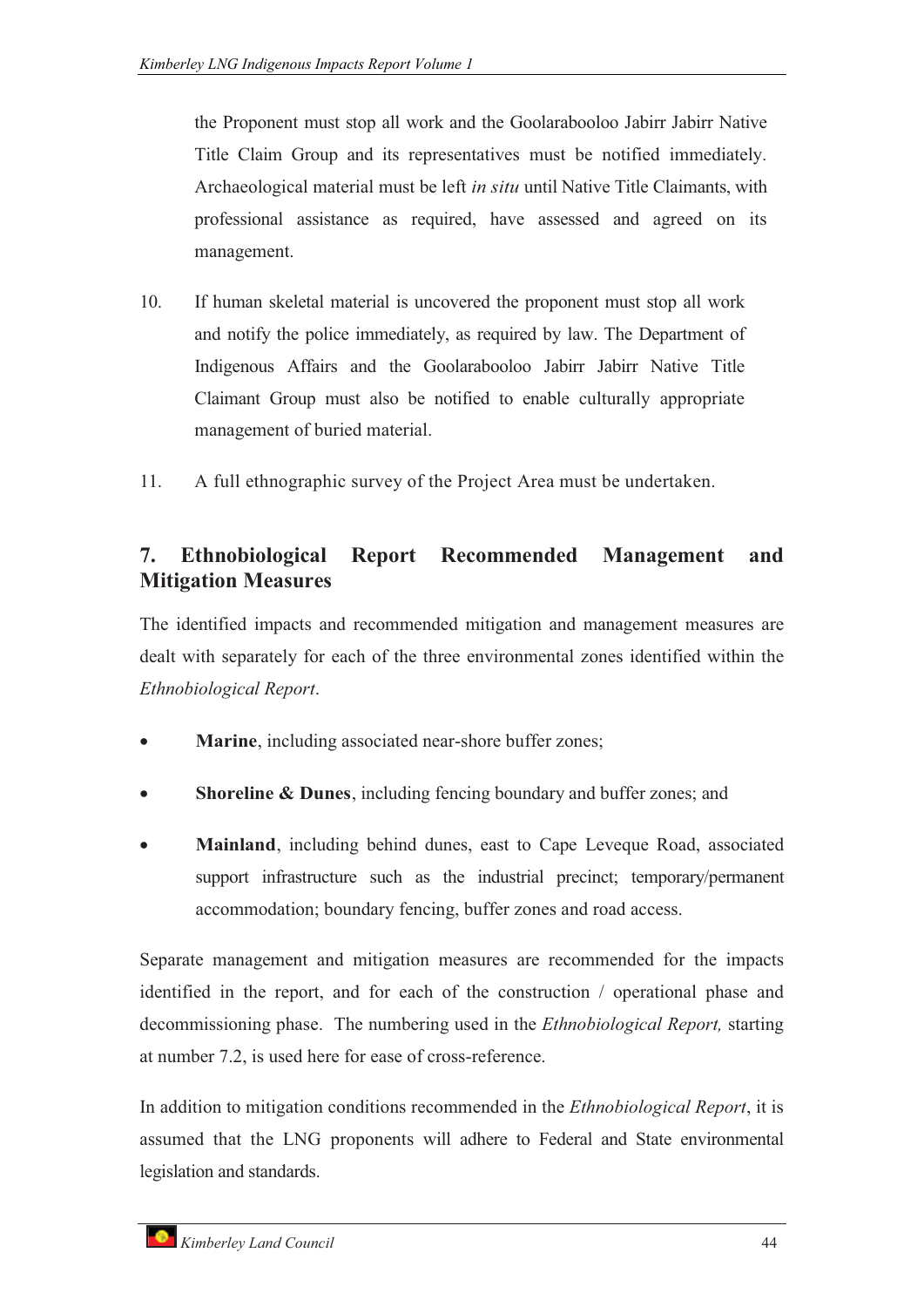# **7.2 Marine Zone**

#### **7.2.1 Restricted Access**

#### *Construction/operational mitigation*

- (a) Appropriate graded road access such as continuation of Manari Road is to be established around the perimeter of the LNG precinct so that access can continue to Flat Rock, Manari and ethnobiologically significant places north of the subject site. This is to be established and approved by the TOs;
- (b) Environmentally appropriate sites for small craft landing points are to be identified north and south of the LNG precinct. These boat launching areas are to be designed to protect the surrounding environment with regard to parking and turnaround areas through possible use of bollards etc. In addition shoreline access is to be suitable with regard to marine protection and ease of launching small recreational boats;
- (c) Small craft access between the Materials Off-loading Facility (MOF) break wall and near-shore LNG loading facilities is to be provided to allow small craft north south lineal access through this site;
- (d) TOs affected by the LNG Precinct shall establish conditions through the LNG Precinct Indigenous Social Impact Monitoring and Management Board ("**Board**") to control access to the coast and place fishing restrictions on waters surrounding the LNG Precinct; and,
- (e) Refer to Kimberley LNG Precinct Strategic Assessments, Indigenous Impacts Report Volume 1: Overview and consolidated Recommendations (Recommendation 27-37) that relate to population growth, LNG Precinct worker activities and use of wild resources, travel permits for non TOs, 'exclusion zones', fishing licences and Indigenous ranger systems.

#### *Decommissioning mitigation*

(f) The Proponent must fund a detailed study on altered ethnobiological practices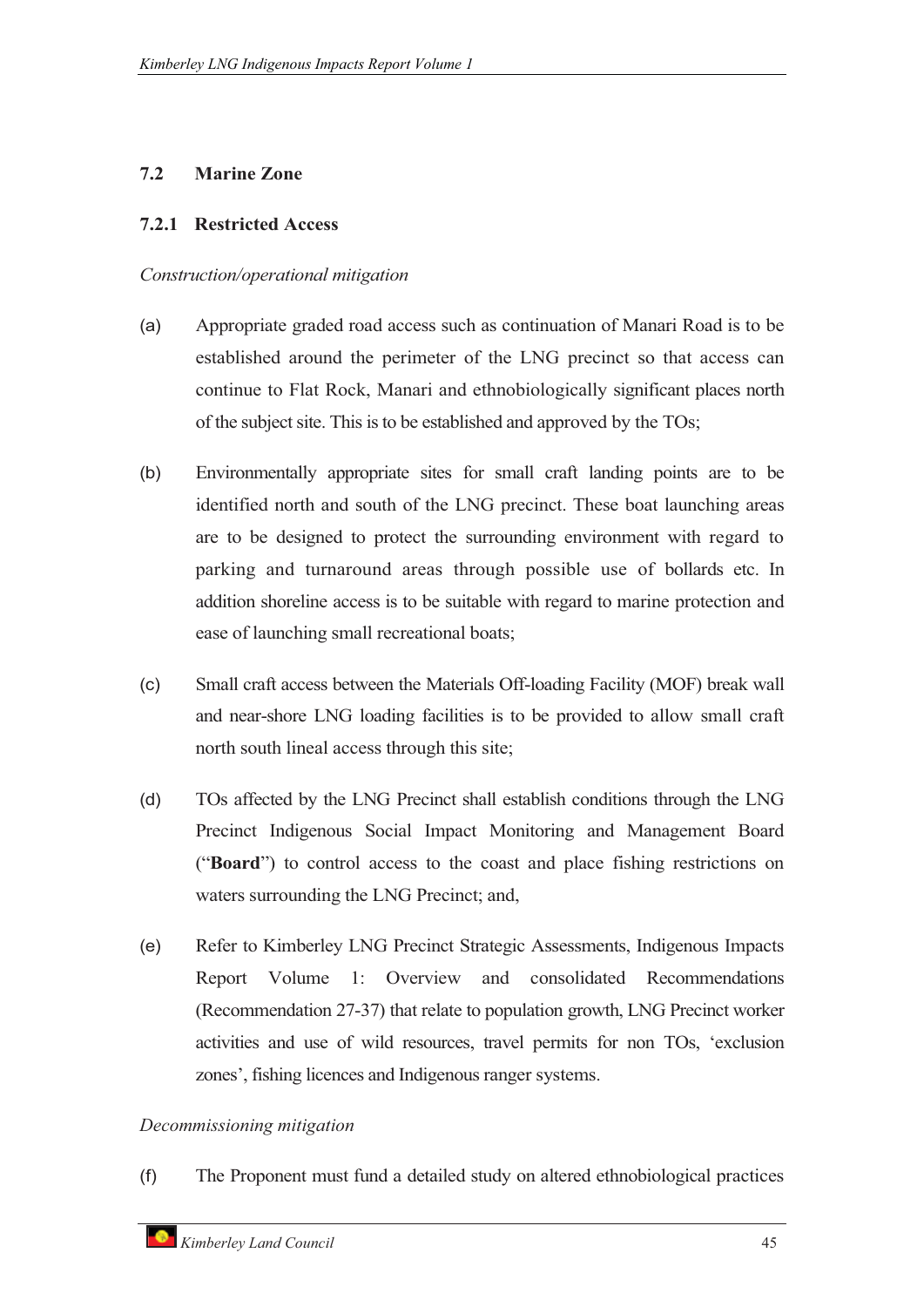due to effects of LNG Precinct construction/operation use within the marine area. The study shall be managed by the Board. Affected Traditional Owners may impose constraints on the use of the study information to the extent that the information may affect cultural interests or legal interests related to ongoing native title proceedings. Noted impacts to ethnobiological practices are to be ameliorated according to study recommendations and mitigation conditions. (Refer to Kimberley LNG Precinct Strategic Assessments, Indigenous Impacts Report Volume 1: Overview and Consolidated Recommendations (Recommendation 10 -15) for information regarding the TOs role in the management of environment impacts, monitoring and management); and,

(g) The LNG Precinct and associated facilities are to be returned to a condition agreed upon by TO representatives of the Indigenous groups affected by the LNG Precinct. Decommissioning will include but not be limited to the removal of infrastructure, re-vegetation, and the reinstating of customary access and will be carried out to a minimum (baseline) standard according to WA EPA coastal standards/best practice www.epa.wa.gov.au.

#### **7.2.2 Disturbance or Removal of Flora/Fauna**

- (h) Construction of all LNG infrastructure including support industry, and temporary and permanent accommodation is to be approved by Traditional Owner representatives of the Indigenous groups affected by the Precinct and occur according to strict Environment Protection Authority (EPA) standards/best practice, including current Building Codes of Australia (BCA) Standards;
- (i) Construction development zones are to be minimised to reduce associated impacts to all flora/fauna habitat;
- (j) Detailed study and on-going monitoring on construction/operational effects on culturally significant species is to be undertaken with mitigation recommendations/conditions to be strictly adhered to. The Proponent must fund an appropriate Indigenous organisation to undertake these studies and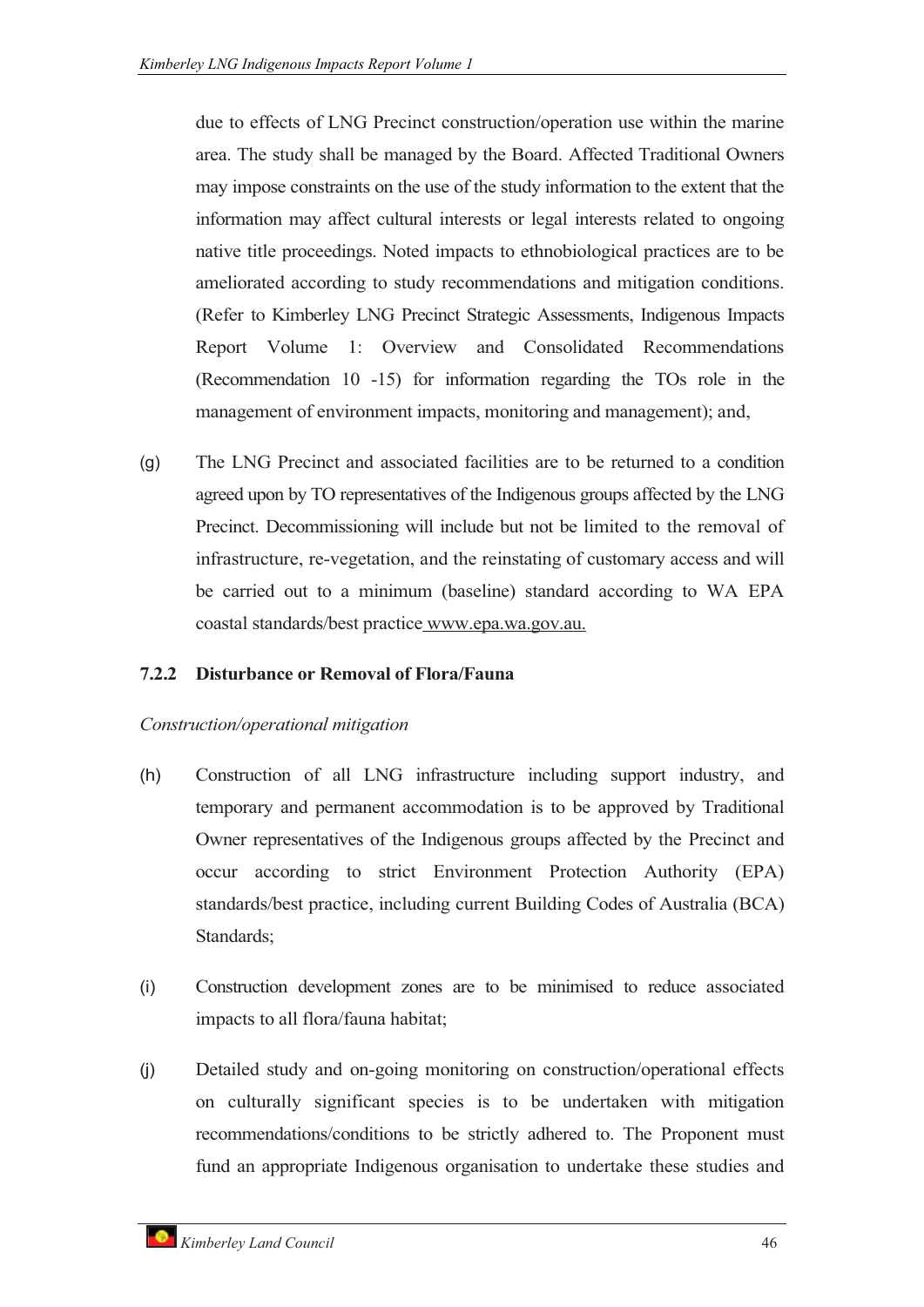continuous monitoring on an ongoing basis or as recommended by the Board. Affected TOs may impose constraints on the use of the study information to the extent that the information may affect cultural interests or legal interests related to ongoing native title proceedings. Noted impacts to ethnobiological practices are to be ameliorated according to study recommendations and mitigation conditions; (Refer to Kimberley LNG Precinct Strategic Assessments, Indigenous Impacts Report Volume 1: Overview and consolidated Recommendations (Recommendation 10 -15) for information about TOs role in the management of environment impacts, monitoring and management); and,

(k) Refer to Kimberley LNG Precinct Strategic Assessments, Indigenous Impacts Report Volume 1: Overview and consolidated Recommendations (Recommendation 16 &17) in relation to environmental impact management of blasting and dredging and the participation of TOs.

*Decommissioning mitigation*

(l) Refer decommissioning mitigation conditions 7.4.1.

# **7.2.3 Alteration of Physical Landform**

*Construction/Operational mitigation*

(m) Refer post LNG operation mitigation conditions 7.4.2.  $(h, i \& j)$ 

*Post LNG operational mitigation*

(n) Refer post LNG operation mitigation conditions 7.4.1.

# **7.2.4 Invasive Species**

*Construction/operational mitigation*

(o) LNG Precinct Proponents to strictly control ballast discharge and boat quarantine in accordance with minimum (baseline) standards meeting the international standards set by International Maritime Organisation (refer www.imo.org );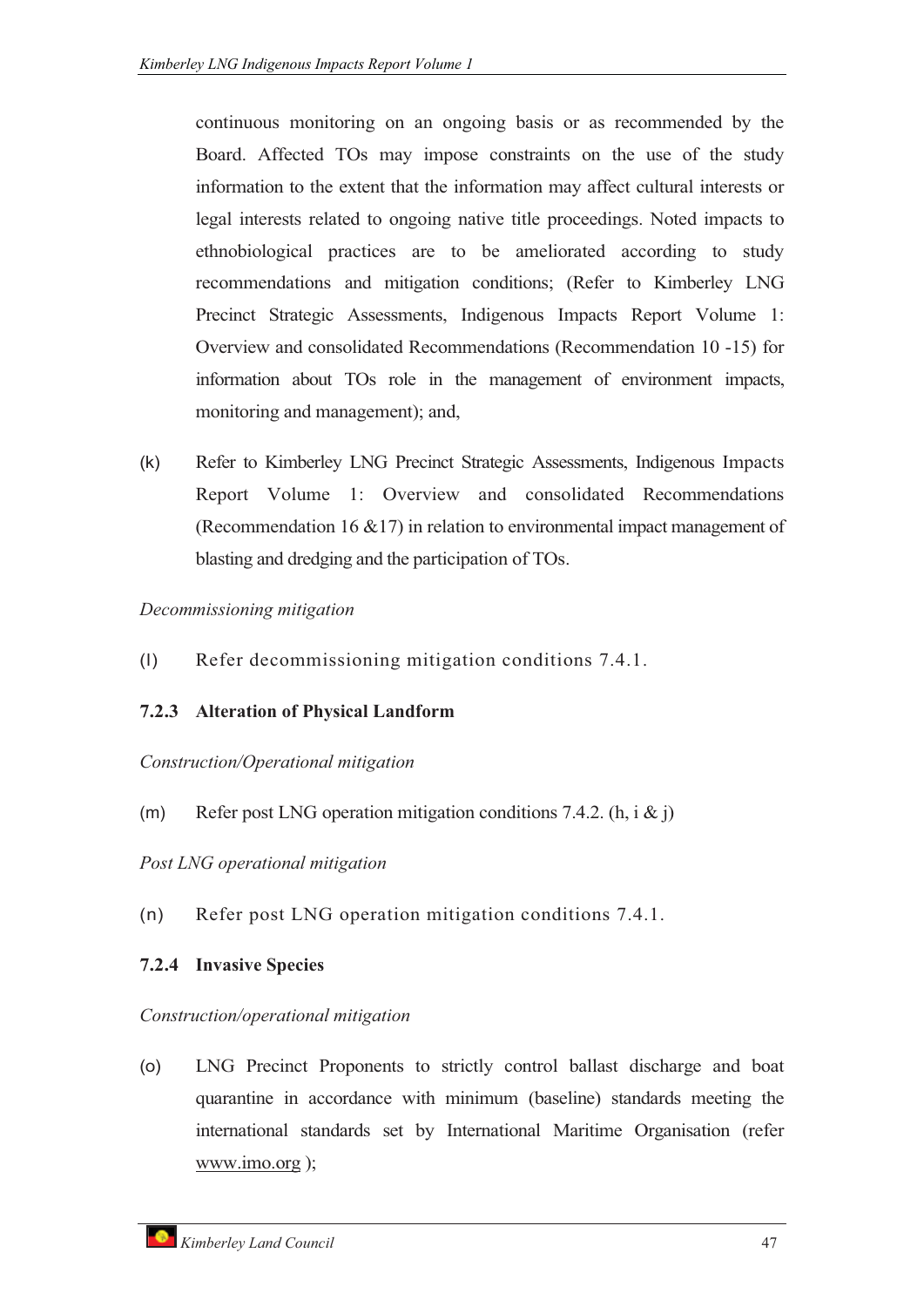- (p) Detailed study of present invasive species and appropriate management criteria for existing species and precautionary management for prevention of introduction of new threatening species. The Proponent must fund an appropriate Indigenous organisation to undertake these studies and continuous monitoring on an ongoing basis or as recommended by the Board. Affected TOs may impose constraints on the use of the study information to the extent that the information may affect cultural interests or legal interests related to ongoing native title proceedings.
- (q) Refer to Kimberley LNG Precinct Strategic Assessments, Indigenous Impacts Report Volume 1: Overview and consolidated Recommendations (Recommendation 21) regarding disposal of ballast and other quarantine issues and the participation of TOs.

# *Decommissioning mitigation*

- (r) Detailed study to advise on post development invasive species. Study findings/conditions to be rectified to pre-development conditions or as required by the Board. Table 2 within accompanying Appendix A is a short list of aquatic bio-invasion species recorded causing major international impact to coastal flora/fauna. Ref. www.globallast.imo.org/poster4english.pdf; and,
- (s) Refer decommissioning mitigation conditions 7.4.1.

# **7.2.5 Construction/Operational Impacts**

*Construction/operational mitigation*

(t) Ongoing studies are required to establish the impacts the construction and operational phases of the LNG Precinct will have on turtle species and other significant fauna. The study will inform management measures to minimise found impacts and monitoring shall be carried out on an ongoing basis or as recommended by the Board. The Proponent must fund an appropriate Indigenous organisation to undertake these studies at minimum ten (10) yearly intervals over the life of the LNG Precinct. The affected TOs may impose constraints on the use of the study information to the extent that the information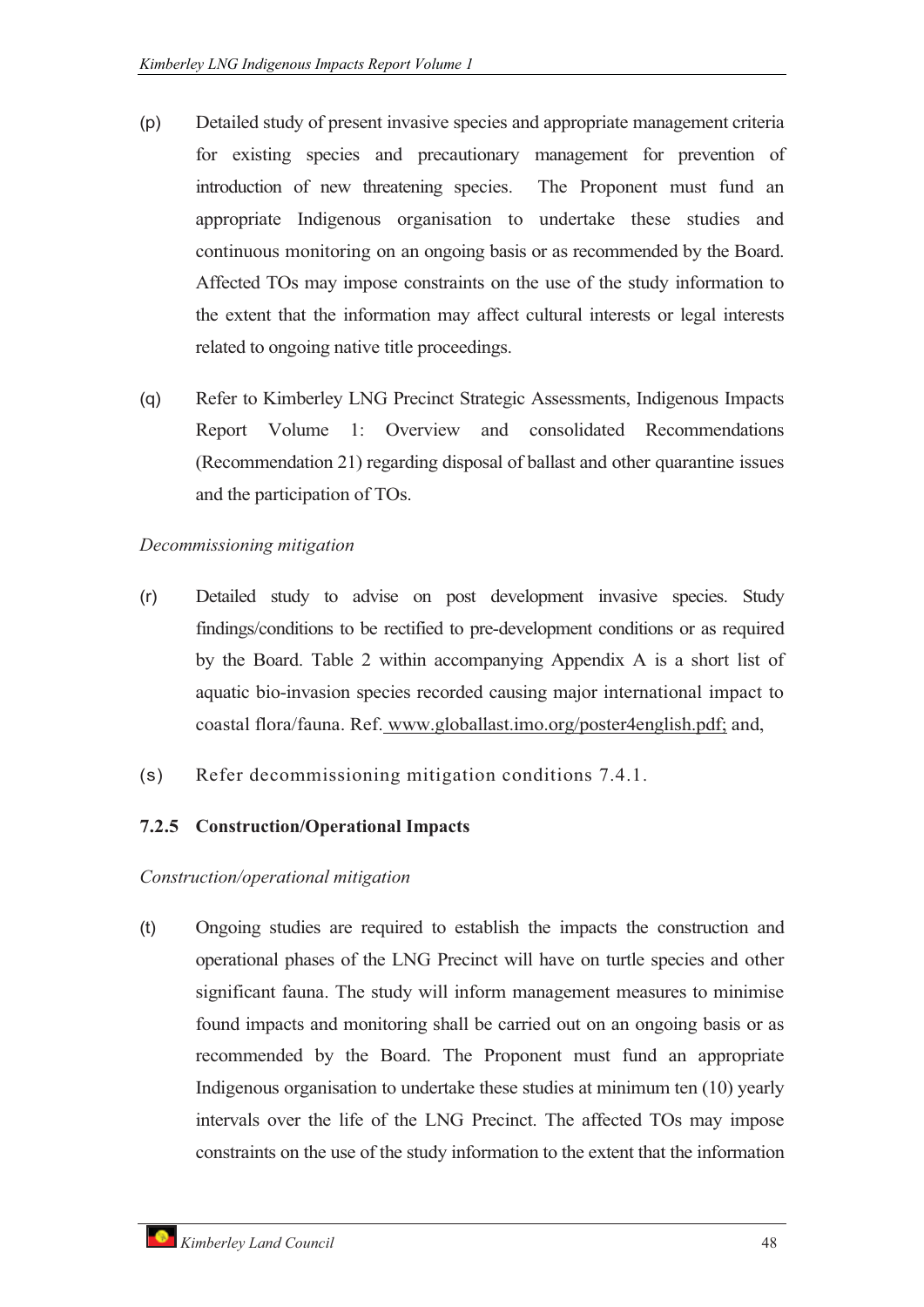may affect cultural interests or legal interests related to ongoing native title proceedings;

- (u) LNG infrastructure shall be designed in accordance with minimum standards meeting the requirements of relevant legislation (Environment Protection (Noise) Regulations 1997 under (EPA) 1986) and occupational noise standards; and,
- (v) Refer to Kimberley LNG Precinct Strategic Assessments, Indigenous Impacts Report Volume 1: Overview and consolidated Recommendations (Recommendation 18-20) in relation to environmental impact management of oil and gas spills; shipping movement when cyclones are imminent; and, disaster management strategy.
- (w) Refer construction/operational mitigation conditions 7.4.2.

# *Decommissioning mitigation*

(x) Refer decommissioning mitigation conditions 7.4.1.

# **7.2.6 Increased Worker/Social Activity**

- (y) Refer construction/operation mitigation conditions 7.4.1 regarding conditions of access and 7.4.4. relating to ballast and shipping control.;
- (z) The Proponent must fund continuous monitoring and reporting on social impact due to increased construction/operational worker impact on surrounding coastal environment, including culturally significant marine species. This monitoring and reporting will be managed by the Board. Report mitigation conditions and controls to be adhered to on an ongoing basis; and
- (aa) Refer to Kimberley LNG Precinct Strategic Assessments, Indigenous Impacts Report Volume 1: Overview and consolidated Recommendations (Recommendation 10 -15) for specific requirements in relation to the TOs participation in environmental management.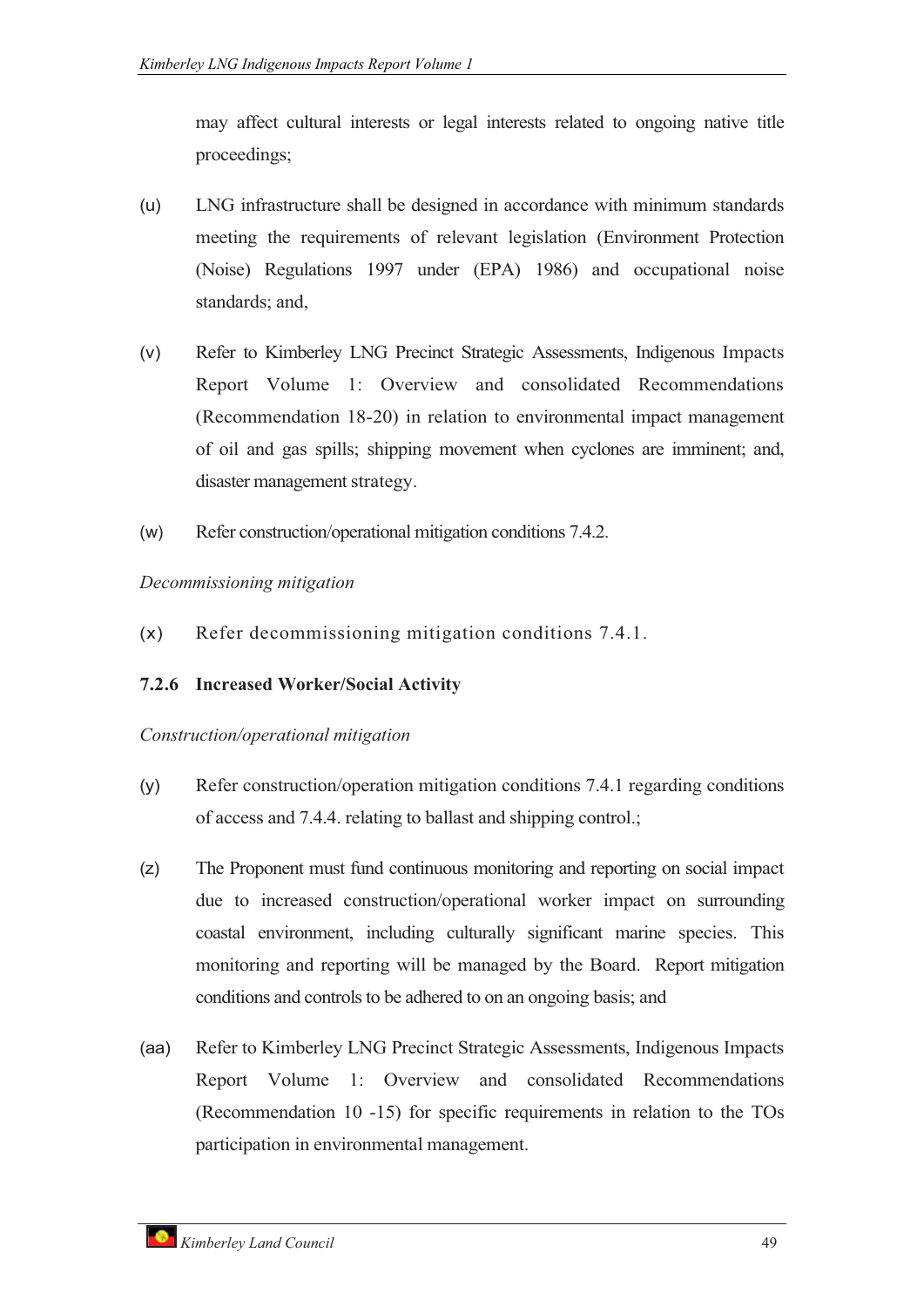#### *Decommissioning mitigation*

(bb) Refer decommissioning mitigation conditions 7.4.1.

#### **7.3 Shoreline & Dune Zone**

#### **7.3.1 Restricted Access**

#### *Construction/operational mitigation*

- (a) Restricting north south access within the LNG Precinct requires appropriate alternate walking and travelling access routes to be established and approved by the Board.
- (b) Provision of fenced access corridor within the shoreline environment (particularly where base of dunes meet shoreline, above high-water mark) to be explored to allow safe north south lineal access through the site by Traditional Owners, as well as ethnographically important fauna. This may require LNG Precinct infrastructure and worker access underpass/overpass; and,
- (c) Refer construction/operational mitigation conditions

#### *Decommissioning mitigation*

(d) Refer decommissioning mitigation conditions 7.4.1

# **7.3.2 Disturbance or Removal of Flora/Fauna**

- (e) Disturbed vegetation must be reinstated through best practice means as soon as construction has been completed (refer to Appendix A for clearing and rehabilitation revegetation approach in the Dampier Peninsula);
- (f) Soil and Dune stabilisation practices to be used where appropriate, such as wind & erosion fences, contouring swales, bank stabilisation, vegetation rehabilitation and ongoing revegetation;
- (g) Topsoil must be carefully protected where possible or otherwise removed,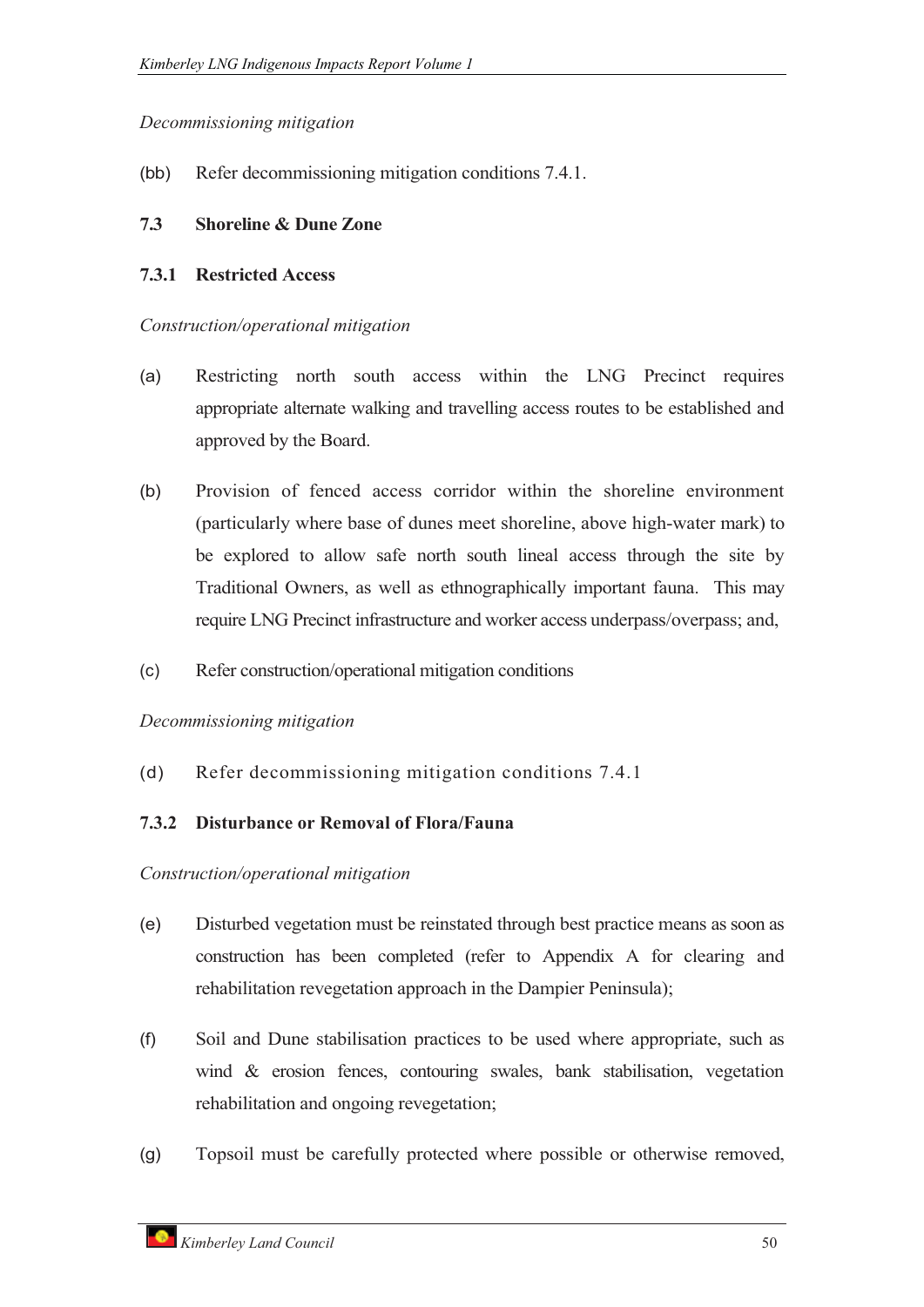stored and re-used where appropriate (refer to Appendix A; sect 3.2 for topsoil management in the Dampier Peninsula);

- (h) The Board will manage and oversee design and implementation of all rehabilitation, re-vegetation, stabilisation and rehabilitation and maintenance plans; and,
- (i) Refer construction/operational mitigation conditions

# *Decommissioning mitigation*

(j) Refer decommissioning mitigation conditions 7.4.1

# **7.3.3 Alteration of Physical Landform**

#### *Construction/operational mitigation*

- (k) Construction and earthwork boundaries to be kept to a minimum with strict controls on consolidated lay down areas including dedicated fenced construction zones;
- (l) Construction/operational access through dunes is to occur where potential erosion is best controlled (re. recommendations from shoreline/dunal study). Pipelines and associated infrastructure running east west through the dunal system must be bored rather than excavated to maintain integrity of dunes;
- (m) Overland drainage volumes that feed significant catchment areas, such as the monsoon vine thicket are to be maintained as per pre-development flows; and,
- (n) Refer Construction/operational mitigation conditions 7.4.2(h-j) & 7.5.2.

# *Decommissioning mitigation*

(o) Refer decommissioning mitigation conditions 7.4.1.

# **7.3.4 Invasive Species**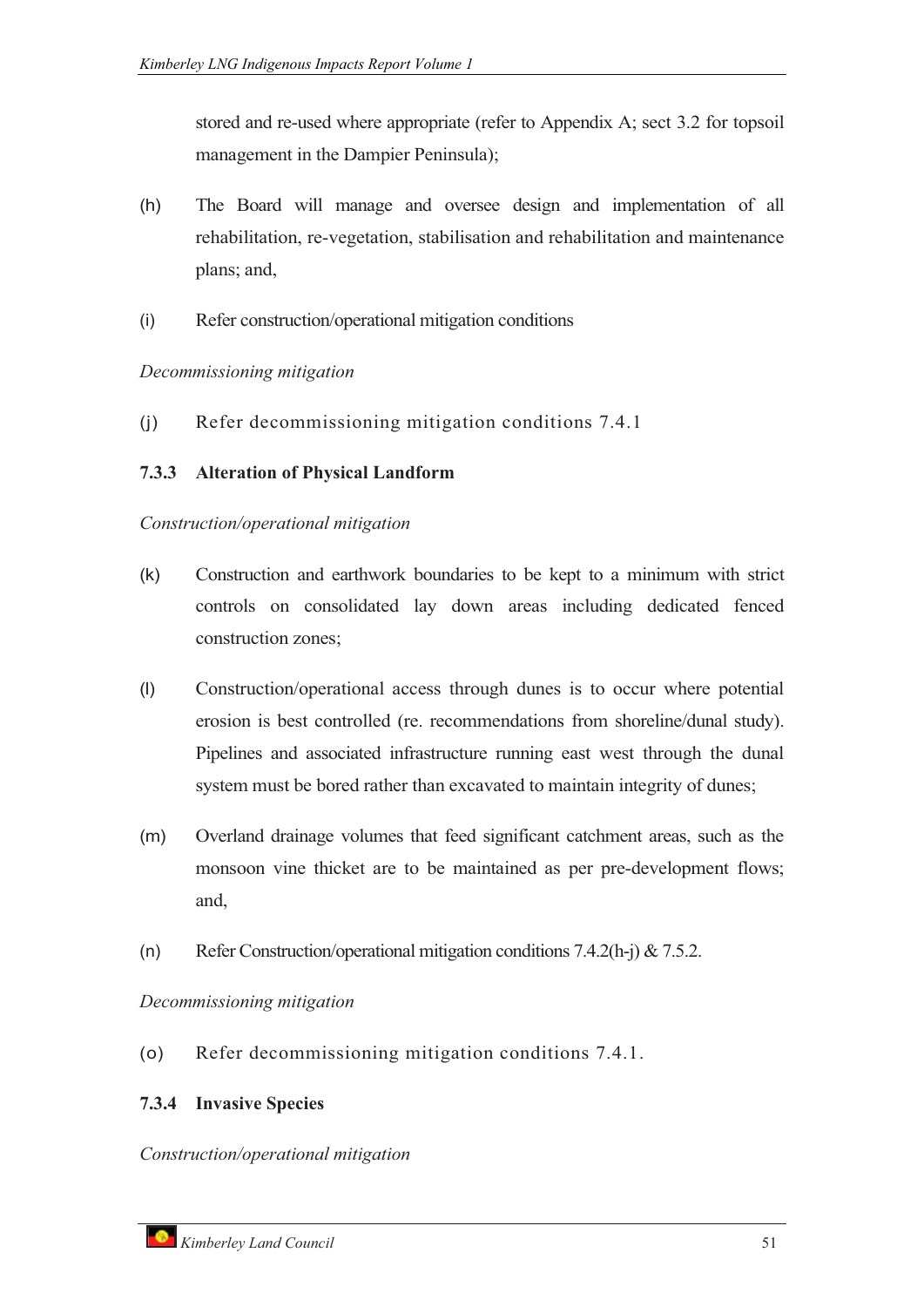(p) Refer Construction/operational mitigation conditions 7.4.2.(j), 7.4.4.(p & q)

#### *Decommissioning mitigation*

(q) Refer decommissioning mitigation conditions 7.4.1& 7.4.4.

#### **7.3.5 Construction/Operational Impacts**

#### *Construction/operational mitigation*

- (r) Refer to Kimberley LNG Precinct Strategic Assessments, Indigenous Impacts Report Volume 1: Overview and consolidated Recommendations (Recommendation 18) for specific requirements in relation to remediation as a result of oil and gas spills; and,
- (s) Refer construction/operational mitigation conditions 7.4.2 & 7.4.5.

*Decommissioning mitigation*

(t) Refer decommissioning mitigation conditions 7.4.1

# **7.3.6 Increased Worker/Social Activity**

*Construction/operational mitigation*

(u) Refer construction/operational mitigation conditions 7.4.1(e-d), 7.4.4 (p-q) & 7.4.6 (z-aa)

#### *Decommissioning mitigation*

- (v) Refer decommissioning mitigation conditions 7.4.1
- 7.4 **Mainland Zone**

# **7.4.1 Restricted Access**

*Construction/operational mitigation*

(a) Refer construction/operational mitigation conditions 7.4.1(a, b, d, e) & 7.5.1(a).

*Decommissioning mitigation*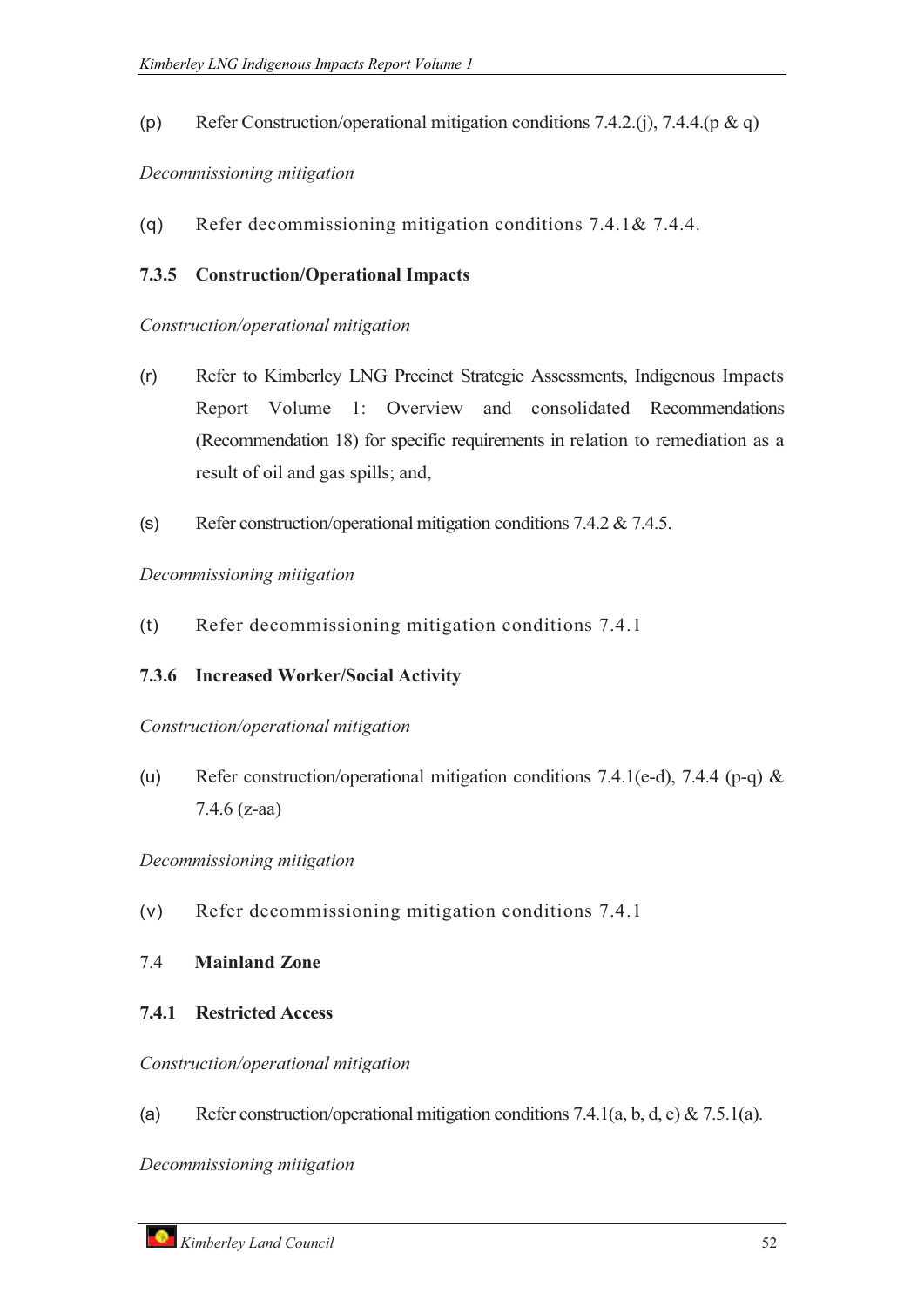# (b) Refer decommissioning mitigation conditions 7.4.1

# **7.4.2 Disturbance or Removal of Flora/Fauna**

*Construction/operational mitigation*

(c) Refer construction/operational mitigation conditions 7.4.2 & 7.5.2.

*Decommissioning mitigation*

(d) Refer decommissioning mitigation conditions 7.4.1

# **7.4.3 Alteration of Physical Landform**

#### *Construction/operational mitigation*

- (e) The Proponent must fund a program of constant monitoring and reporting on the impact of groundwater abstractions on surrounding and associated fauna and flora. This monitoring and reporting will be managed by the Board. A management strategy approved by the Board shall be implemented.
- (f) The LNG proponent(s) are to minimise the occurrence and impact of erosion and run-off through monitoring, rehabilitation and minimising operation/construction areas within and surrounding the subject site to a standard that is acceptable to the Board;
- (g) Refer to Kimberley LNG Precinct Strategic Assessments, Indigenous Impacts Report Volume 1: Overview and consolidated Recommendations (Recommendation 22-24) for specific requirements in relation to water use and management; and,
- (h) Refer construction/operational mitigation conditions  $7.5.2 \& 7.4.2$ .

*Decommissioning mitigation*

(i) Refer decommissioning mitigation conditions 7.4.1.

# **7.4.4 Invasive Species**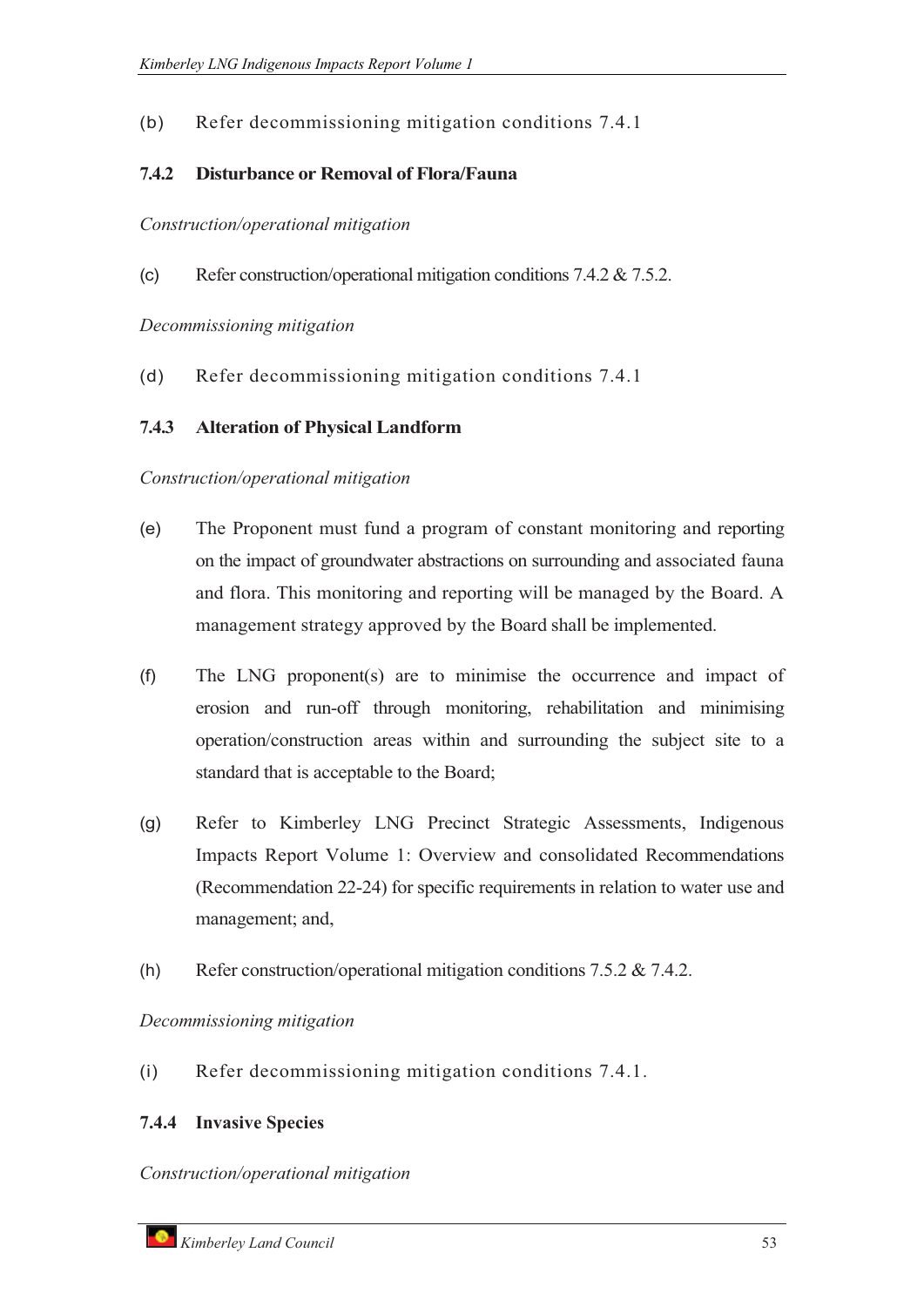(j) Refer Construction/operational mitigation 7.4.2 and 7.4.4( $p + q$ ).

#### *Decommissioning mitigation*

(k) Refer decommissioning mitigation condition 7.4.1.

# **7.4.5 Altered Fire Regimes**

#### *Construction/operational mitigation*

- (l) Monitor and establish a fire management strategy for the LNG Precinct, surrounding buffer zone and associated land uses that outline appropriate procedures for organised burn-off, maintenance and continuous surveillance. This management strategy will be managed by the Board throughout the life of the LNG Precinct.
- (m) Refer to Kimberley LNG Precinct Strategic Assessments, Indigenous Impacts Report Volume 1: Overview and consolidated Recommendations (Recommendation 25-26) in relation to fire management.

# *Decommissioning mitigation*

(n) Ongoing Mainland rehabilitation shall adhere to the established fire management strategy and in accordance to the TO's recommendations.

# **7.4.6 Construction/Operational Impacts**

*Construction/operational mitigation*

(o) Refer construction/operational mitigation conditions 7.4.2.

#### *Decommissioning mitigation*

(p) Refer decommissioning mitigation conditions 7.4.1

# **7.4.7 Increased Worker/Social Activity**

#### *Construction/operational mitigation*

(q) Refer construction/operational mitigation conditions 7.4.1(a, b, d, e), 7.4.4(p -